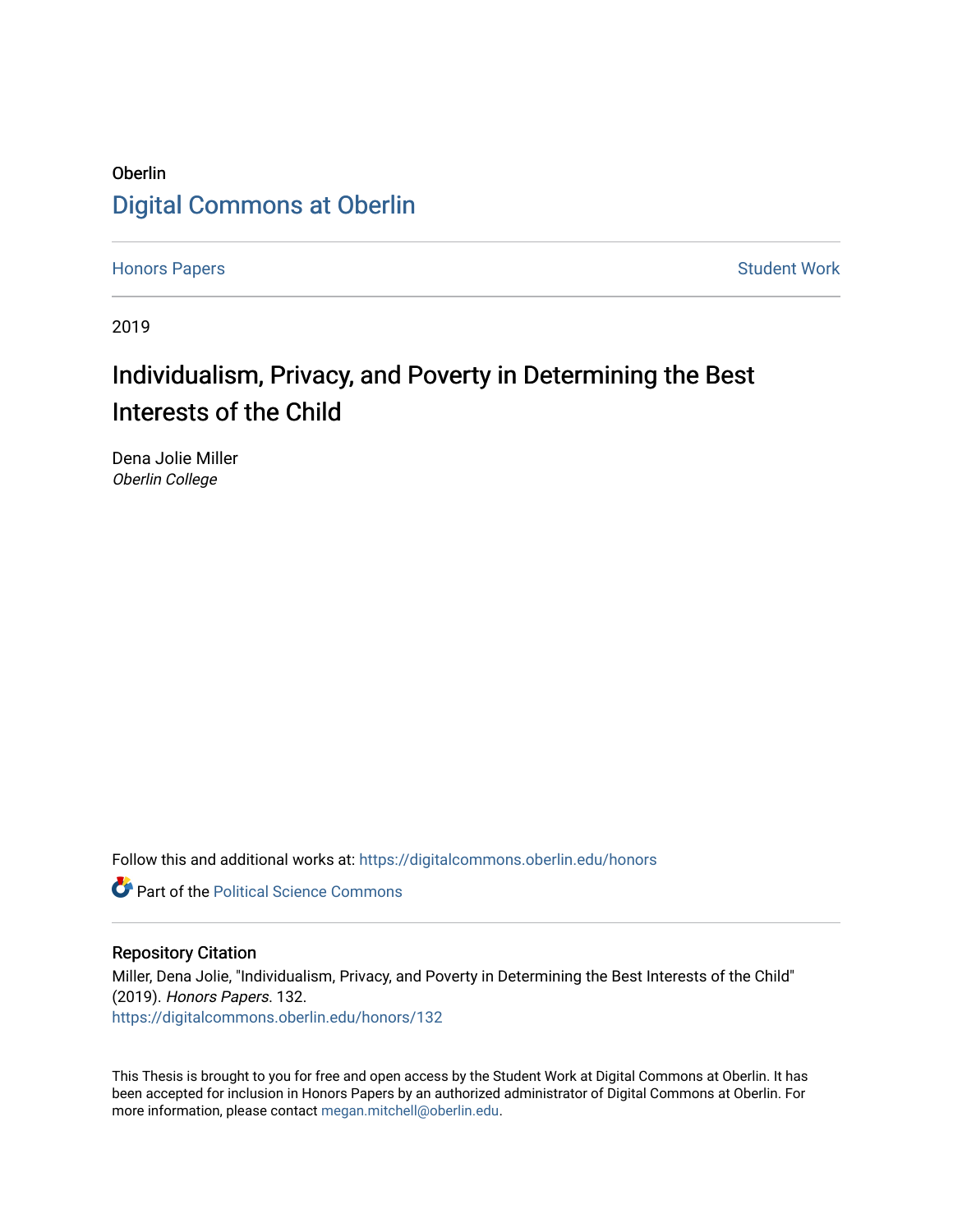### **Individualism, Privacy, and Poverty in Determining the Best Interests of the Child**

Dena Miller, Politics and Law & Society, Harry Hirsch

Honors Thesis

April 12, 2019

### **Abstract**

This thesis explores the guiding legal standard in child custody law, that custody should be decided 'in the best interests of the child.' I begin with the most common critique of the best interests standard: that it is too vague, allowing for the personal biases of judges to play too great a role in custody decision-making. I challenge this critique by examining the standard in a different context, shifting from divorce proceedings to the child welfare system, to ask how the vagueness of the standard is mobilized differently in child protective proceedings. I argue that it is not the individual biases of judges, but rather the historic, systemic biases, enabled by the vague standard, which predominantly harm families and children. I examine how bias, privacy, and poverty influence interpretations of the 'best interests' standard in a child welfare context, through the lens of individualism as a dominant legal and political norm in the U.S.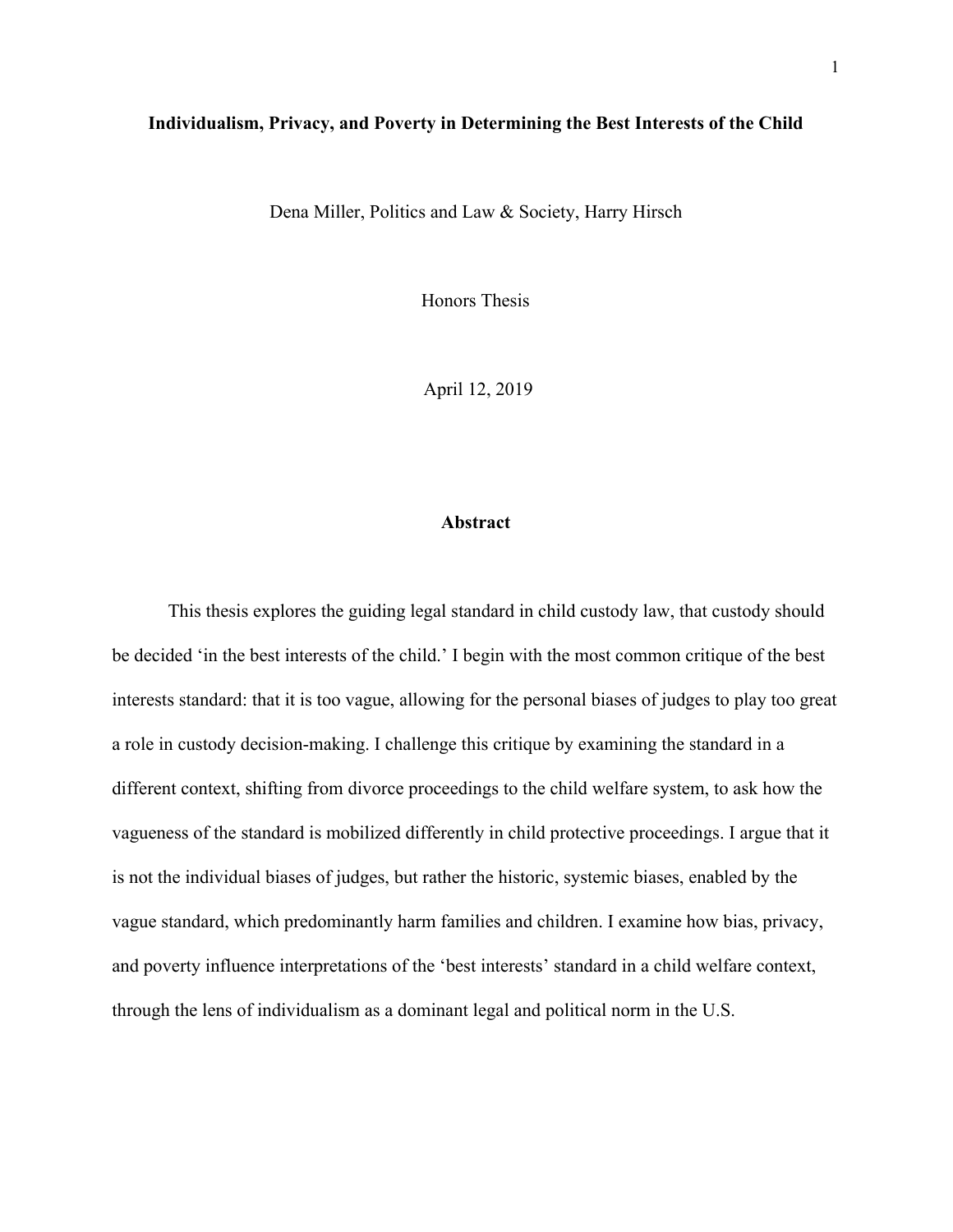### **Acknowledgements**

I am incredibly grateful to Harry Hirsch for believing in me, taking all my ideas seriously and pushing them further, to Carolyn Kubitschek for her inspiring work fighting for justice in the child welfare system and for answering so many questions, to Khiara Bridges for her book which has taught me so much, to David Forrest and Chris Howell for making the process a learning experience I know will come in handy later, to Betsy Miller for being my power lawyer role model, to my parents for encouraging strong opinions and the undertaking of this thesis, to my honors seminar for support and commiseration, and to my friends for respecting my sleep schedule in the final stretch.

### **Table of Contents**

### Introduction

|    | The Individualization of Bias: Limits of the Indeterminacy Critique        | P. 5  |
|----|----------------------------------------------------------------------------|-------|
| 2. | The Individualization of the Child: From Property to Victimized Individual | P. 20 |
| 3. | The Individualization of Privacy and The Non-Interference Condition        | P. 33 |
| 4. | The Individualization of Poverty and The Productive Use Condition          | P.46  |
|    | <b>Bibliography</b>                                                        |       |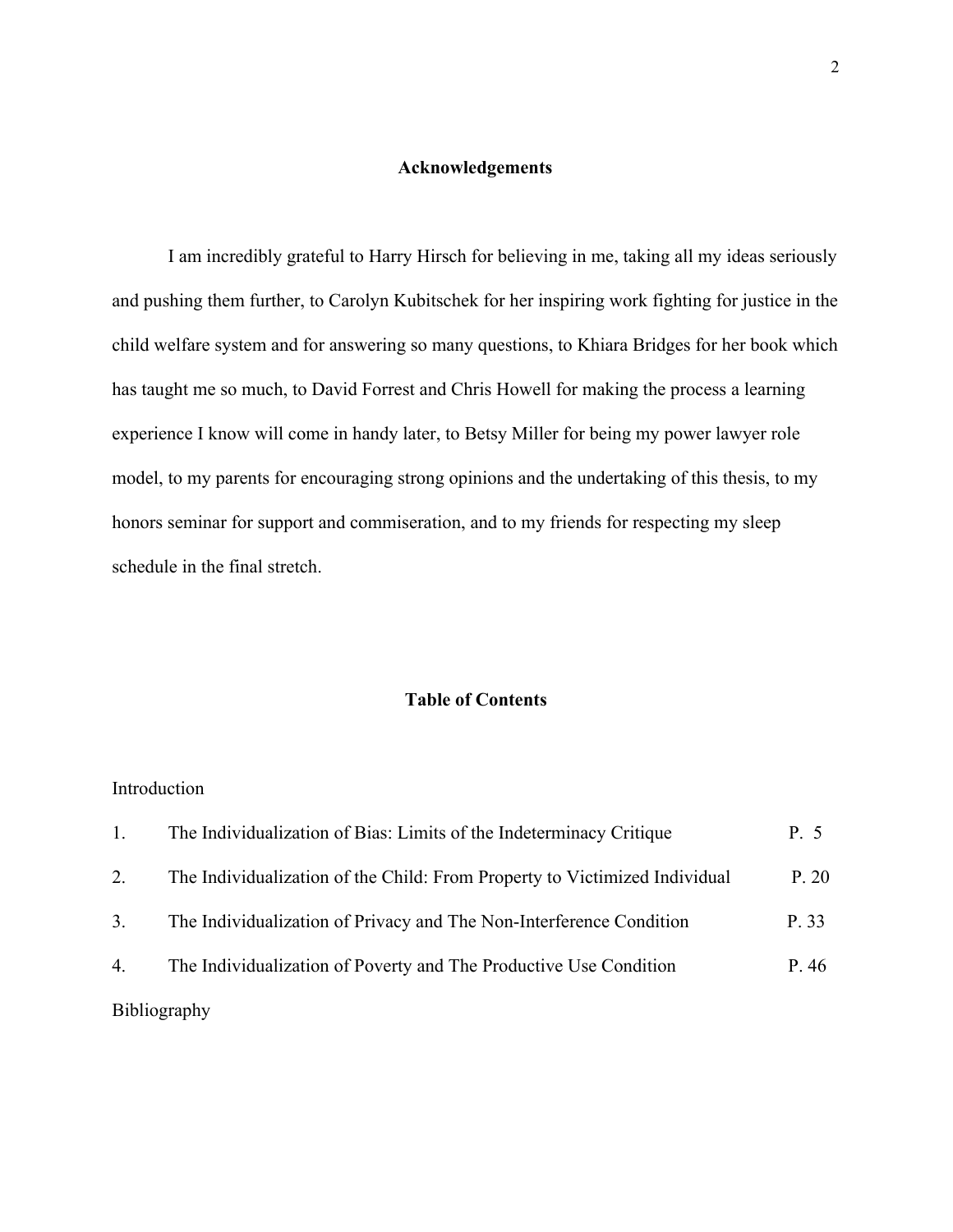### **Introduction**

*"There can be no doubt that in every custody dispute the fundamental issue is the best interest of the child."* (Ellerbe v. Hooks (1980), 490 Pa. 363 at 372)

Most people have some familiarity with child custody law in the context of divorce. Almost half of all married couples in the United States get divorced<sup>1</sup> and almost half of all married couples' children experience the divorce of their parents before the age of eighteen.<sup>2</sup> Most people will come into contact with divorce either through personal experience or through the experience of a friend or relative. The average U.S. citizen is less familiar with child custody law in the context of the child welfare system. While child welfare institutions have an expansive presence especially in larger cities, their impact is disproportionately concentrated among the poor.<sup>3</sup> The average U.S. citizen is thus less familiar with the child welfare system than the phenomenon of divorce. I begin this thesis with a discussion of child custody law in the more familiar context of divorce in order to prime a discussion of child custody law in the child welfare system.

The guiding legal standard in child custody law is the 'best interests of the child.' The literature on child custody law frequently addresses the difficulty of determining any given

<sup>1</sup> "Marriage & Divorce." *American Psychological Association*, American Psychological Association, 2000, www.apa.org/topics/divorce/.

<sup>&</sup>lt;sup>2</sup> Fagan, Patrick F., and Robert Rector. *The Effects of Divorce on America*. Heritage Foundation, 2000. p. 1

<sup>&</sup>lt;sup>3</sup> "There are separate systems for poor and for wealthier families. Public child welfare departments that investigate child maltreatment and place children in out-of-home care handle almost exclusively problems of poor families." Roberts, Dorothy E. *Shattered Bonds: the Color of Child Welfare*. Basic Civitas Books, 2002. p. 26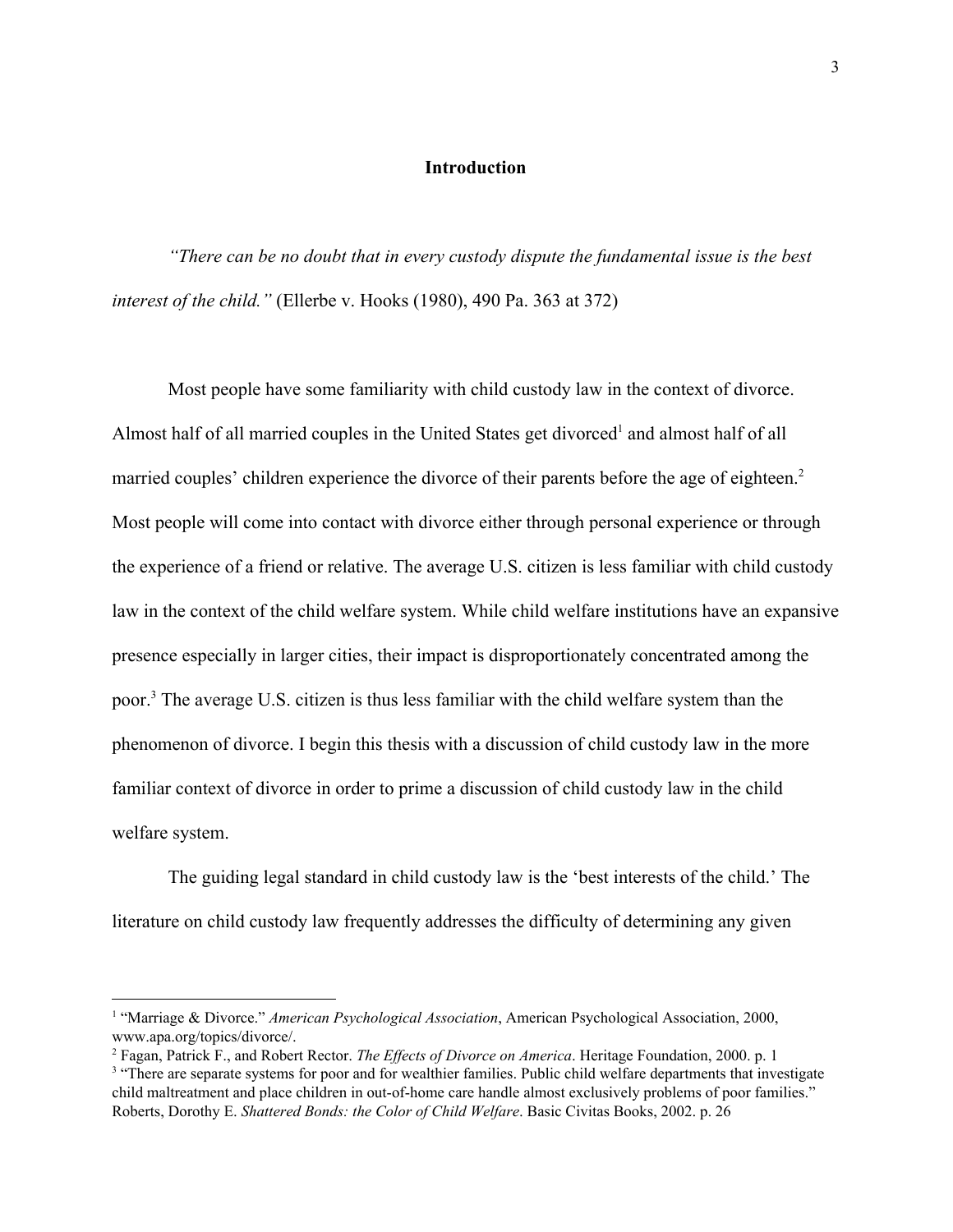child's best interests in the midst of divorce proceedings in family court. Scholars criticize the standard for its vulnerability to bias, claiming that its vagueness compels decision-makers to rely upon personal beliefs about parenting and children. (Scott & Emery 2014, Elster, 1987; Fineman & Opie, 1987; Mnookin 1975) Determining which factors will or will not meaningfully interfere with a child's upbringing and which of these factors might fairly and reasonably be brought into the courtroom, require multifaceted, subjective assessments. Answering these difficult (often, as some scholars claim, impossible<sup>4</sup>) questions, family court judges make decisions that drastically impact individuals' lives. The vagueness of the best interests standard combined with the sensitivity, impactfulness, and personal nature of custody decisions, motivates scholars' concern with the standard's susceptibility to bias. Furthermore, the indeterminacy of the standard allows prejudicial decisions to be legitimized in the name of the 'best interests of the child.' I refer to the standard's inconclusiveness and consequent vulnerability to bias throughout this thesis as the 'indeterminacy problem.'

However, the problem with the role bias plays in custody decision-making, especially in the realm of child welfare law, is critically mischaracterized as a problem of inconclusiveness and individual bias alone. Focus upon the standard's practicability detracts from deeper inquiry into the cultural, historic biases the standard's indeterminacy permits. Scholars' focus on indeterminacy alone without critical analysis of what indeterminacy permits mischaracterizes the harm at stake as incidental and individual rather than systemic and societal. To view prejudicial applications of the standard as mere results of variable, individual biases is to ignore how deeply ingrained these patterns of harm are in the child welfare system.

<sup>4</sup> Elster, Jon 'Solomonic Judgments: Against the Best Interest of the Child,' 54 U. CHI. L. REV. 1 (1987)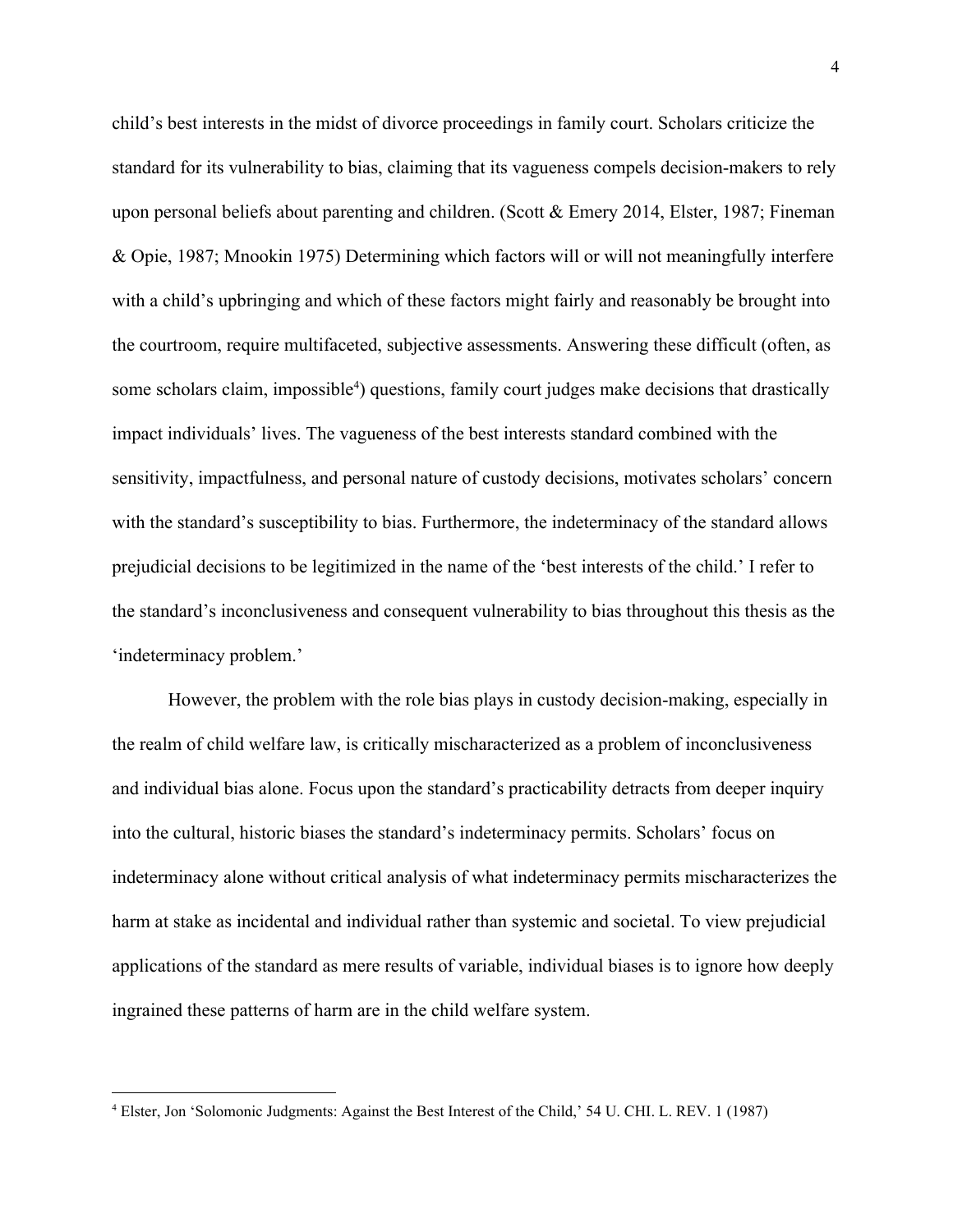Section 1 surveys the best interests standard in divorce cases and the construction of the bias at hand as an incidental, individual problem. Section 2 discusses the evolution of the legal status of the child as an individual and the justification for state intervention into family privacy on the individual child's behalf. Section 3 argues that parenting rights are weaker than other privacy rights because their exercise is inherently less individual. Section 4 argues that, due to a construction of poverty as an individual problem, poor, often black mothers do not have privacy rights in the child welfare system.

### **1. The Individualization of Bias: Limits of the Indeterminacy Critique**

In every state, though often differentiated by state-specific stipulations called 'intermediate rules', the fundamental concern judges must consider in deciding custody cases is the same: the best interests of the child.<sup>5</sup> Yet the interests of the child are not the judge's only fundamental consideration. The Supreme Court has historically recognized "the interest of parents in the care, custody and control of their children." These interests are, as Justice O'Connor proclaimed in *Troxel v. Granville* (2000), "perhaps the oldest of the fundamental liberty interests recognized by this Court."<sup>6</sup> Both the indeterminate 'best interests' of the child as well as the privacy rights of parents are fundamental considerations. Custody cases require judges to balance and interpret these fundamental concerns, delivering highly impactful verdicts for parents and children.

*<sup>5</sup> Ellerbe v. Hooks* (1980), 490 Pa. 363 at 372

*<sup>6</sup> Troxel v. Granville* (2000), 530 U.S. at 65.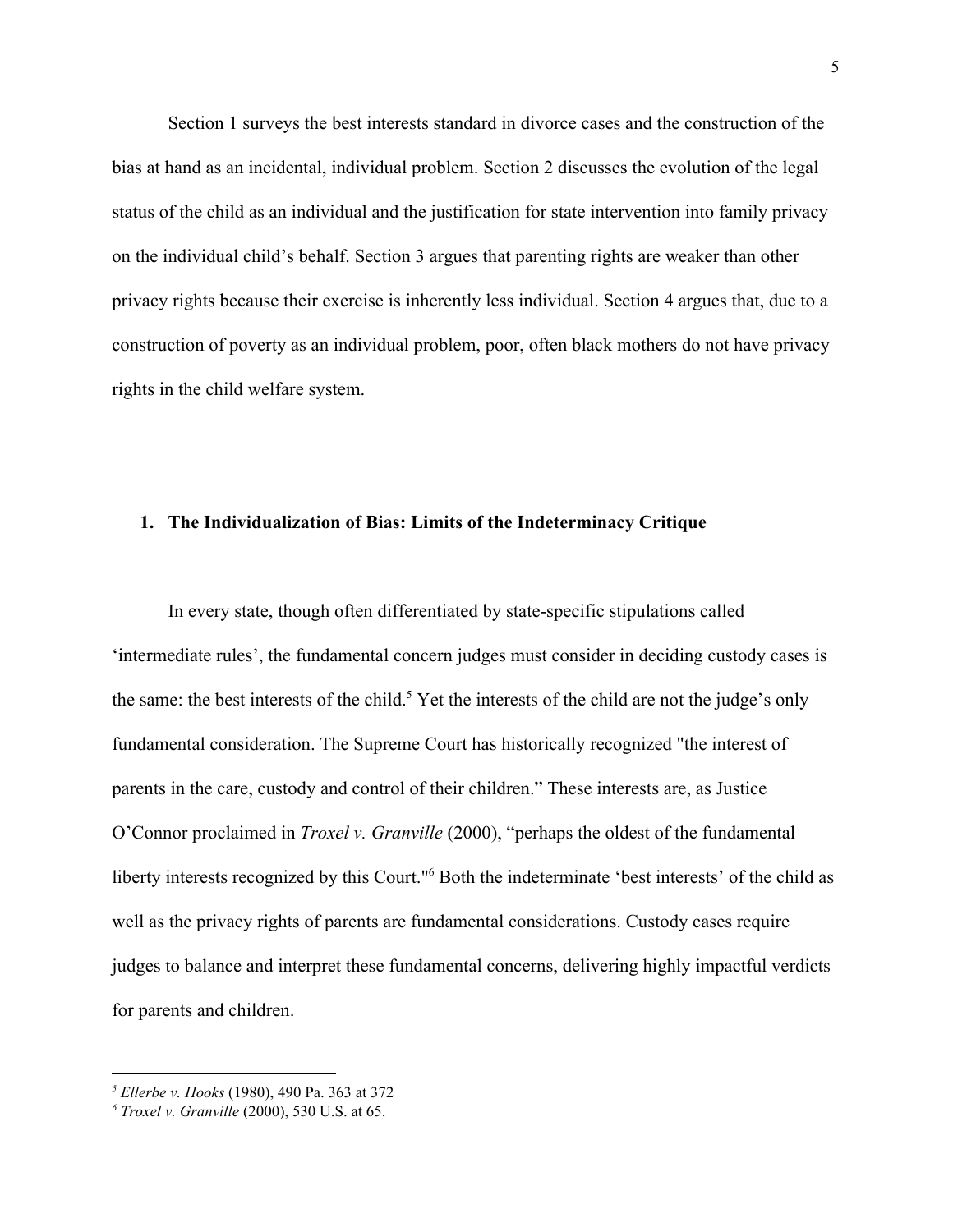During his 2005 confirmation hearing, Chief Justice John Roberts famously told the Senate Judiciary Committee "Judges are like umpires. Umpires don't make the rules; they apply them."<sup>7</sup> However, in an area of law so bound up in cultural values, personal beliefs, and private life as child custody, the role of the judge can hardly be likened to "calling balls and strikes."<sup>8</sup> While a more narrowly-tailored standard would lend itself to clearer parameters for interpretation and make application an easier task for an impartial umpire, one theoretical upside of the best interest standard's broad indeterminacy is that it allows judges to consider the multitude of factors unique to each family and circumstance. However, the degree of discretion judges exercise in determining what is or is not within a child's best interests, scholars argue, places a concerning degree of power in the hands of the judge.<sup>9</sup>

### **The Indeterminacy Problem is Traditionally Critiqued as a Function of Individual Bias**

The indeterminacy problem has been criticized widely throughout child custody literature as a function of individual bias.<sup>10</sup> One of the most widely-cited critiques of the standard is Robert Mnookin's article, 'Child-Custody Adjudication: Judicial Functions in the Face of Indeterminacy' (1975). Mnookin claims that "what is 'best' or 'least detrimental' for a particular

<sup>9</sup> See Elizabeth S. Scott & Robert E. Emery, Gender Politics and Child Custody: The Puzzling Persistence of the Best-Interests Standard , 77 *Law and Contemporary Problems* 69-108 (2014), Jon Elster, Solomonic Judgments: Against the Best Interest of the Child, 54 U. CHI. L. REV. 1 (1987), Robert H. Mnookin, Child-Custody Adjudication: Judicial Functions in the Face of Indeterminacy, 39 *Law and Contemporary Problems* 226-293 (Summer 1975) *<sup>10</sup> Id.*

<sup>7</sup> Cillizza, Chris. "John Roberts, Umpire." *The Washington Post*, WP Company, 28 June 2012,

www.washingtonpost.com/blogs/the-fix/post/john-roberts-umpire/2012/06/28/gJQAx5ZM9V\_blog.html 8 *Id*.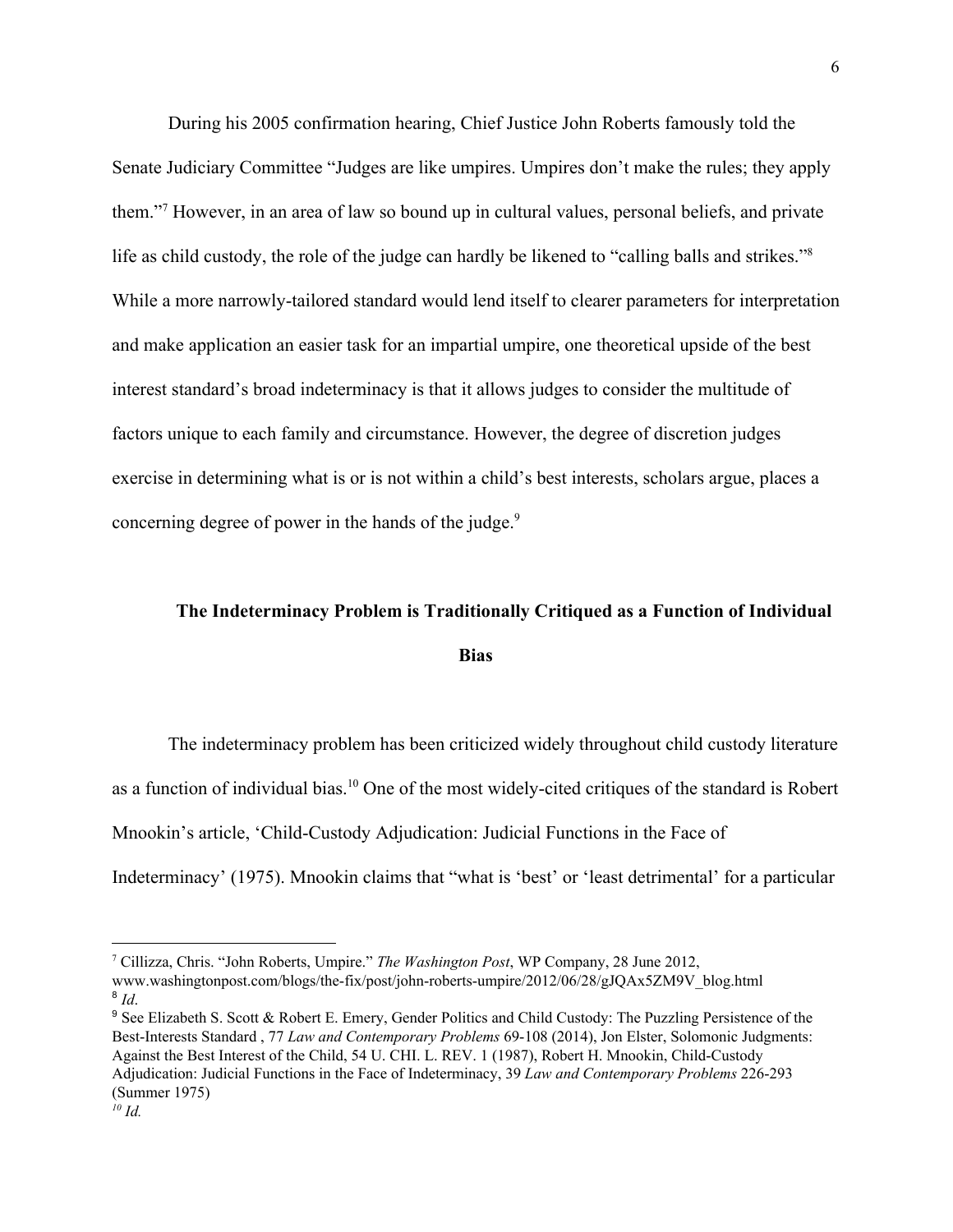child is usually indeterminate and speculative" and that "there is good reason to be offended by the breadth of power exercised by a trial court judge in the resolution of custody disputes."<sup>11</sup> In an article building on Mnookin's critique, 'Solomonic Judgments: Against the Best Interest of the Child' (1989), political theorist Jon Elster also discusses the threat of indeterminacy in terms of individual bias. Elster argues that in many cases, a truly impartial application of the standard under the law renders no clear preference for either parent. This requires a broad qualitative evaluation of often unknowable facts, prompting the judge to allow personal beliefs to fill an inappropriate supplemental role. Elster argues that the subjective or moral reasoning judges rely upon often reflects personal bias above a genuine assessment of children's interests.

# **Intermediate Rules Adopted to Clarify the Best Interests Standard can Contribute to the Indeterminacy Problem**

To remedy the indeterminacy problem, many state legislatures have attempted to clarify the best interests standard to decrease the risk of bias leading to unfair or biased decisions. Since the adoption of the Uniform Marriage and Divorce Act (UMDA) by the National Conference of Commissioners on Uniform State Laws in 1970, and subsequent ratification by the American Bar Association in 1974, most states have adopted legislation adding guiding parameters to state custody laws. These parameters, called 'intermediate rules' delineate common factors in custody cases to be considered by judges. Intermediate rules inform unique versions of the best interests standard in each state.

<sup>11</sup> Robert H. Mnookin, Child-Custody Adjudication: Judicial Functions in the Face of Indeterminacy, 39 *Law and Contemporary Problems* 226-293 (Summer 1975) Available at: https://scholarship.law.duke.edu/lcp/vol39/iss3/8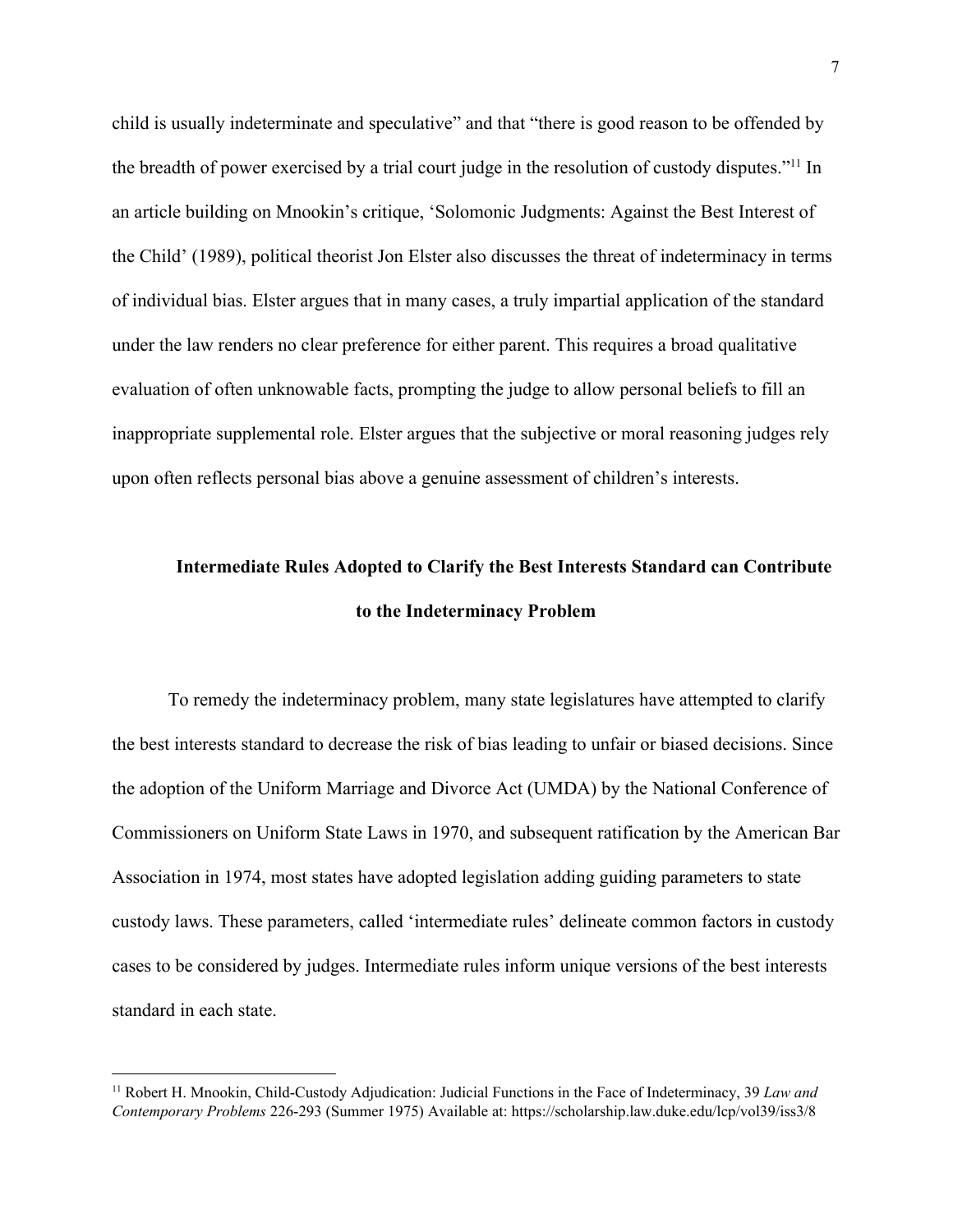The UMDA proposed some of the most widely accepted intermediate rules, including the wishes of the child's parent or parents as to his custody, the wishes of the child as to his custodian, and the mental and physical health of all individuals involved.<sup>12</sup> These rules explicitly establish considerations to guide judges' interpretation of the standard. Some intermediate rules name factors; others establish presumptions about certain factors. A legal presumption is "a rule of convenience based on experience or public policy or as a course of action that may be taken without proof."<sup>13</sup> Presumptions are state-specific rules of thumb or guidelines based upon understandings of what is usually within children's interests. They may vary in strength, but they usually support a default generalization judges rely upon in the absence of contrary evidence. Intermediate rules can vary from considerations that seem implicit, such as the factors provided in the UMDA, to more complex considerations, such as which parent is more likely to cooperatively facilitate the child's relationship with the noncustodial parent<sup>14</sup> or the presence of domestic violence in a household.<sup>15</sup>

The state-by-state variety of intermediate rules is partially due to differences in values throughout the country. It is also partially the result of the independent evolution of doctrine within individual state court systems. Family law in the U.S. differs not only by state code but also by unique precedent developed in each state's courts.<sup>16</sup> Though most state's codes specify intermediate rules, case law establishing how factors should be weighted or interpreted also

<sup>&</sup>lt;sup>12</sup> National Conference of Commissioners on Uniform State Laws. (1970). Uniform marriage and divorce act. § 402 <sup>13</sup> Buehler, Cheryl, and Jean M. Gerard. "Divorce Law in the United States: A Focus on Child Custody." *Family Relations*, vol. 44, no. 4, 1995, p. 441

<sup>14</sup> This intermediate rule, a 'Friendly Parent' Provision, exists in forty-two states. Saunders, Daniel G, Ph.D. State Laws Related to Family Judges' and Custody Evaluators' Recommendations in Cases of Intimate Partner Violence: Final Summary Overview Submitted to the National Institute of Justice, U.S. Department of Justice, March 2017 p. 2

<sup>15</sup> Saunders, Daniel G. p. 3

<sup>16</sup> Fineman, Martha. The Neutered Mother, the Sexual Family, and Other Twentieth Century Tragedies. Routledge, 1995. p. 29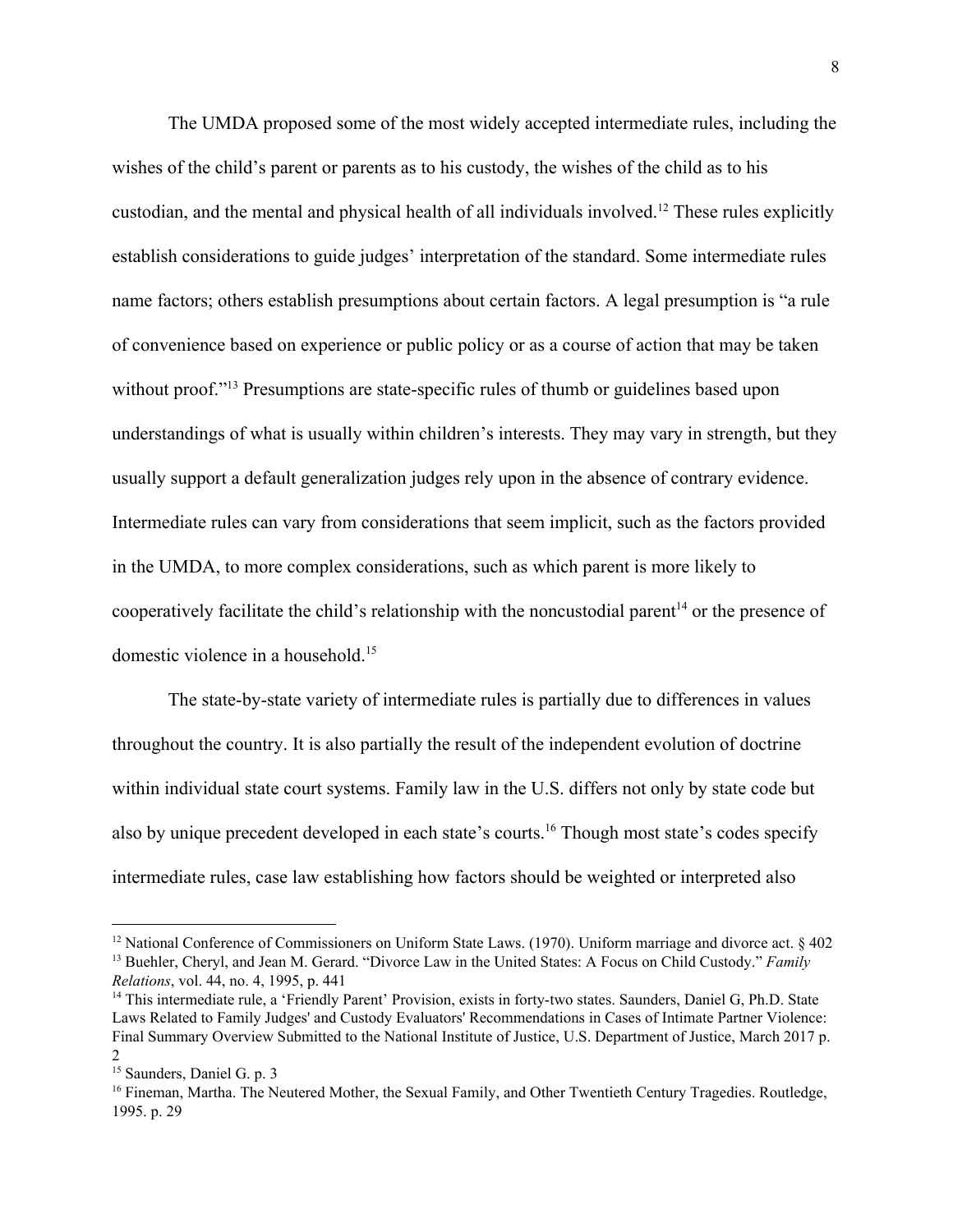contributes to the variation. There is a wide breadth of 'best interests' interpretations available to family court judges. Judges may base decisions upon a variety of interpretations by courts within their state or the opinions of courts in other states. The variety of intermediate rules, in and of itself, demonstrates the problem of indeterminacy. There is a clear need for specification, yet efforts to specify the standard take varied directions.

Intermediate rules prompt consideration of non-constitutional factors, authorizing judges to look outside the law and into society. With children mentioned nowhere in the Constitution, judges may find scientific or cultural norms useful in order to establish what is generally conducive to positive child development. The most widely influential scientific signpost to which intermediate rules conform is the research of Joseph Goldstein, Anna Freud, and Albert Solnit in three publications: *Beyond The Best Interests Of The Child* (1973,) *Before the Best Interests Of The Child* (1979,) and *In The Best Interests Of The Child* (1986).<sup>17</sup> Based upon their findings about childhood development, Goldstein, Freud, and Solnit recommend "that custody should be decided swiftly, irreversibly, and without court-imposed visitation rights to the noncustodial parent, thus enabling the child to have a stable, undisturbed relationship with one adult person."<sup>18</sup> Two common intermediate rules the research of Goldstein, Freud, and Solnit supports are primary caretaker preferences (preferences for the parent who has spent more time

<sup>&</sup>lt;sup>17</sup> Spinak, Jane. "When Did Lawyers for Children Stop Reading Goldstein, Freud and Solnit? Lessons from the Twentieth Century on Best Interests and the Role of the Child Advocate." *Family Law Quarterly*, vol. 41, no. 2, 2007, pp. 393–411. *JSTOR*, www.jstor.org/stable/25740616.

<sup>&</sup>lt;sup>18</sup> Goldstein et al., Beyond the Best Interests of the Child (cited in note 2); Joseph Goldstein, Anna Freud and Albert J. Solnit, Before the Best Interests of the Child (1979); Joseph Goldstein, Anna Freud, Albert J. Solnit, and Sonja Goldstein, In the Best Interests of the Child (1986).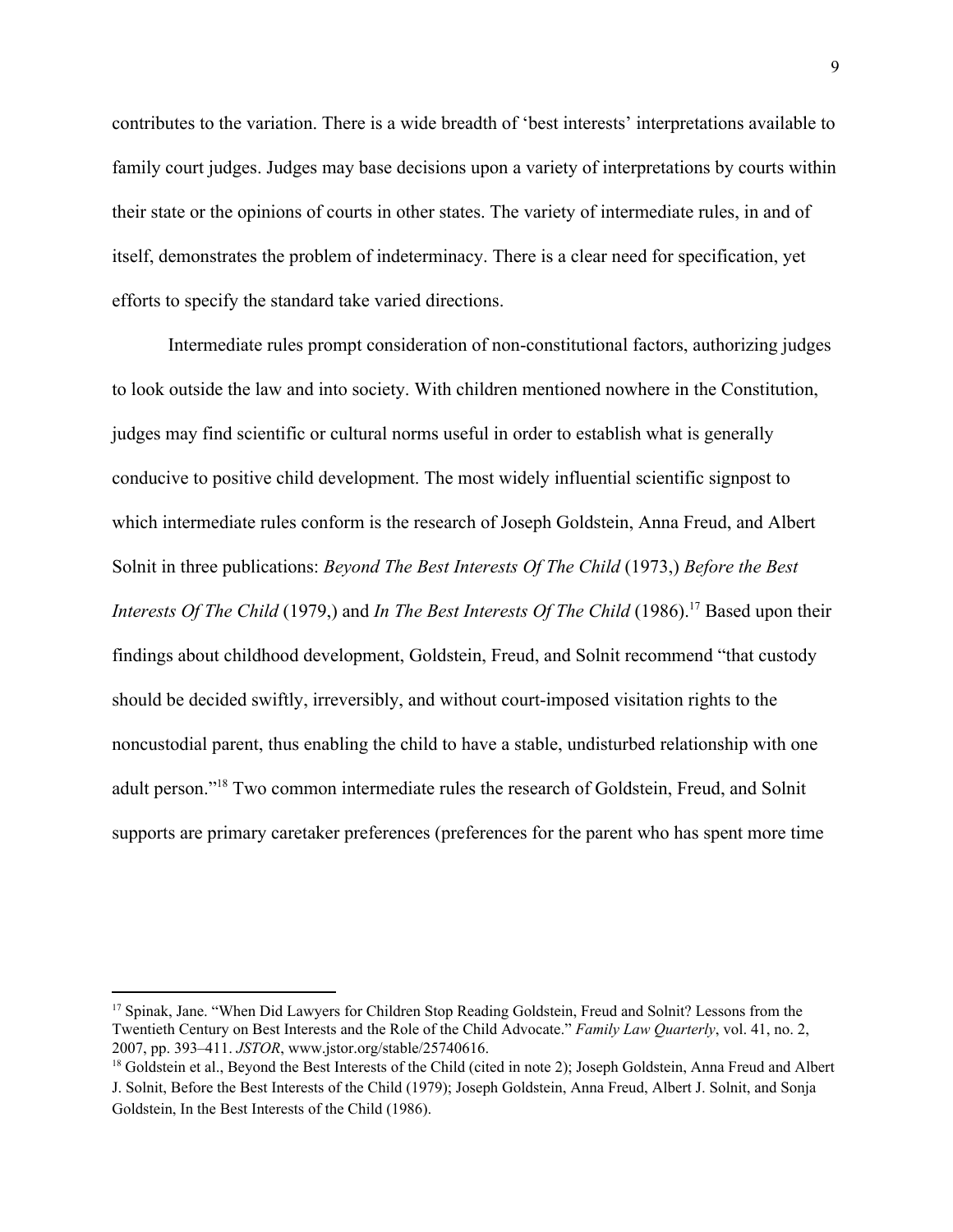with the child)<sup> $19$ </sup> and psychological parent preferences (preferences for the parent who has developed an emotional parent-child bond with the child.)<sup>20</sup>

While relatively straightforward presumptions such as primary caretaker preferences may come down to a dispute of determinable facts, complex intermediate rules do not always make the best interests standard more determinate. Take for example a rule that requires judges to consider the presence of domestic violence in the household as a factor in determination of the child's best interests. The mere presence of domestic violence within a household does not, in and of itself, inform a clear singular course of action. Furthermore, a judge considering domestic violence as an intermediate factor may be influenced by social norms surrounding gender roles, functional inequality and power structures.

Family law scholar Martha Fineman discusses the influence of cultural norms in law, writing, "law is a crude and limited device and is circumscribed by the dominant ideologies of the society in which it is produced." Classification, "the process whereby facts are given legal meaning... relies on broad generalizations about groups or classes of things and people."<sup>21</sup> Fineman claims that facts classified for legal purposes bear the residue of dominant social ideologies. Judges' potentially prejudicial opinions bear this residue. The residue of dominant social ideologies may offer useful scaffolding to clarify the ambiguities of more complex intermediate rules.

Furthermore, complex intermediate rules that create additional ambiguity may increase the potential for manipulation of the speculative 'facts' of a case. Elster discusses the potential for strategic manipulation in terms of intermediate rules and bargaining power. A vague best

 $19$  Elster, Jon, p. 11

<sup>20</sup> Buehler, Cheryl, and Jean M. Gerard. p. 441

<sup>21</sup> Fineman, Martha. p. 18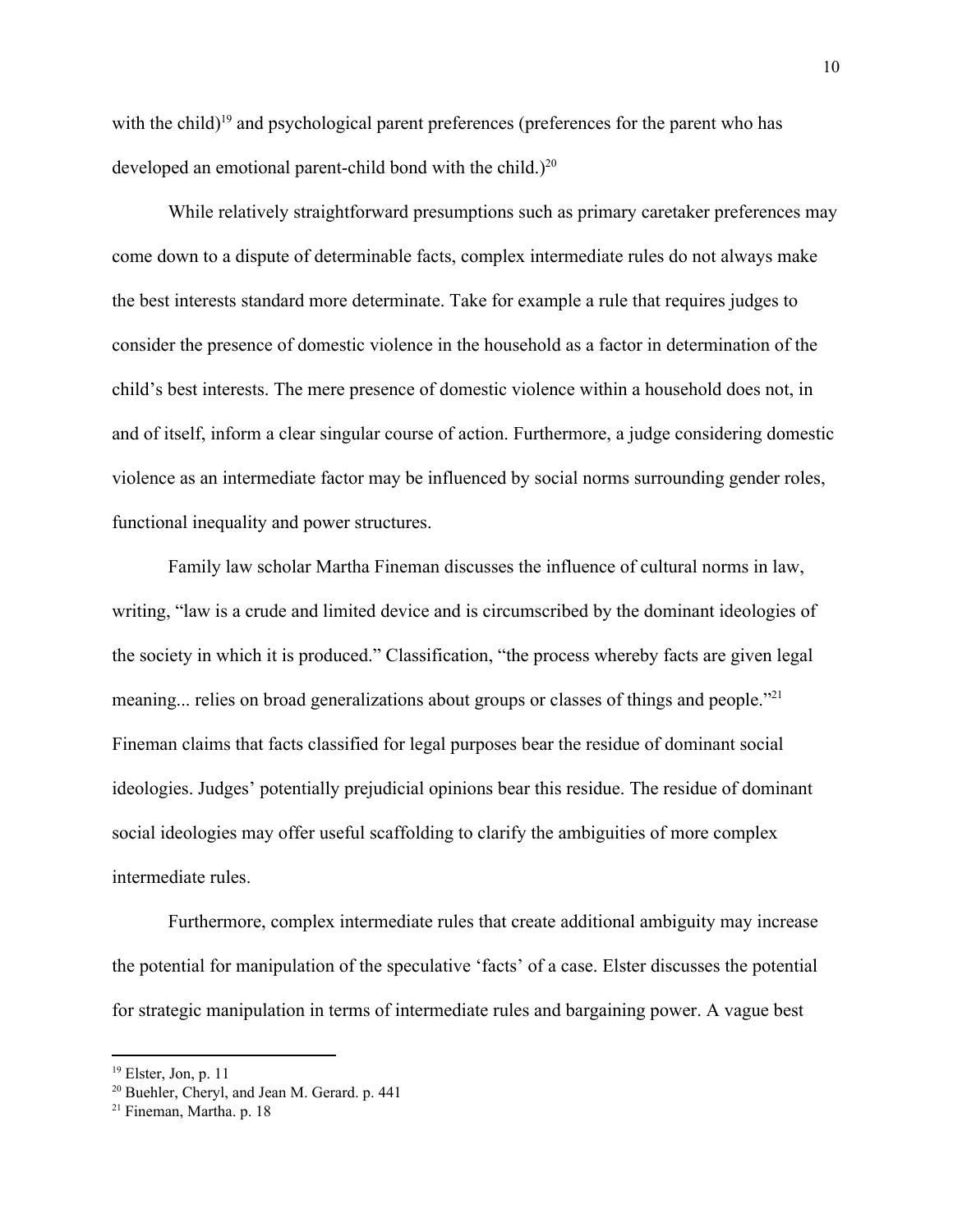interests standard, unweighted by intermediate factors, may invite protracted litigation. The parent with greater financial ability may draw out the dispute until the other party's resources are exhausted in order to gain an advantage. Adding complex intermediate rules to the standard can create unintended bargaining incentives, increasing its susceptibility to manipulation by opportunistic litigants.

# **Friendly Parent Provisions can Create Differentials in Bargaining Power, Contributing to the Indeterminacy Problem**

'Friendly parent' provisions, complex intermediate rules added to clarify the best interests standard, may often create unintended differentials in litigants' bargaining power. These presumptions give priority to whichever parent appears more willing to facilitate contact and visitation with the other. They may exacerbate the power dynamics of abusive relationships by unfairly disadvantaging a parent seeking custody in order to protect a child from an abusive partner. For example, Ohio family courts follow a 'friendly parent provision' and may award joint custody even where both parents do not seek shared parenting responsibilities.<sup>22</sup> State laws such as Ohio's which presume joint custody is in a child's best interests and regard parental 'cooperativeness' as a positive factor may pressure a victimized parent into agreeing to joint custody, so as to not risk losing any form of custody.

<sup>&</sup>lt;sup>22</sup> "If at least one parent files a pleading or motion... and a plan for shared parenting... and if a plan for shared parenting is in the best interest of the children and is approved by the court… the court may allocate the parental rights and responsibilities for the care of the children to both parents and issue a shared parenting order" 31 Ohio Rev. Code Ann. § 3109.04 Allocating parental rights and responsibilities for care of children - shared parenting.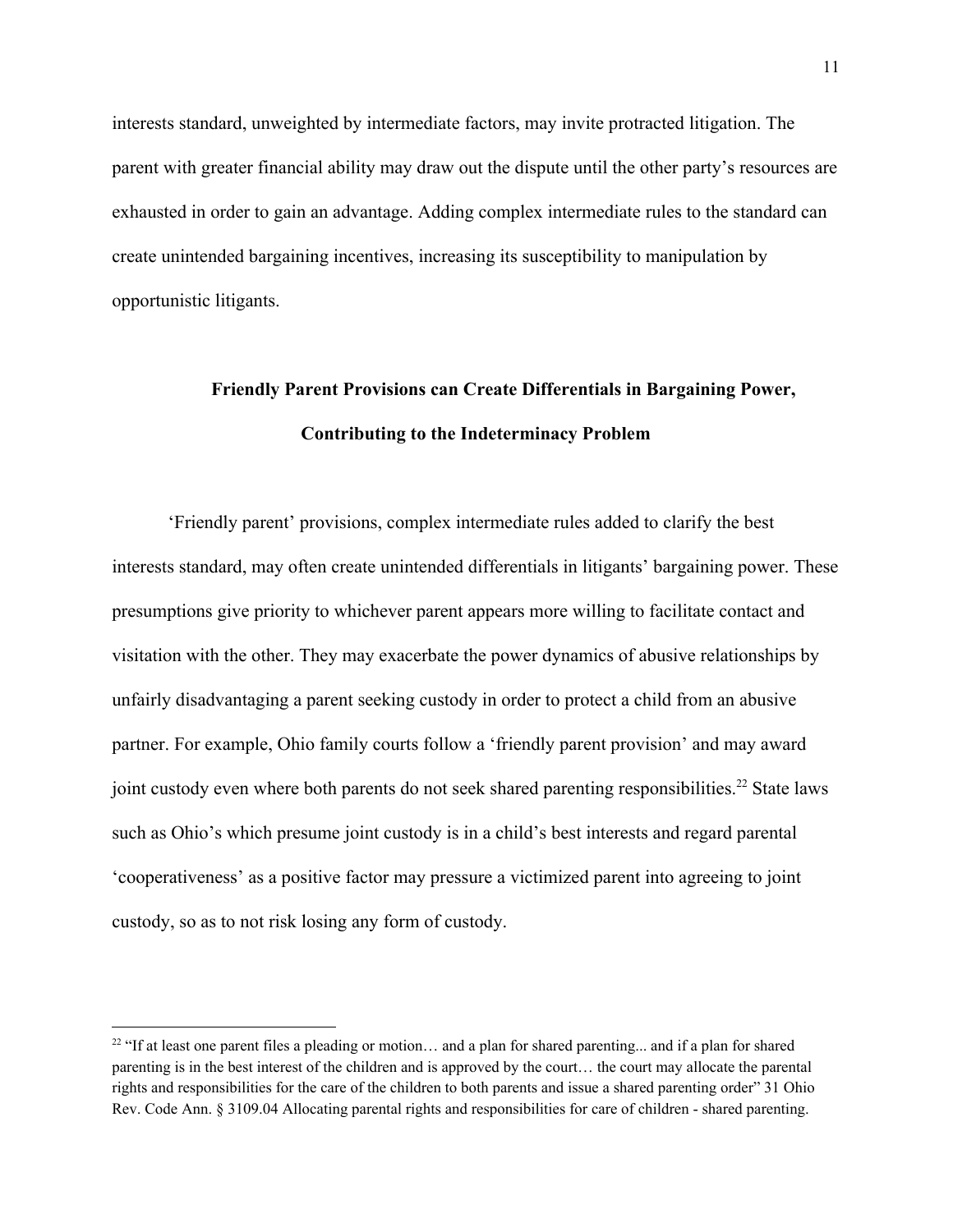Custody law scholars discuss the potential for strategic manipulation under friendly parent provisions in states such as Ohio, where courts consider parental cooperativeness a positive intermediate factor. Friendly parent provisions are intermediate factors to the best interests standard in forty-two states.<sup>23</sup> In the twelve states with friendly parent provisions that presume joint custody is better for children,  $24$  family law scholar Jan Hagen argues that parents who don't want joint custody may "*ipso facto* reveal themselves as not fit for sole custody either" which "creates a dangerous incentive for strategic behavior."<sup>25</sup> Parties litigating for joint custody who may appear 'friendlier' and therefore more fit gain an advantage, while parties litigating for sole custody, even if only to protect their child from an abusive spouse, are disadvantaged. A parent who believes the other to be dangerous is discouraged from litigating for sole custody. At the same time, "the more 'unfit' the parent requesting joint custody, the more bargaining leverage that parent gains" for their 'cooperativeness.<sup>26</sup> Custody law scholar Richard Garner adds, "[i]f people are indeed litigating for joint custody [i.e., if one parent demands joint custody against the wish of the other], they are generally not likely to be candidates for it."<sup>27</sup> Friendly parent provisions that may be easily manipulated can lead to custody decisions that are not in children's best interests.

The more indeterminate the standard, the greater the role strategy may play in litigation. If one accepts the premise that the best interests standard alone often cannot produce finely-tuned results, differentials in litigants' bargaining power become critical. Some individuals will always

<sup>23</sup> Saunders, Daniel G, p. 2

<sup>24</sup> *Id*. p. 2

<sup>&</sup>lt;sup>25</sup> Hagen, Jan L. 'Proceed with Caution: Advocating Joint Custody' Social Work, Vol. 32, No. 1 Oxford University Press (January–February 1987) p. 27

 $26$  Elster, Jon. p. 6 fn 22.

<sup>&</sup>lt;sup>27</sup> Gardner, Richard A. Joint Custody is Not for Everyone, Joint Custody and Shared Parenting 63, p. 70 (1984)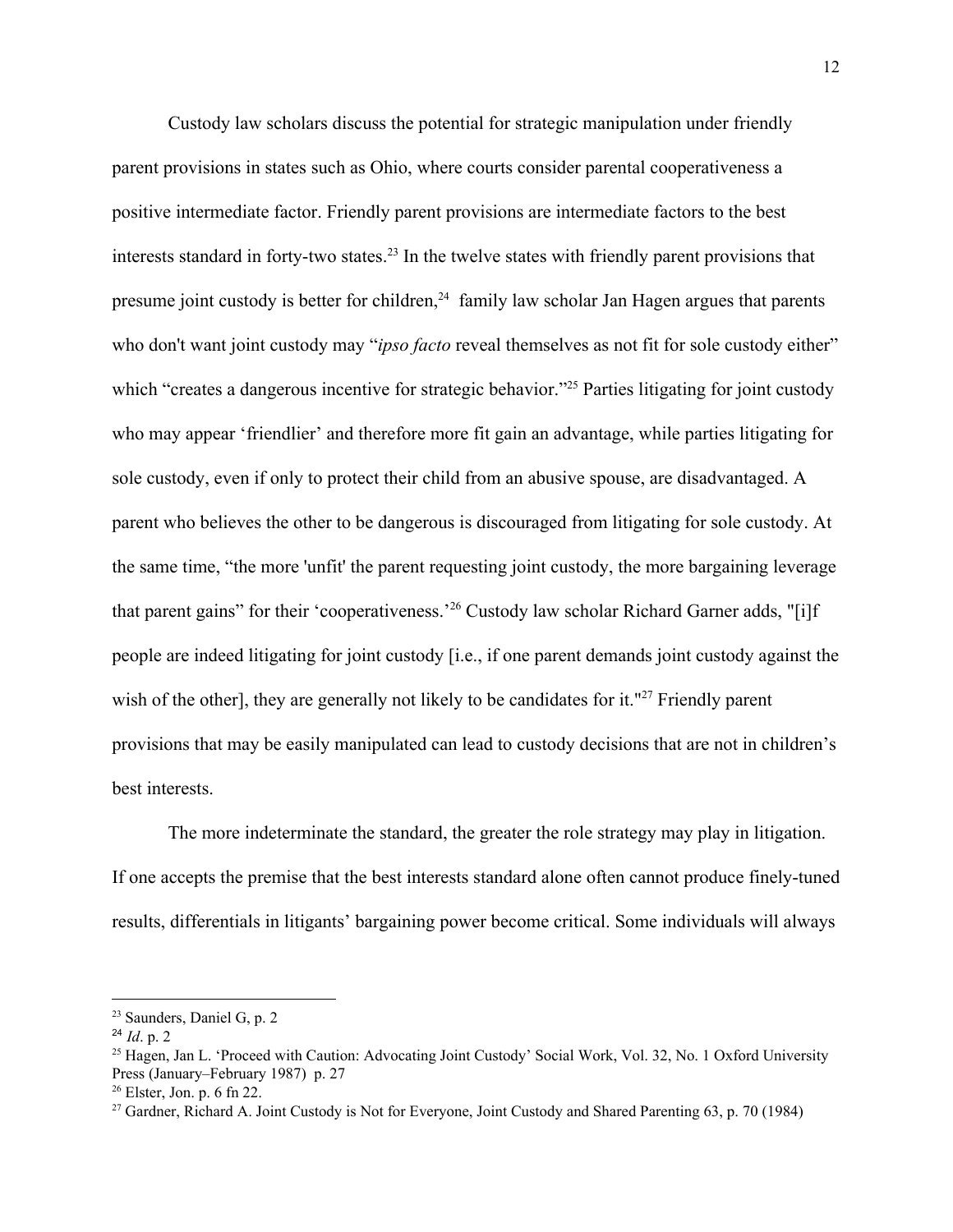be inclined to to take advantage of the standard, especially where the stakes are high and the standard is vague. Considering parents' frequently substantial investment in the outcome of custody disputes, complex and manipulable intermediate rules can exacerbate rather than mitigate the indeterminacy problem.

### **Domestic Violence Provisions can add Ambiguity, Contributing to the Indeterminacy Problem**

While intermediate rules can make the standard more determinate, they can also introduce additional ambiguity. They may produce unintended consequences when combined or force courts to consider complex variables without sufficient protocol. One intermediate rule that can contribute to the standard's indeterminacy is the consideration of domestic violence in the household. Some form of this intermediate rule exists in every state.<sup>28</sup> Most states, however, leave it up to judges to determine what inferences to draw from domestic violence as a factor. A minority of states that have friendly parent provisions, eight, make exceptions in cases of domestic violence (i.e. if a parent is a victim of domestic violence then they are exempt from the friendly parent provision, so as not to be coerced into 'cooperative' litigation behavior.)<sup>29</sup> However, the majority of states with friendly parent provisions, thirty-four, do not include exemptions for victims of domestic violence. A 2017 report commissioned by the U.S. Department of Justice finds that "even in jurisdictions with a presumption that custody should be awarded to the non-abusive parent, a 'friendly parent' provision tends to override this

<sup>28</sup> Saunders, Daniel G. p. 3

<sup>29</sup> *Id*. p. 3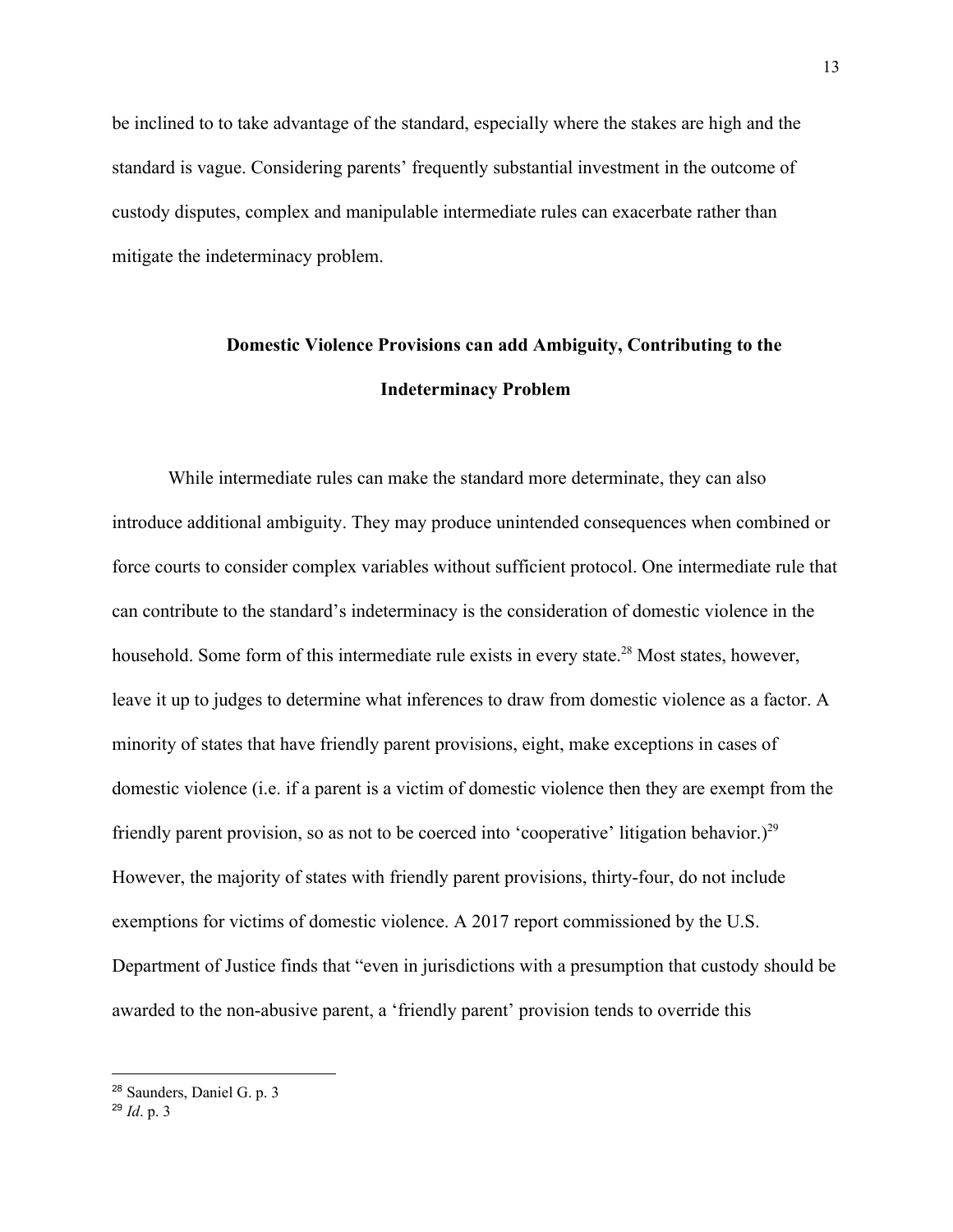presumption."<sup>30</sup> Even where domestic violence is specified as a factor, the intermediate rule itself does not necessarily compel a specific approach or sensitivity to the issue. A parent who is a victim of domestic violence may be forced to agree to joint custody and cooperate with an abusive partner under friendly parent provisions in states that favor joint custody.

 Scholars also note that factors such as domestic violence are "difficult to verify, and courts are often ill-equipped to separate valid claims from those that are weak or false."<sup>31</sup> Taking into account the cultural, in addition to the individual biases that play into applications of complex intermediate rules, one can see how such rules can actually exacerbate the indeterminacy problem. A judge who sympathizes with survivors of domestic violence may consider the issue by recognizing the value of giving custody to the victimized parent and granting an order of protection against the perpetrator. A judge who does *not* may consider the issue by deeming the home unsafe and removing the child.

In *Nicholson v. Scoppetta*  $(2004)^{32}$ , the Court of Appeals of New York (the highest court in the state) addressed the ambiguity of domestic violence provisions. The court established an interpretation of the provision sympathetic to victims of domestic violence. The Court of Appeals assessed whether the Association for Children's' Services (ACS) could remove children from battered mothers solely for having exposed their children to domestic abuse. The case addressed three related questions: Whether the sole allegation that a child had witnessed domestic abuse against a caretaker could constitute 'neglect', whether this would constitute 'danger' or 'risk' to the child's 'life or health' and whether this alone could be grounds for ACS to

<sup>30</sup> Saunders, Daniel G. p. 2

<sup>&</sup>lt;sup>31</sup> Elizabeth S. Scott & Robert E. Emery, Gender Politics and Child Custody: The Puzzling Persistence of the Best-Interests Standard , 77 *Law and Contemporary Problems* 69-108 (2014) Available at: <https://scholarship.law.duke.edu/lcp/vol77/iss1/4> p. 70

*<sup>32</sup> Nicholson v. Scoppetta*, 820 N.E. 2d. 840, 843 (N.Y. 2004).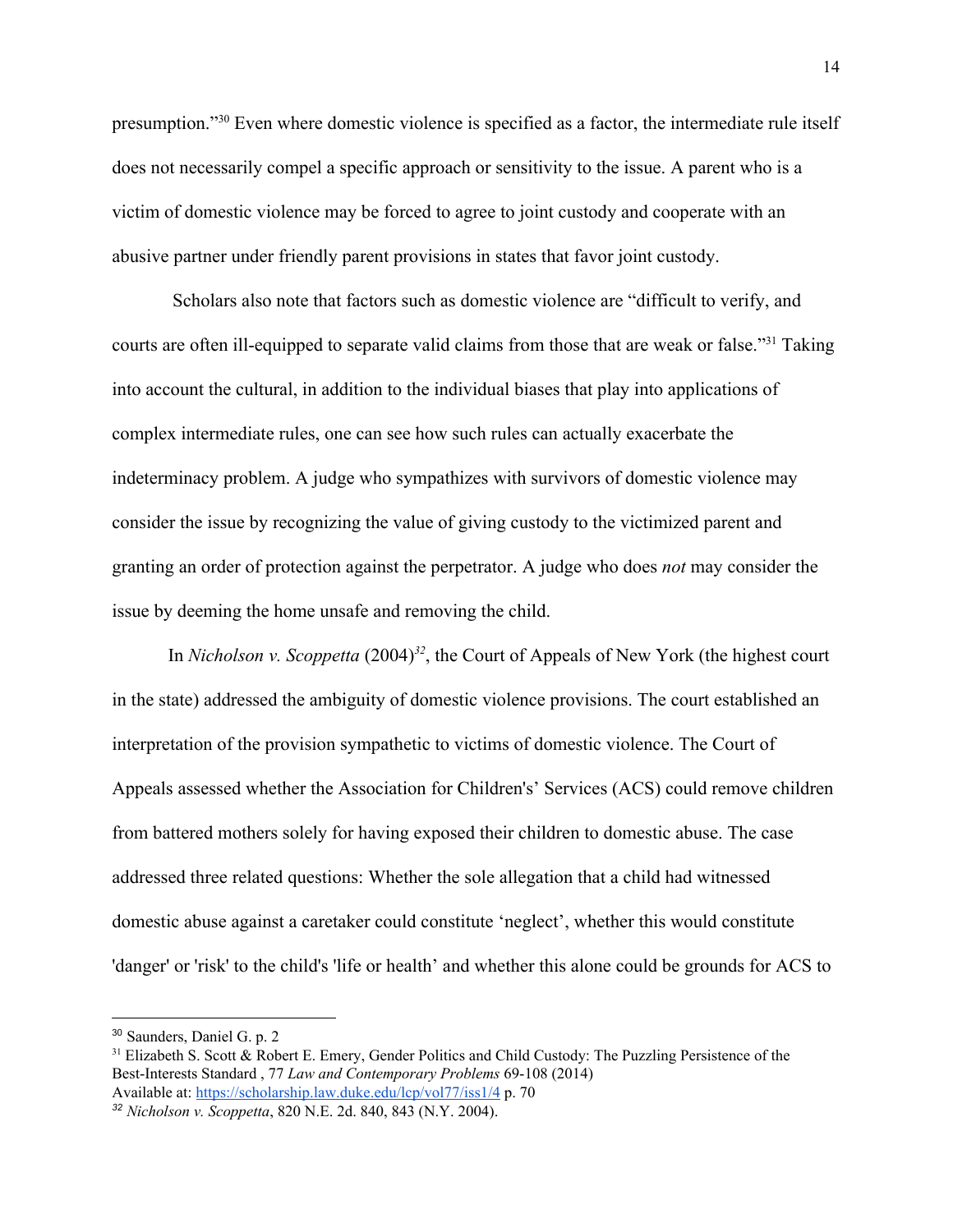conclude that removal would be 'necessary' or 'in the child's best interests.<sup>33</sup> Child neglect is usually ambiguously defined in state courts. (In Section 4 I will discuss how neglect is easily conflated with poverty.) The ambiguity of child neglect allows for judges to define neglect according to their own interpretations. The court in *Nicholson* addressed this ambiguity, holding that merely exposing one's child to abusive conduct to which one is victim could not constitute neglect. The court held that proof of neglect would require a showing of actual harm or imminent harm at the hands of the caretaker.<sup>34</sup> The court also held that repeatedly exposing a child to abuse without awareness of the potential for harm could constitute neglect, but that a 'reasonable and prudent' parent might not be able to act to protect themselves or their child for fear of exacerbating the violence.<sup>35</sup>

The New York Court of Appeals in *Nicholson* addressed a complex intermediate custody rule which specified a factor for consideration, domestic violence, yet introduced ambiguity around how the factor should be considered. The decision established a protocol attuned to the particular situation of battered mothers. Yet, in most states, the manner in which domestic violence is considered is left fully up to the court and the outcome of a custody battle for a victim of domestic violence may vary significantly depending on the judge assigned to the case. For example, Ohio establishes a presumption that domestic violence is contrary to a child's best interests but does not specify what (if anything) a court should do if the victimized parent lives with the perpetrator and would require assistance to secure safe and independent housing.<sup>36</sup>

<sup>33</sup> N.Y. Family Ct. Act §§ 1022, 1024, 1027, N.Y. Family Ct. Act §§ 1028, 1052(b)(i)(A)

<sup>34</sup> *Nicholson v. Scoppetta*, 820 N.E. 2d. 840, 843 (N.Y. 2004) at 849.

<sup>35</sup> *Id* at 363.

<sup>&</sup>lt;sup>36</sup> "In determining the best interest of a child pursuant to this section... the court shall consider all relevant factors, including, but not limited to… Any history of, or potential for, child abuse, spouse abuse, other domestic violence." 31 Ohio Rev. Code Ann. § 3109.04 Allocating parental rights and responsibilities for care of children - shared parenting.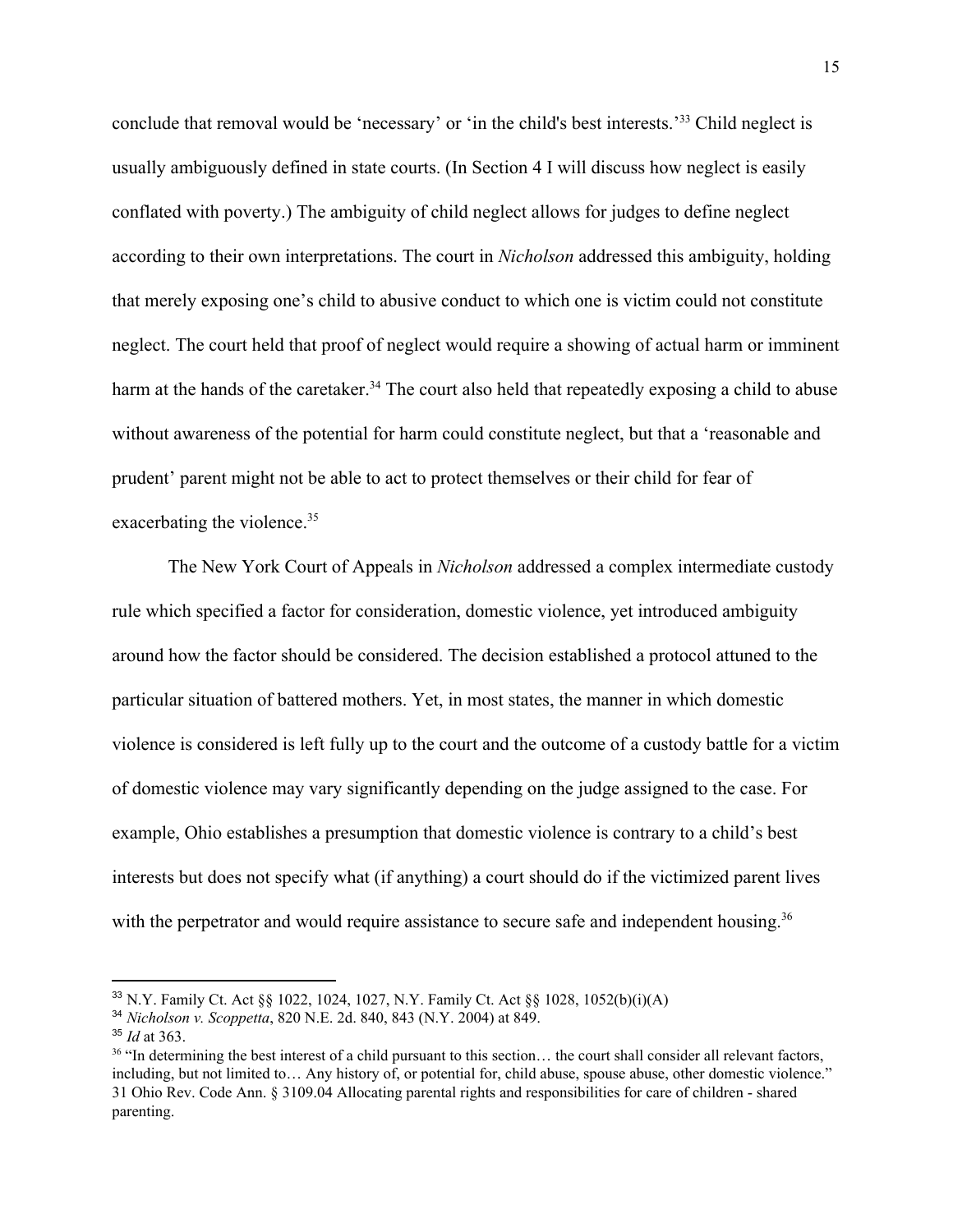#### **Could a Coin Toss Remedy the Indeterminacy Problem?**

Elster claims that the problem of indeterminacy cannot be legislated away merely by adding intermediate rules to the best interests standard. While he concedes that some rules are relatively more effective than others, he argues that many critical facets of any potential custody outcome are universally unknowable. In many cases, Elster correctly argues that it is impossible to establish a rational basis for a finding of what would be in any given child's best interests. This is due both to the exhaustive breadth of factors a judge *might* consider and to the difficulty of assessing these factors from an objective standpoint. While in theory, intermediate rules should clarify the vague best interests standard, they may also add ambiguity or create strategic incentives in combination with other rules. Furthermore, a rule might benefit certain individuals while imposing unintended consequences upon others, promote efficiency at the expense of ethical procedure or prompt a consideration of factors the judge lacks adequate means to assess.

Additionally, parents often experience difficulty accurately demonstrating their fitness to the court in the midst of divorce proceedings. Judith Wallerstein, an influential divorce psychologist, discusses the 'diminished capacity to parent' individuals experience during a divorce. Due to the stress of the process judges may not gain an accurate picture of parenting ability during divorce litigation.<sup>37</sup> After surveying several barriers to unbiased custody adjudication, Elster claims that fair decision-making under any discretionary standard, with or without intermediate rules, is usually outright impossible.

<sup>37</sup> Wallerstein, J. S., & Kelly, J. B. (1980). Surviving the breakup: How children and Parents Cope With Divorce. New York Basic Books.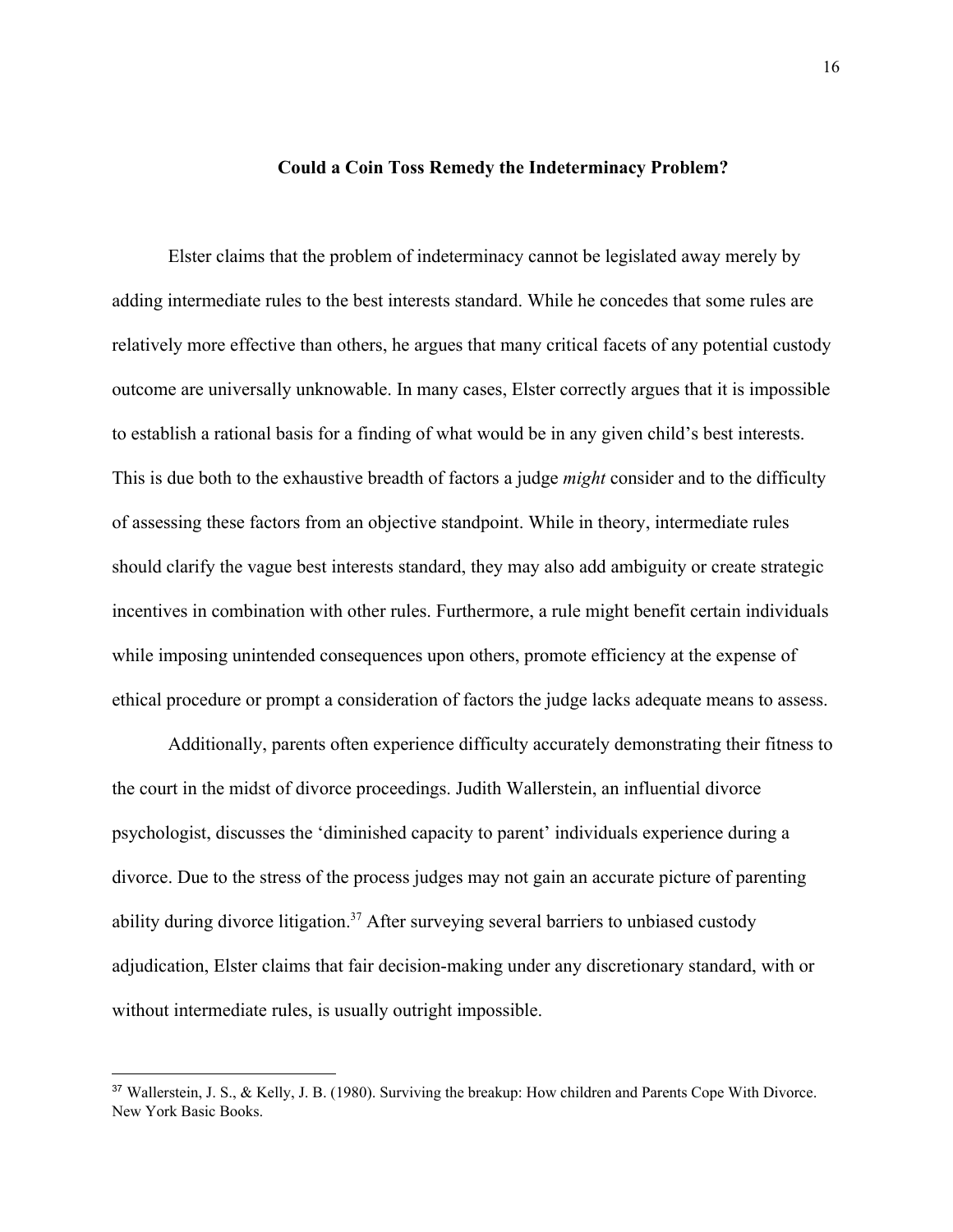The best interests standard, Elster concludes, belongs to a category of indeterminate legal standards which govern impossible decisions yet are rationalized as workeable because legal institutions have a vested interest in affirming (or producing) the legitimacy of the law.<sup>38</sup> Judges will often inevitably rely upon non-child factors such as the greater implications of a decision or the message it sends, the character or strategic tactics either party exhibits during litigation, or incidental personal preferences. Elster argues that the standard's vulnerability to individual bias often leads to an expensive, time-consuming, and irrational decision-making process, ultimately more emotionally and financially costly than it is productive. The emotional toll of divorce litigation Wallerstein discusses may cause more harm to parents and children than the outcome of divorce litigation is worth. Rather than fine-tuning the vague best interests standard with specific intermediate rules, Elster proposes *doing away with a discretionary standard altogether.*

Elster endorses a hypothetical posed by Mnookin: if neither parent is deemed unfit then custody could be decided by coin toss rather than litigation. Elster argues, "random choice is appropriate when other criteria would force us to compare the intrinsic worth of persons… Although the best interest analysis ostensibly scrutinizes the mother and the father only with respect to their fitness for custody, it is easily understood as a judgment on their worth more generally."<sup>39</sup> Elster argues that this shift from consideration of fitness for custody to judgement of personal worth, a function of the indeterminacy problem, renders the best interests standard more detrimental than beneficial to litigants.

 $38$  Elster, Jon, p. 29

 $39$  Elster, Jon, p. 43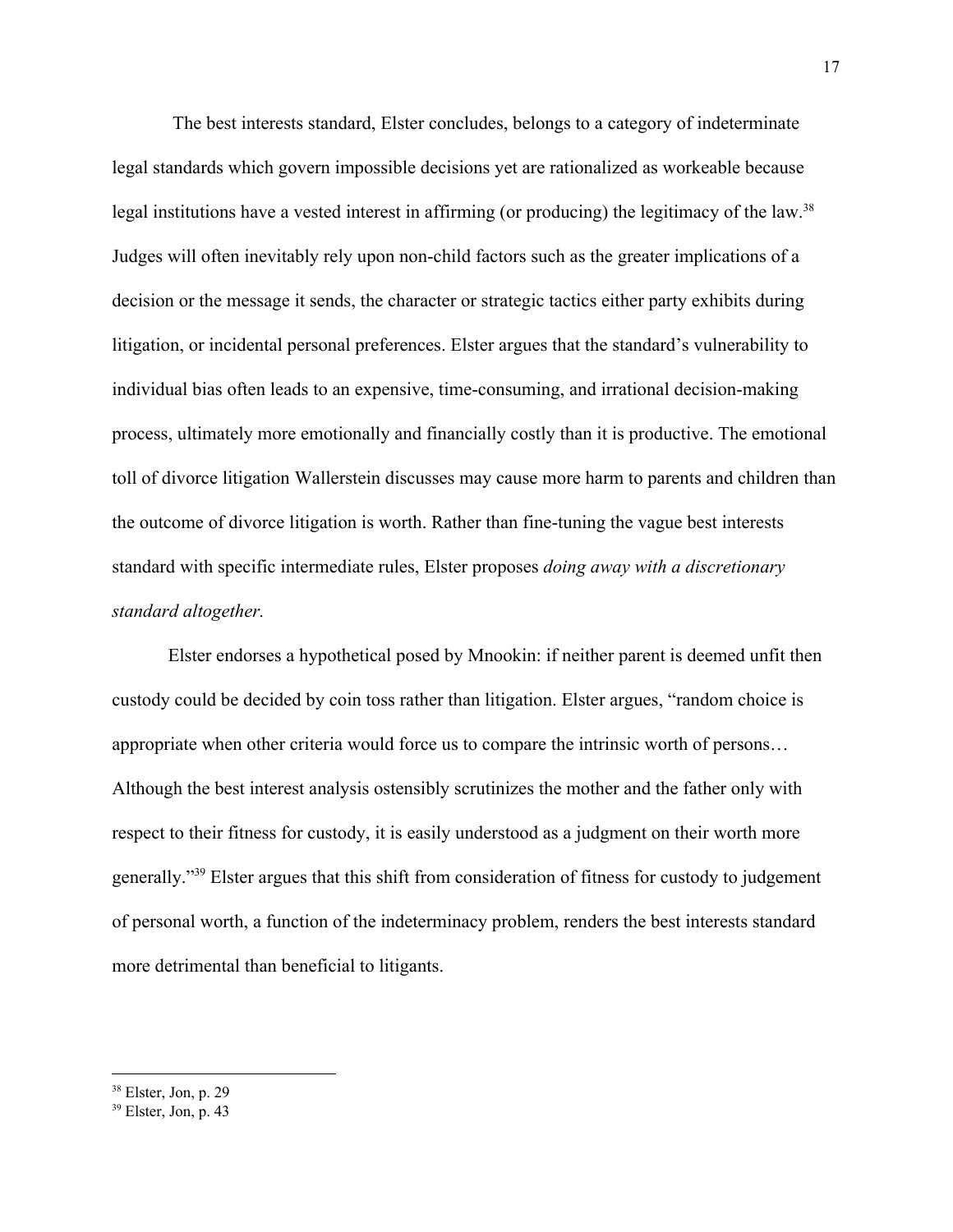Elster claims that resolving custody disputes with a coin toss instead of tedious litigation that introduces opportunities for bias and strategy would produce equally just results in all but a small minority of cases in which there are reasonably discernible differences in parental fitness. Furthermore, the immediacy of a coin toss makes it procedurally best for children as custody litigation causes children emotional harm. While the coin toss, as Mnookin claims, would "deprive the parents of a process and a forum where their anger and aspirations might be expressed" and that "symbolic and participatory values of adjudication would be lost by a random process<sup>"40</sup> Elster emphasizes that such process costs are often the *only* difference between random selection and costly litigation. Elster claims that arguing for the process 'benefits' of litigation comes "dangerously close to arguing that it is better for something other than justice to be done and seen than for justice to be done but not seen."<sup>41</sup>

Elster's coin toss heuristic is an extreme hypothetical intended to demonstrate a point (that in many cases the standard's indeterminacy renders it unproductive) rather than propose a solution. Elster is a theorist of human rationality, not a family court attorney or judge. Any family court attorney or judge would likely argue that to replace their positions with a single coin-tossing staff member in divorce custody cases would be impossible and/or unethical, and I would agree. However, let us momentarily take the coin toss solution as a serious proposal. If we replace the best interests standard with a coin toss in divorce custody cases and this indeed proves fair, it would demonstrate the extent of the indeterminacy problem. The standard would be shown to be so indeterminate that it might as well be replaced by random selection. Indeterminacy in divorce custody cases would appear to be the extent of the unfairness.

<sup>40</sup> Mnookin, Robert. P. 39

<sup>41</sup> Elster, Jon. p. 36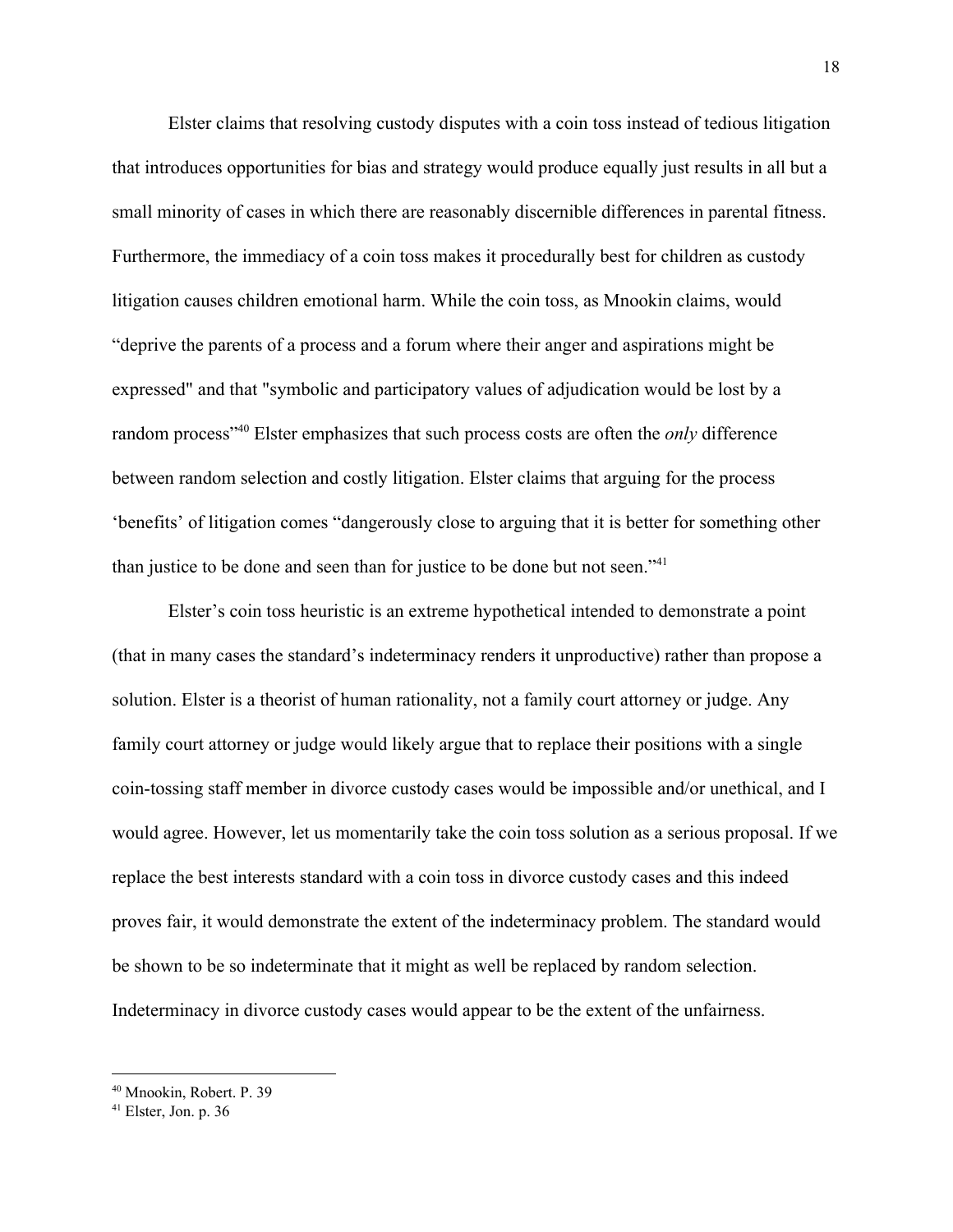In a majority of divorce cases Elster claims that both parents are, as far as a court could reasonably determine, equally fit, and in these cases a coin toss would be fair. Contrary to Elster's claims, I am inclined to believe that there is more to procedural fairness than mere appearances. However, setting procedural fairness aside for a moment, what might be fair about a coin toss in divorce custody cases would be distinctly unfair in child welfare cases. Substitute a coin toss for the best interests standard in the child welfare system, in child protective proceedings, and we shall see that the source of unfairness in this context is more than mere indeterminacy. Applying the coin toss proposal to child protective proceedings illustrates the difference between the indeterminacy problem in divorce custody cases and the indeterminacy problem in the child welfare system.

The reason that a coin toss might be a fair solution in divorce cases is that the parties vying for custody are both parents who are for all discernable purposes equally fit to care for a child. Of course, there are cases in which parents are not similarly situated. Differentials in litigants' bargaining power, such as the power dynamics of abusive relationships, further inhibit fair applications of the best interests standard. However, Elster's coin toss hypothetical concerns the majority of divorce custody cases, in which he claims both parents are similarly situated and equally fit. Because both parents are equally fit and similarly situated, tossing a coin eliminates costly and detrimental litigation at little cost to fairness.

 Elster's coin toss hypothetical exemplifies the extent to which indeterminacy is a problem in divorce custody cases: the potential for individual bias is so great that in the face of process costs, divorcing families might as well forgo litigation. In the following sections, I will discuss the best interests standard in the child welfare system. In in child protective proceedings,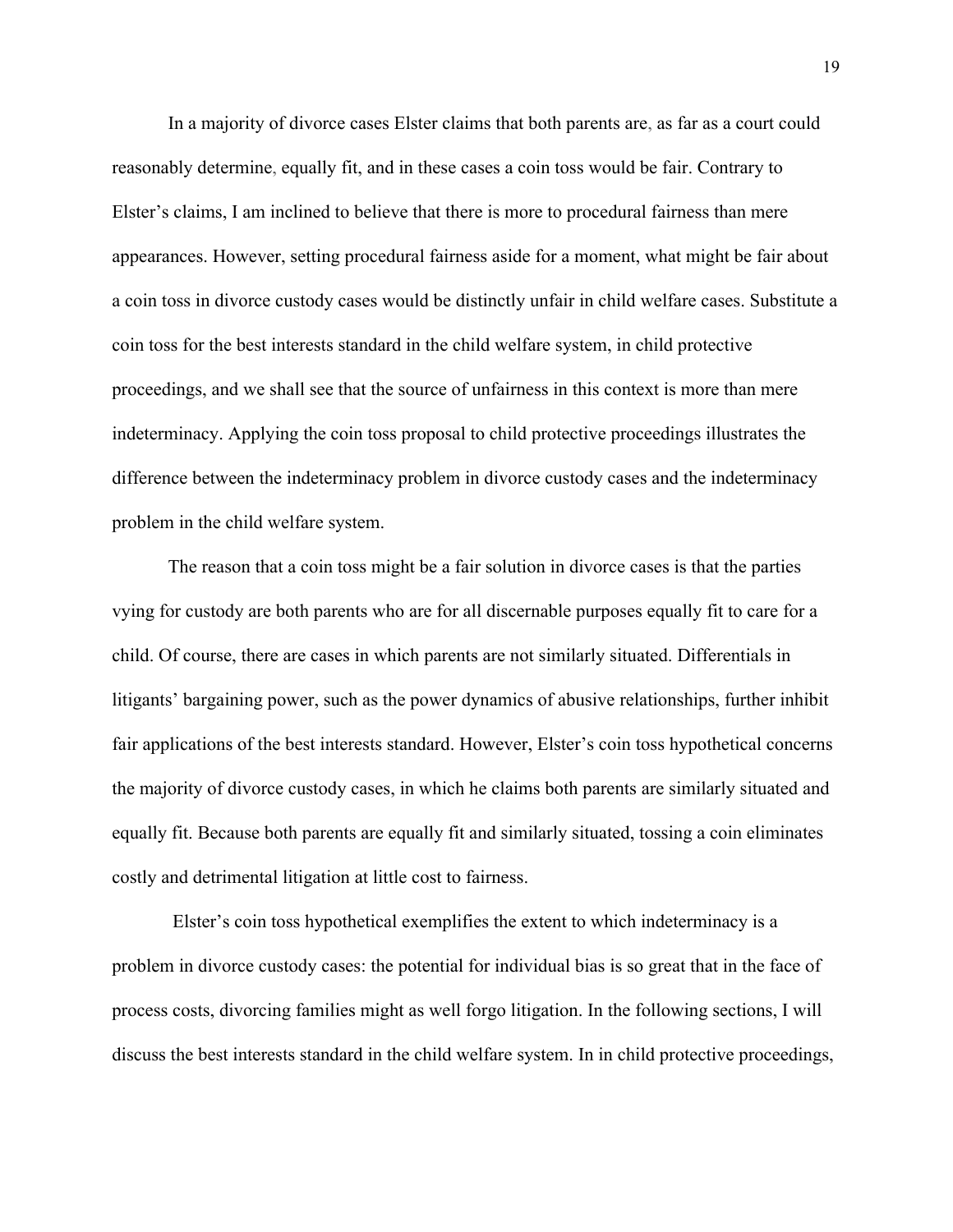the indeterminacy of the best interests standard allows for greater harm than the incidental, individual bias Elster argues it permits in divorce cases. In child protective cases, the parties are not similarly situated, equally fit parents. Due to the differences in litigants and the nature of the bias at hand in child protective cases, a coin toss would not be an adequate solution. The inadequacy of the coin toss hypothetical illuminates differences between divorce and child protective custody cases, which render a vague, indeterminate standard a far greater danger in the child welfare system.

### **2. The Individualization of the Child: From Property to Victimized Individual**

In this section, I will explore how the child is constructed in the individualistic terms of the U.S. legal system, informing applications of the best interests standard in the child welfare system. The child as a legal subject is constructed as an *individual* and *victim*. U.S. legal discourse understands the victimization of the child independently from the victimization of parents or the family unit. This narrative is detrimental to families involved in the child welfare system where parents are understood in contrast to child victims as perpetrators by default. Focused upon the individual victimized child, child welfare cases treat parents punitively. This focus upon parental misconduct simplifies the cause of harm as an individual cause, independent from larger societal forces. To only focus upon the child as a victim is to ignore that the conditions of the child's life depend upon the conditions of the family. While children *are* individuals with independent needs, the victimization of the individual child ignores the interdependence of children's and families' needs and the dependence of families' needs upon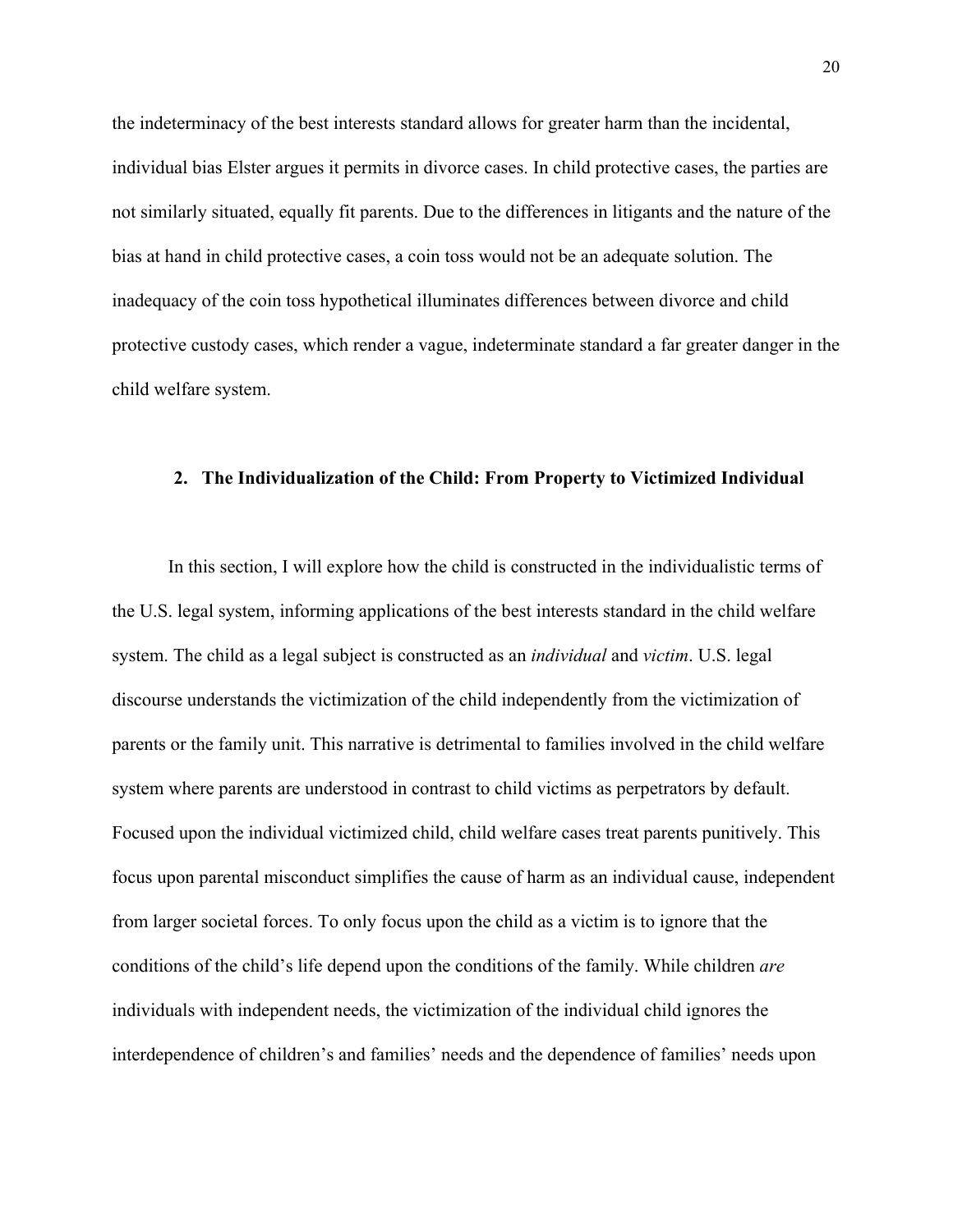access to social resources. The legal construct of the child as an individual victim obfuscates the larger picture of the harm at stake in the child welfare system, harm that implicates not only individuals but society at large.

In Section 1 I discussed the indeterminacy problem as a function of individual bias in divorce custody cases. This section will discuss child custody and the best interests standard in the context of the child welfare system through the lens of the individual victimization of the child. The following sections will argue that the indeterminacy problem in the child welfare system poses a greater threat than the mere influence of individual bias; the indeterminacy problem in the child welfare system enables cultural, historic patterns of harm.

# **The Best Interests Standard is the Same in Child Welfare and Divorce Cases, but the Court Procedure is Different**

While the controlling legal standard, the 'best interests of the child,' is the same in divorce custody cases and in the child welfare system, child protective proceedings (cases in the child welfare system) involve different procedure. Child protective proceedings are initiated by a report of abuse or neglect to a child protective agency. When a state child protective agency elects to pursue a child welfare investigation in court a series of hearings commences. It is worth noting that state agencies do not initiate a court action in every case. They may work with families to deter court proceedings. This process may involve referral to services, agency supervision "or even requesting - with an implied threat of court action if the parent refuses - that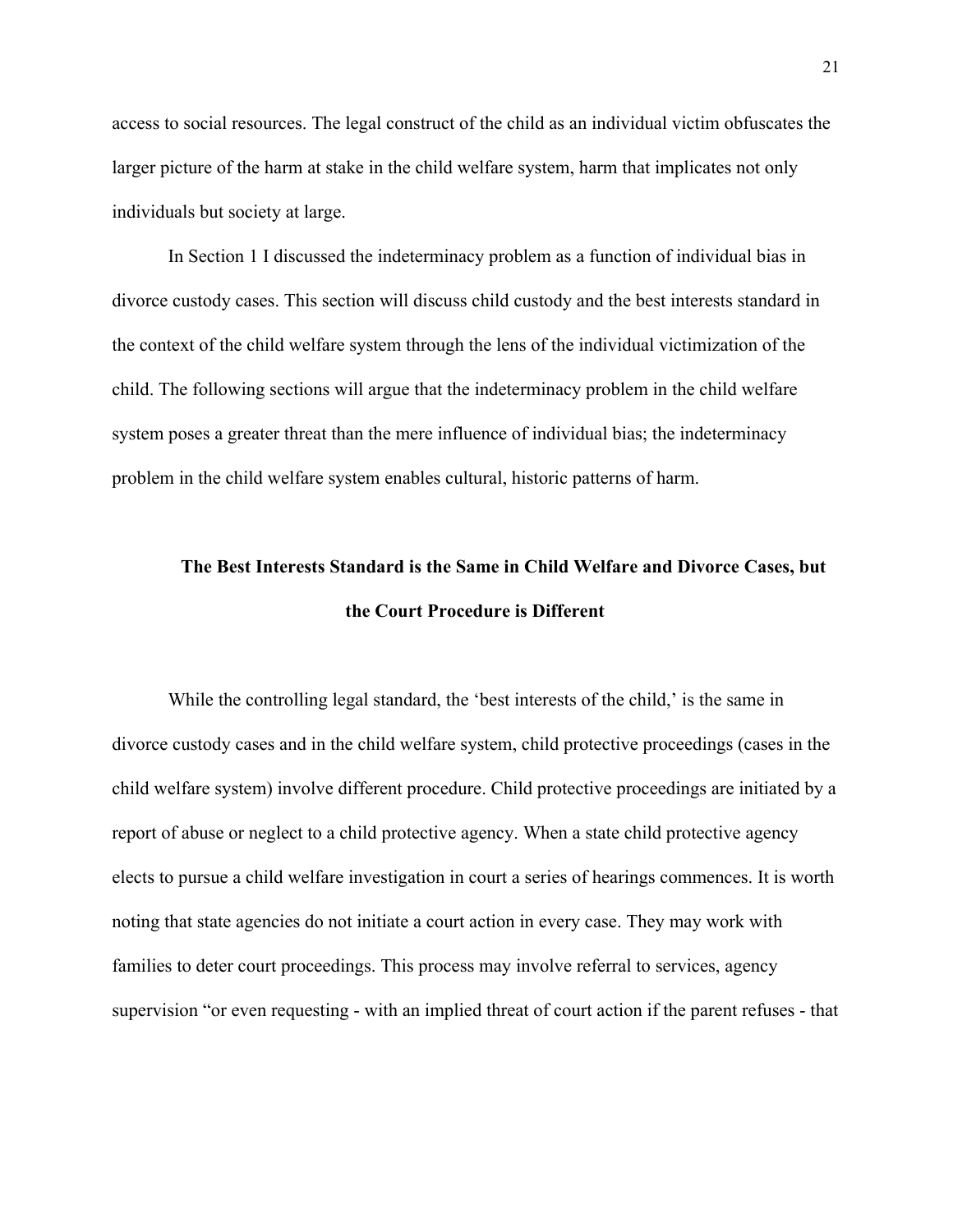the parent agrees to a 'safety plan,' which can include changing the child's physical custody."<sup>42</sup> However, before a child is placed in foster care, there is a standard procedure which agencies are, at least on paper, required to follow. Though the child welfare court process varies by state, there are certain standard procedural steps.

A child protective case begins with a court-ordered investigation. The agency may file an 'emergency removal order,' alleging imminent danger to the child, asking the court to temporarily place the child in state custody before making its decision. In a preliminary hearing, the parents and agency present evidence to a family court judge who decides whether the child will stay at home or in state custody before the trial. Next, in a fact-finding hearing, the judge determines whether abuse or neglect has occurred. This is followed by a dispositional hearing, in which the judge determines whether to place the child in state custody (foster care) or to return the child to their family home. If the child is placed in foster care, the agency and the judge determine a visitation schedule and a case plan which parents must follow in order to be reunited with their children. A case plan often includes mandatory participation in government service programs such as vocational training or parenting classes. The court conducts review hearings to monitor the parent's participation in the case plan. After twelve to eighteen months, the court holds a permanency hearing, in which the judge may reunite the family or terminate parental rights. In a final hearing, if the judge decides to terminate parental rights, the child is permanently placed in state custody until they 'age out' (when the child reaches eighteen in most states) or are adopted.<sup>43</sup>

<sup>42</sup> Gupta Kagan, Josh. *Rethinking Family Court Prosecutors: Elected and Agency Prosecutors and Prosecutorial Discretion in Juvenile Delinquency and Child Protection Cases*, 85 U. Chi. L. Rev. 743 (2018) p. 14 <sup>43</sup> Children's Bureau. 2016. Understanding Child Welfare and the Courts. Washington: U.S. Department of Health and Human Services, Administration for Children and Families. <https://www.childwelfare.gov/pubPDFs/cwandcourts.pdf>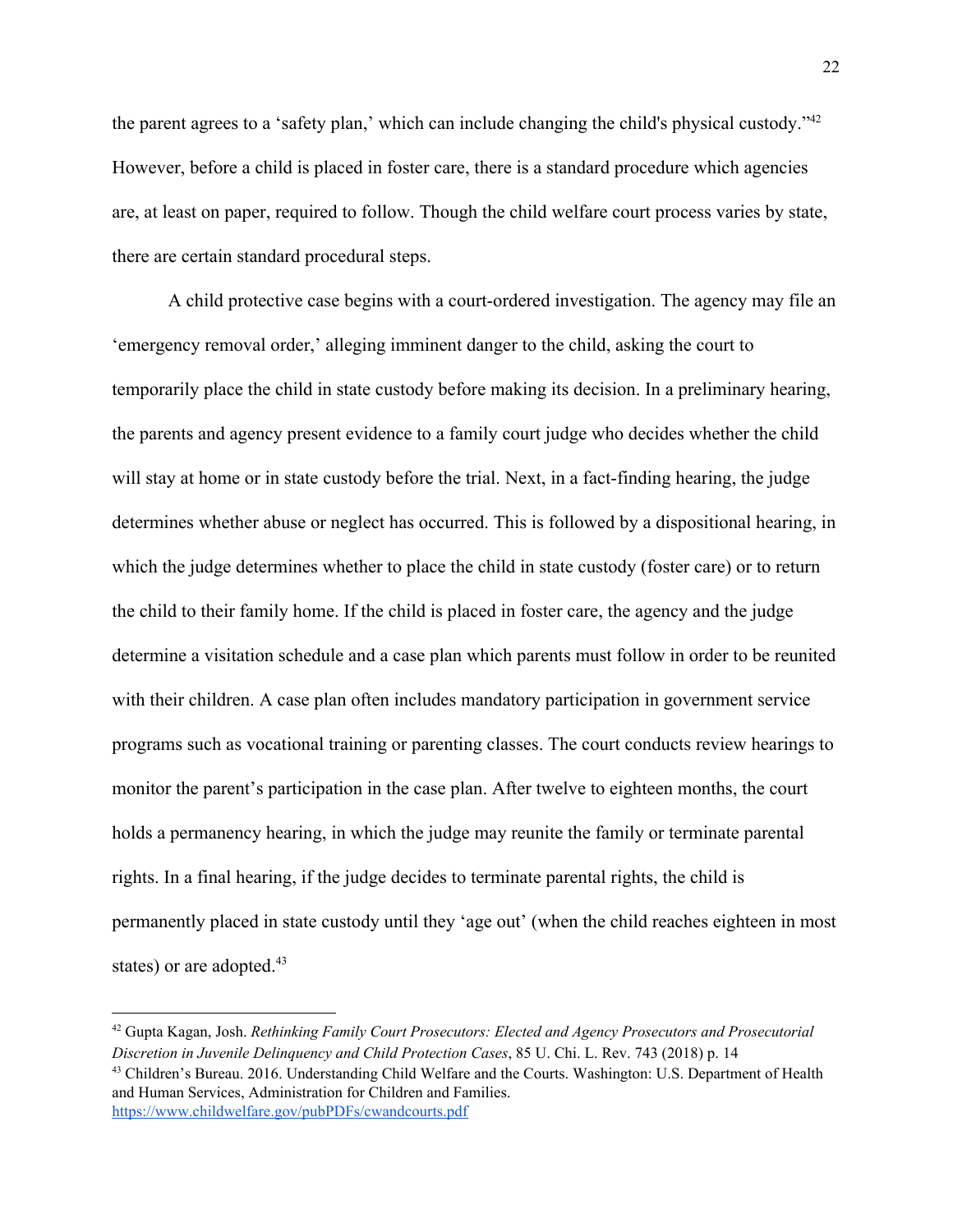### **Children are Constructed as Individual Victims As Legal Subjects in the Child Welfare System**

Section 1 examined the indeterminacy of the best interests standard from the standpoint of the individual biases of judges. Another aspect of the standard's indeterminacy is the ambiguous position of the child as a legal subject. While children cannot independently define their own interests, their interests are presumed to be independent from the interests of their families. Interests, like rights, are understood in an individualistic legal system as exclusive properties of individuals. Dominant U.S. political thought constructs citizens as individuals in relation to society. Individual rights are the principal benefit this relationship begets. Because the relationship is between the individual and society, rights are tied to individuals, not groups.<sup>44</sup> Thus, the individual interests of the child are more easily understood in U.S. legal discourse than the collective or relational interests of family units.

It is more difficult for judges in an individualistic legal system to recognize the gravity of a child's interest in the continuance of family relationships, in remaining within their family home, than, for instance, a child's projected interest in living in a two-income household. The fundamentally individual construction of rights is complicated by children who are intrinsically, socially and legally considered dependent but viewed *independently* in their capacity as rights-recipients. Childrens' dependency is incorporated in their characterization as victims,

<sup>44</sup> Eekelaar, John. 'Self-Restraint: Social Norms, Individualism and the Family' (2012) 13 Theoretical Inquiries in Law 75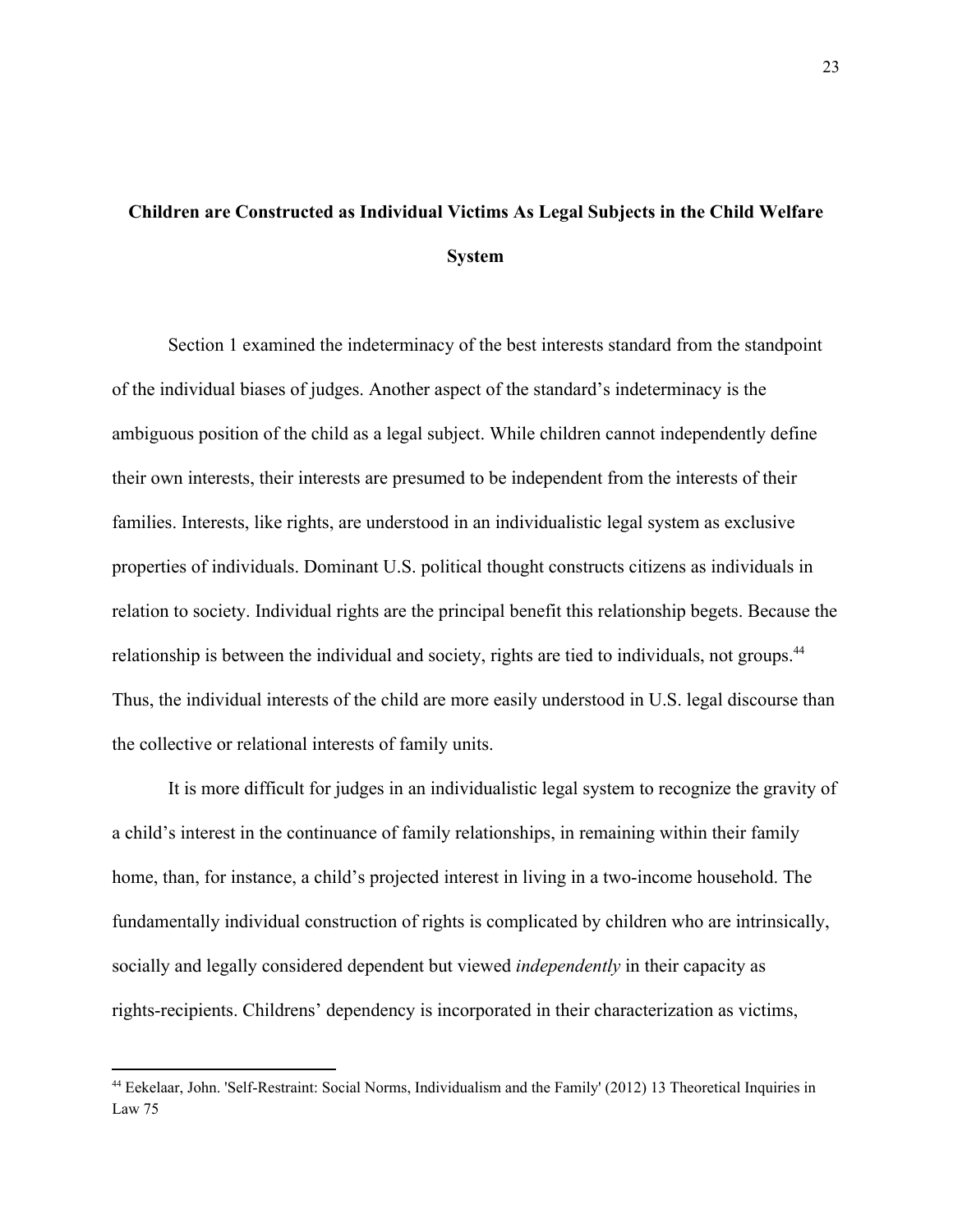passive subjects in need of protection. Yet dependency is left out of the characterization of children's interests as independent and individual. Because children cannot directly articulate their interests, their interests are instead subject to determination by a largely indeterminate standard. These interests are easily molded by the norms of the legal system. Legal individualism minimizes considerations of parent-child relationships in judicial 'best interests' calculations.

In most legal disputes, 'interests' can be understood straightforwardly; a party's interests are synonymous with the party's desires. Yet 'best interests' are not always synonymous with express desires, even for adults. Certainly, adult litigants are capable of having desires that do not align with what would be best for them. However, because adults are presumed to be capable of recognizing this potential disparity, for better or for worse, they are in most cases at liberty to define their own legal interests. Children, on the other hand, do not necessarily possess the same capacity for differentiation. Children may not be able to reliably articulate their desires, and their desires, if articulated, cannot reliably be called their interests. While thirty-three states consider the express desires of children in determining their best interests (intermediate rules in these states specify consideration of the child's wishes,) the remaining seventeen states do not explicitly consider children's wishes.<sup>45</sup> Recognizing differences between adults and children, courts usually do not consider the express interests of children and the 'best interests' of children as being synonymous.

This is not to say that children are incapable of knowing what would be best for them or to discount the claim that often in fact children know more about their own best interests than adults. However, children and adults are treated differently under the law due to intrinsic

<sup>45</sup> Buehler, Cheryl and Gerard, Jean M. p. 448-457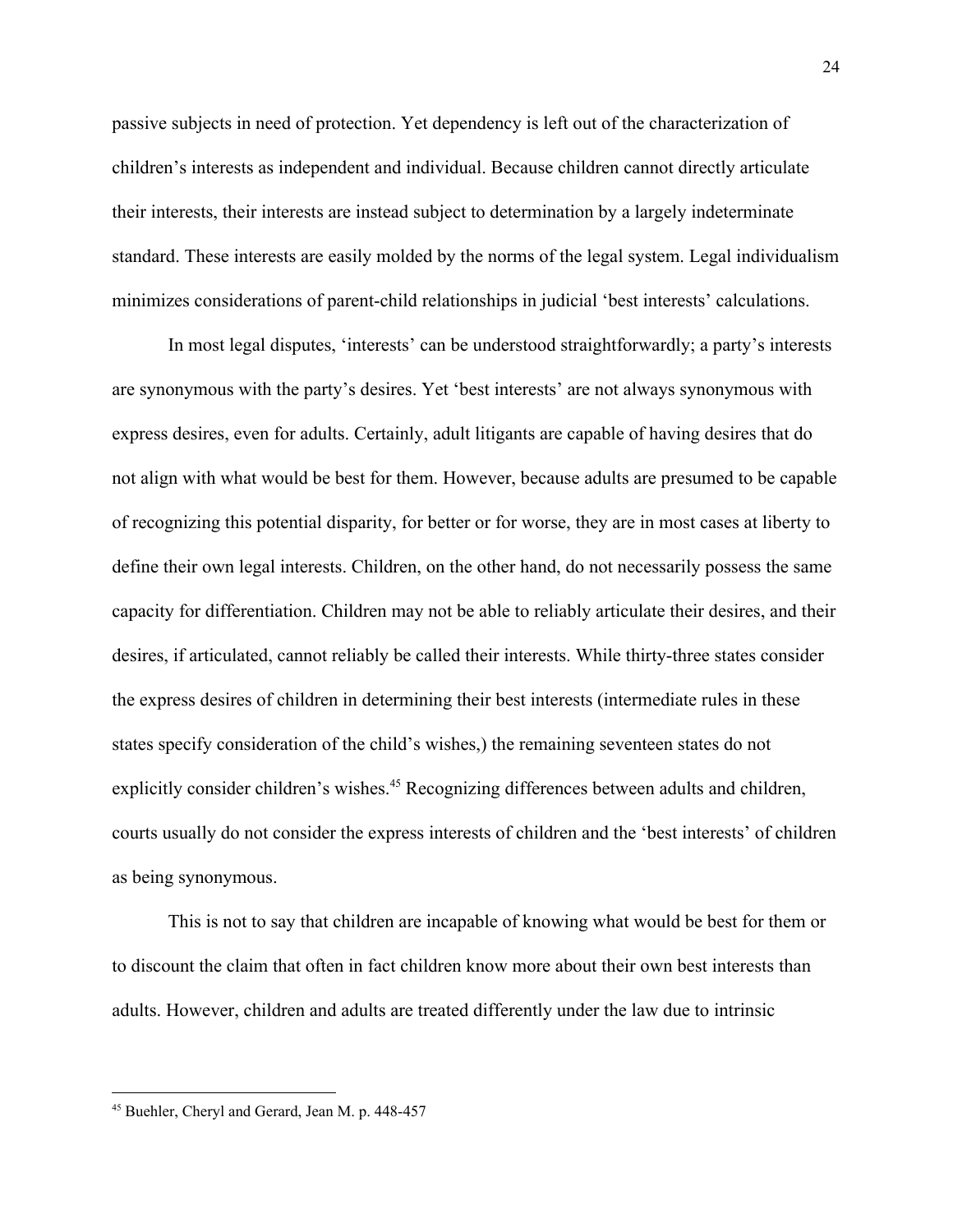differences such as developmental capacity, as well as situational differences such as the child's dependency within the social institution of the family. Because it would be frequently detrimental to children and socially considered morally irresponsible, children are not granted the same liberty as adults to define their own legal interests.

The ambiguity of children's legal position presents a challenge to family courts. Though constructed as independent victims, children are both functionally dependent in the sense that they rely upon caretakers and also discursively dependent in the sense that they rely upon adults to define their legal interests in court. Nonetheless, children are constructed as independent legal subjects whose interests, once defined, have a fundamental influence upon the outcome of custody disputes. Because the task of determining a child's best interests is so difficult, in contentious litigation, courts often appoint attorneys or trained volunteers as guardians ad litem to participate in court on the child's behalf. Guardians ad litem are solely responsible for advocating for the child and represent the child's individual independent interests. Guardians ad litem thus embody the legal construction of the child as a victimized individual.

### **Historical Context Explains the Individualization of the Child**

The appointment of guardians ad litem became more prevalent across states in the 1970s, after a landmark Supreme Court case, *In Re Gault* (1967) and the enactment of the the Child Abuse Prevention and Treatment Act (CAPTA) federally in 1974. The 1970s saw an immense increase in pressure upon the child welfare system. Family law scholar Josh Gupta-Kagan notes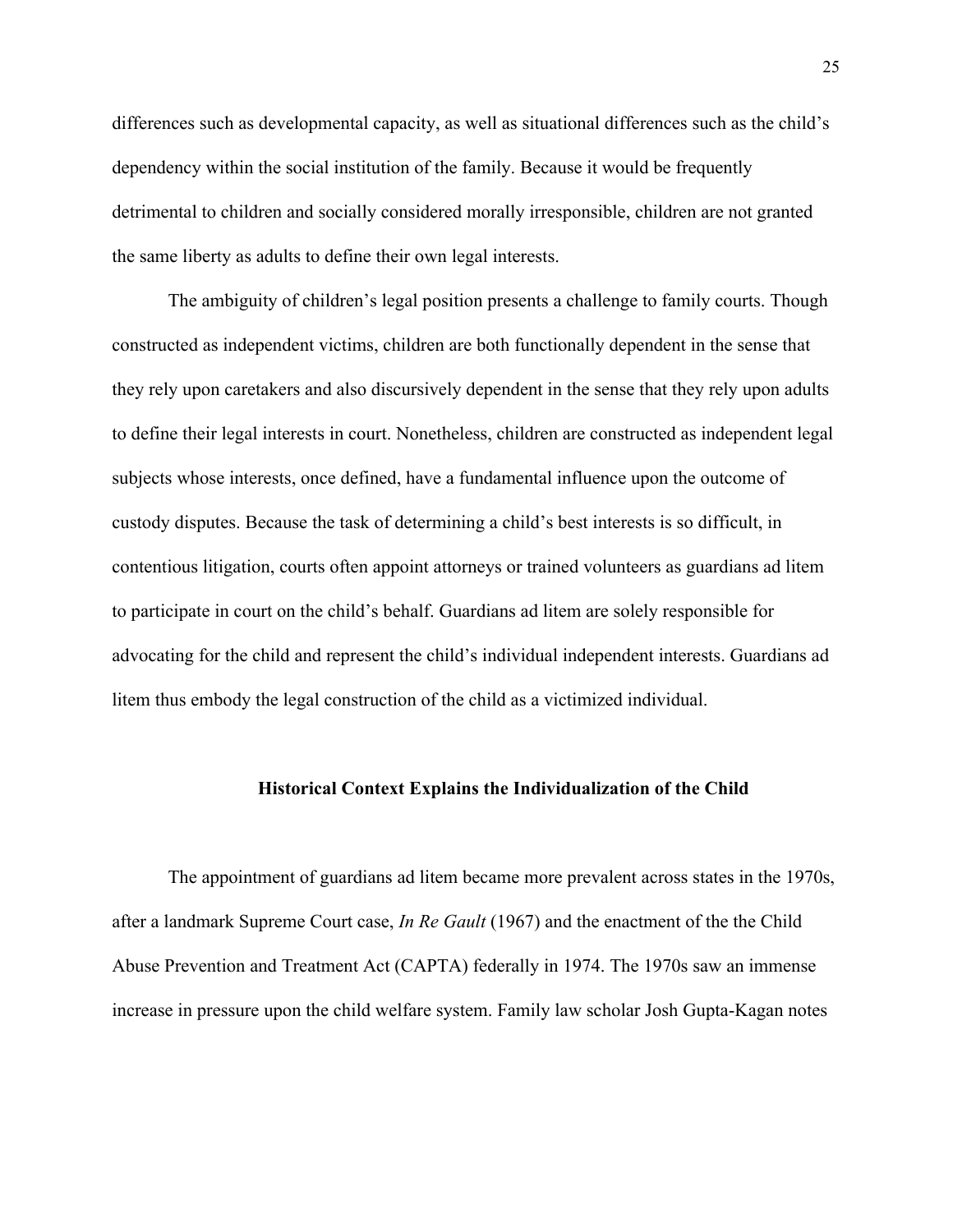the number of reports of child abuse and neglect "increased eightfold between 1963 and 1980."<sup>46</sup> Gupta-Kagan argues that the passage of CAPTA and *Gault* initiated transformations of the legal status of the child and the child welfare system into their modern forms: the child constructed as an individual victim and the bureaucratic institution that supports this construct.<sup>47</sup>

Though it did not not directly pertain to to the child welfare system, the *Gault* decision influenced the individualization of children as legal subjects in the child welfare system. The Supreme Court in *Gault* held that a minor facing juvenile delinquency charges was entitled to counsel and that the minor's parents were entitled to notification of the charges.<sup>48</sup> Child welfare and juvenile justice scholar Jane Spinak notes the connection between *Gault* and the individualization of children's interests via guardian ad litem representation: "While the Supreme Court has never held that children subject to state intervention as victims of child maltreatment are similarly entitled to counsel, only seven years after the *Gault* decision, in 1974, [with the passage of CAPTA,] the federal government began requiring states to provide children with some form of representation of their interests in child protective proceedings as one of the conditions of drawing down federal foster care funding."<sup>49</sup> Gupta-Kagan contextualizes the *Gault* decision similarly, arguing the "watershed decision in *Gault* denounced the absence of due process in family-court trials and required dramatic reforms - "constitutional domestication,'"<sup>50</sup> transforming the child welfare system in addition to the juvenile justice system.

The effects of *Gault* were wide-reaching for children as legal subjects. While there is no similar Supreme Court case in child welfare law, Spinak and Gupta-Kagan argue that the passage

<sup>46</sup> Gupta-Kagan, Josh p. 770

<sup>47</sup> Gupta-Kagan, Josh p. 766

*<sup>48</sup> In Re Gault* 387 US 1 (1967)

<sup>49</sup> Spinak, Jane. p. 395

<sup>50</sup> Gupta-Kagan, p. 766 (quoting *In Re Gault*, 387 US at 22.)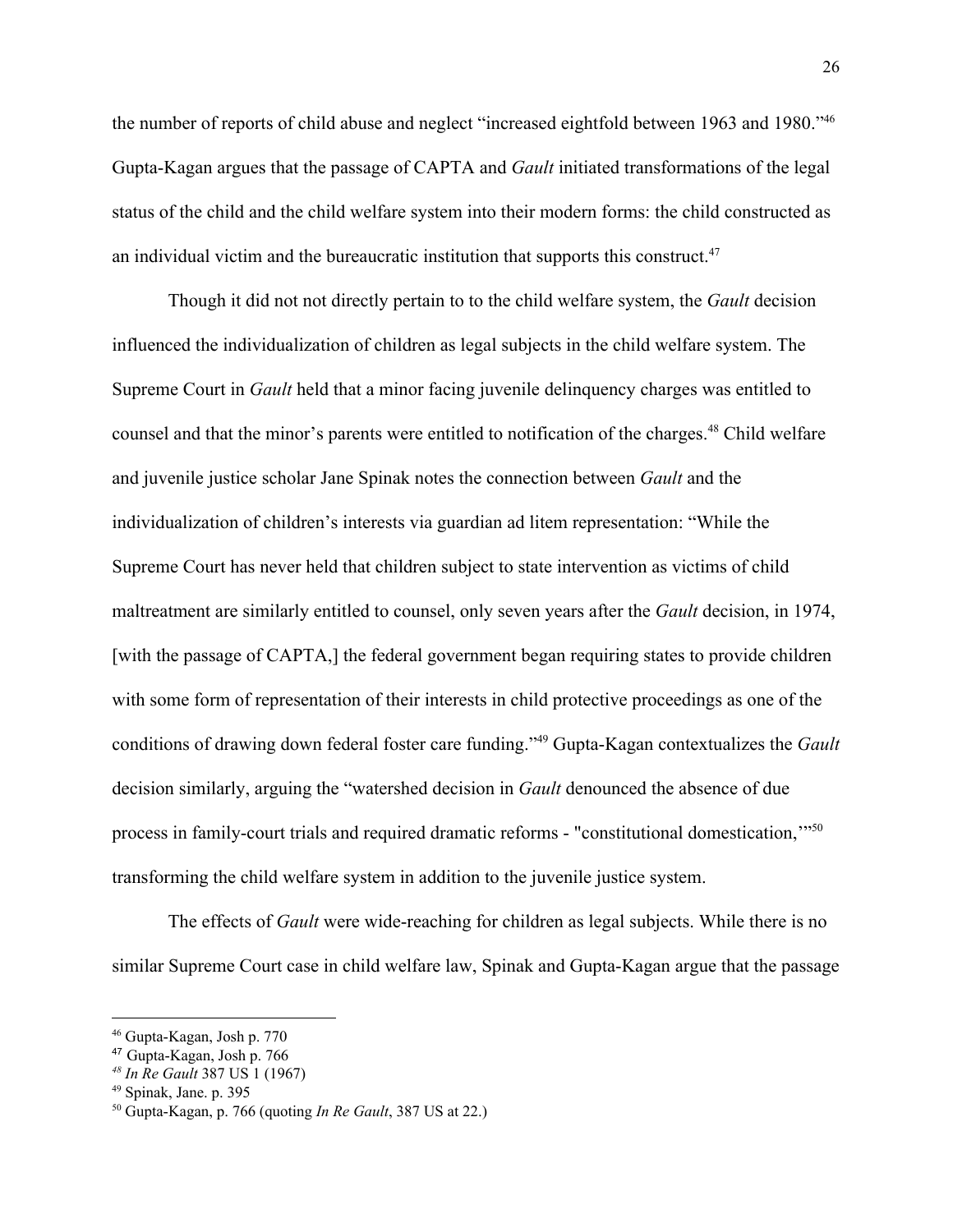of CAPTA was influenced by the 'constitutional domestication' *Gault* heralded. In addition to conditioning federal funding upon states' appointments of guardians ad litems,  $51$  CAPTA also expanded the reach of child protective agencies by increasing their funding, and conditioning state funding upon passage of laws requiring professionals to report suspected child abuse or neglect. Gupta-Kagan writes, "the child protection administrative state grew increasingly complex in the years after *Gault*.<sup>"52</sup> The expansion of the child welfare system occurred simultaneously with the formalization and increase of legal procedure solidifying the construction of the child as an individual victimized legal subject. Both the expansion of the child welfare system and the victimized individual construct of the child shape mobilizations of the best interests standard in present day child protective proceedings.

The individualization of the child can be seen in contrast to the British common law doctrine of coverture, a predecessor to U.S. family law jurisprudence. Under the doctrine of coverture, children were legally considered property, devoid of rights, legal protections, or legal recognition of their humanity. From the emergence of U.S. jurisprudence through the early nineteenth century, U.S. courts relied upon the doctrine of coverture. Under coverture, the law understood the household hierarchically; husbands, as heads of the house, owned all marital property, including children. Upon entering a marriage, women gave up the right to own property and in the event of a dissolution of the marriage contract men automatically gained custody of any children of the marriage. Fathers, as sole property owners of the household gained custody automatically in divorce. A custody dispute was therefore a question of ownership resolved simply by the fact that only one party could legally have property rights.<sup>53</sup>

<sup>&</sup>lt;sup>51</sup> CAPTA § 4(b)(2)(G), 88 Stat at 7, 42 USC § 5106a(b)(2)(B)(xiii)

<sup>52</sup> Gupta-Kagan, Josh. p. 770

<sup>53</sup> Fineman, Martha p. 30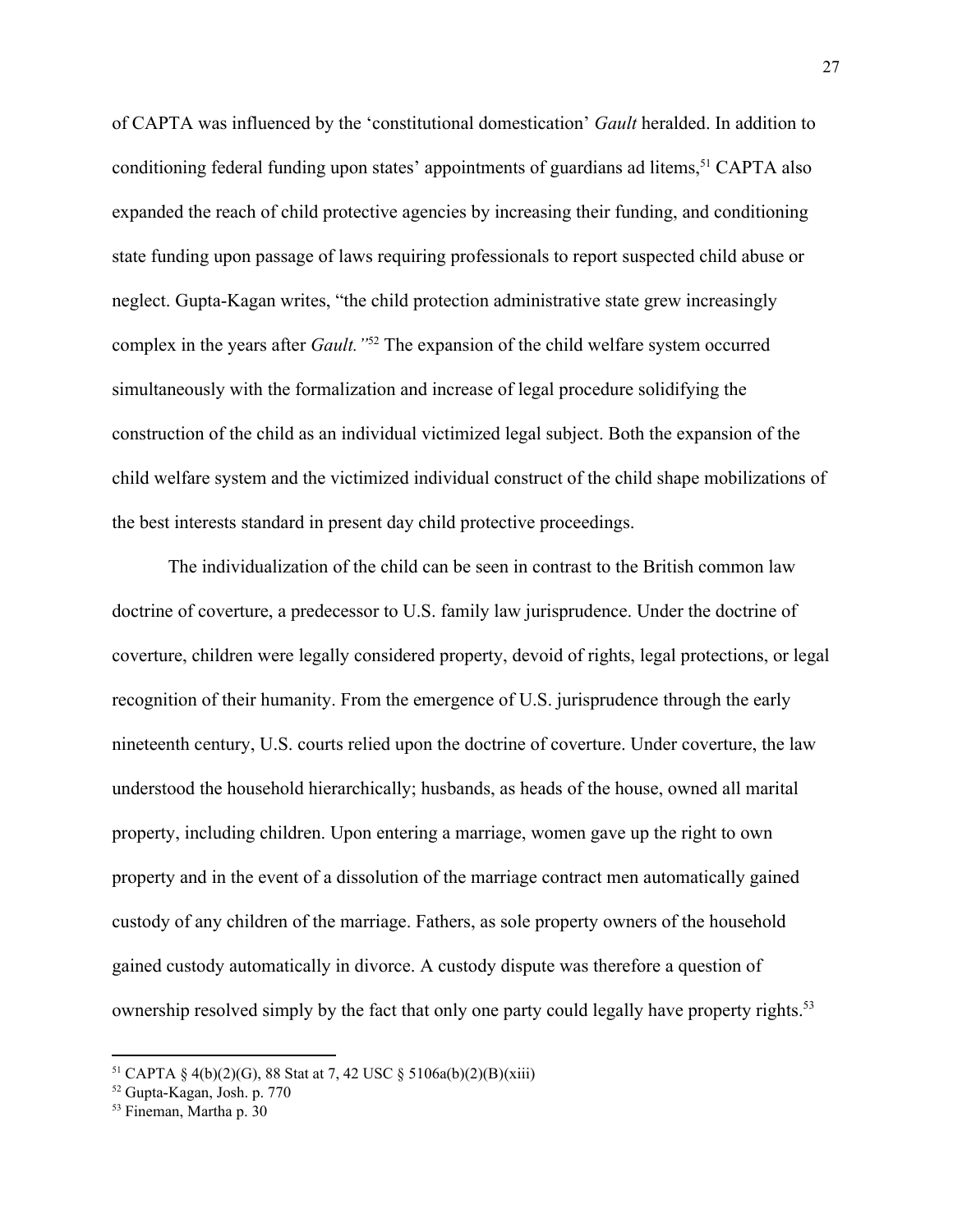After the doctrine of coverture began to lose influence in the 1880s but prior to the widespread adoption of the best interests standard in the 1970s, family courts applied the 'tender years' doctrine.<sup>54</sup> The tender years doctrine allocated custody in divorce to mothers, who were considered more fit to care for young children of 'tender years' by virtue of their gender. Based in gender-role stereotypes, the doctrine served children's interests only incidentally as societal gender roles more frequently render women more experienced caretakers. While the tender years doctrine employed gender-role stereotypes, it allegedly did so on the basis the child's wellbeing, only presuming that women are better parents. In this sense, the tender years doctrine can be understood as a precursor to the child-centered but gender neutral best interests standard, only it codified a particular gendered interpretation of these interests. The 'tender years' doctrine established a maternal preference in name of children's interests before these interests became the fundamental named consideration in custody disputes. Over the course of the the 20th century the period during which courts presumed a child would be better cared for by its mother expanded from infancy to the teen years.<sup>55</sup> Yet by the turn of the century these statutes which discriminated explicitly on the basis of sex were widely struck down under equal protection challenges. The modern best interests standard emerged in their place.

As the child welfare system expanded in the 1970s under the best interests standard, the child gained a legal status opposite from that of property (as under the doctrine of coverture.) The child came to be constructed as an independent individual legal subject. However, the

*<sup>54</sup> Id.* p. 77

<sup>55</sup> Emery, Robert E., et al. "A Critical Assessment of Child Custody Evaluations: Limited Science and a Flawed System." *Psychological Science in the Public Interest*, vol. 6, no. 1, 2005, pp. 1–29. *JSTOR*, [www.jstor.org/stable/40062305.](http://www.jstor.org/stable/40062305) p. 19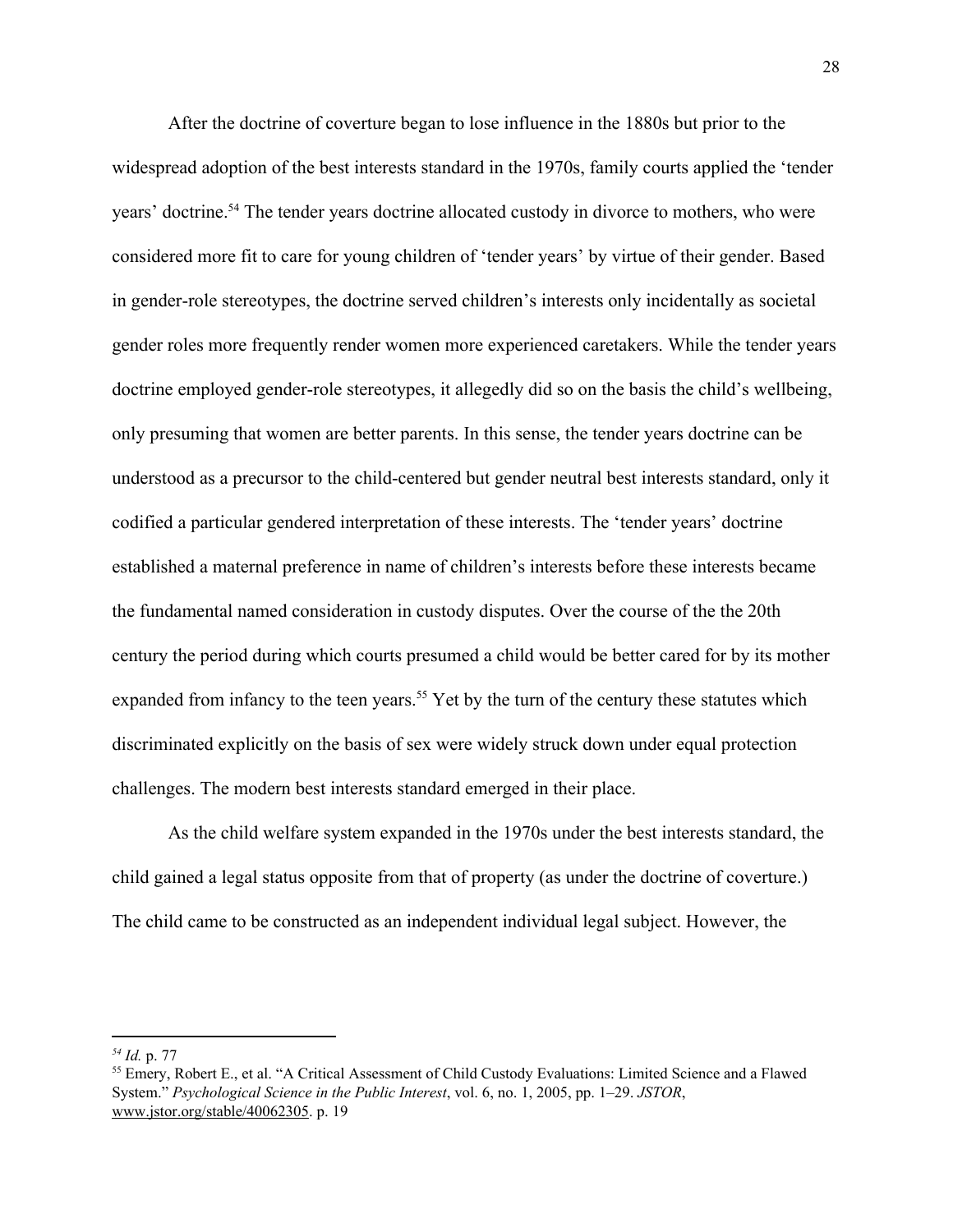victimization of the child as an independent legal subject obscures the interdependence of families and the historic, cultural harm families are subjected to in the child welfare system.

### **The Individual Victimization of the Child Presupposes a False Conflict of Interests Between Children and Parents**

In the modern child welfare system the interests of the individualized child are constructed in opposition to the rights of parents. This conflict is articulated throughout both liberal and conservative political rights discourses. The expansion of parental rights is often politicized as an item on the conservative agenda and aligned with the expansion of religious liberties.<sup>56</sup> Strangely, in the related legal realm of abortion and contraceptive rights, the rights of parents are traditionally aligned with a liberal platform. The difference between child-rearing debates and abortion/contraception debates is that in the latter the 'child' who cannot speak, whose interests must therefore be defined by proxy–who is spoken-for via politicized construct–is an unborn fetus. Yet the central 'conflict' of rights in these two areas of rights discourse (rights concerning *how* to raise children and rights concerning *whether* to raise children) is the same. Whether or not a fetus may rightly be be considered a child or human subject, the fundamental liberty interest asserted on its behalf is the 'best interests of the child.' Whether the subject is a living child or fetus, both debates pit its alleged 'best interests,' constructed independently from the interests of its parents, against its parents' privacy rights. (In the following section, I will explore parenting rights as privacy rights. Parenting rights are part of

<sup>56</sup> Zimmerman, Erik M. 'Defending the Parental Right to Direct Education: Meyer and Pierce as Bulwarks Against State Indoctrination' 17 Regent U.L. Rev. 311, 318 (2005)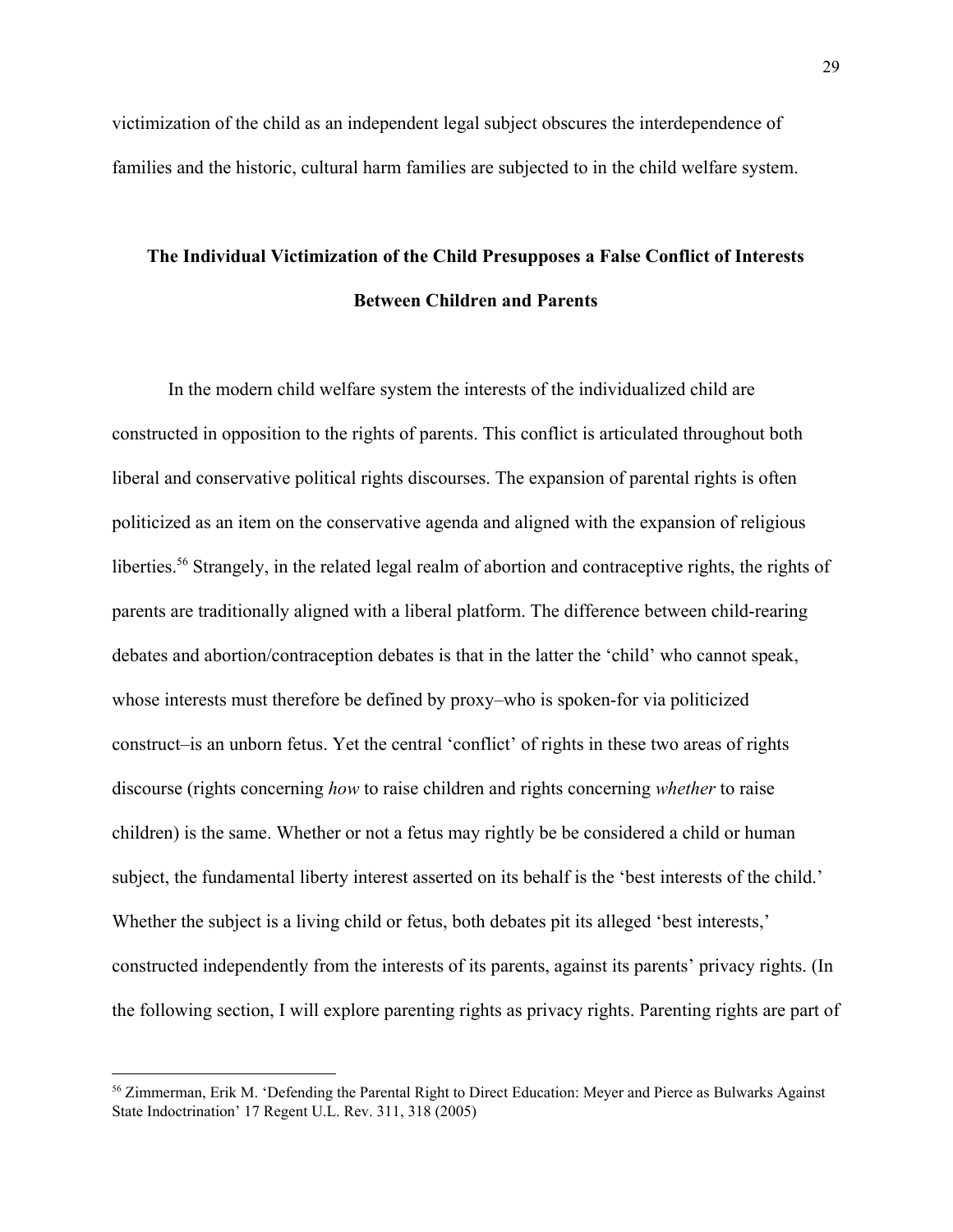a non-individual form of privacy, family privacy, which entails necessary interference with children.)

However, insofar as (potential) parent and (potential) child might be considered separate individuals, their 'individual' interests are mutually constituted. For example, a parent's decision to have or not to have a child likely rests upon their ability or lack of ability to provide care. Ability, which informs the potential parent's interests, also plays a major role in the theoretical stake the potential child would have in being born. To recognize this is to recognize that the interests of parent and child, potential or actual, are mutually constitutive. The legal construction of the child as a victimized individual obscures this mutuality.

When the rights in question are not abortion rights but parenting rights, conservatives are in favor of their expansion. Conservatives have won expansions of parenting liberties where these liberties are aligned with religious freedom. (In such cases, parenting rights are arguably actually incompatible with children's interests. See *Wisconsin v. Yoder* expanding parental rights at the expense of children's access to public education.)<sup>57</sup> However, the liberal counter-motion to minimize parental rights in favor of an 'individual/victim' construct of the child-in-need-of-protection furthers a simplistic narrative at the expense of harm to families. What courts fail to recognize in both liberal and conservative interpretations of the 'conflict' of parents' and children's' rights is how the interests of the (potential) parent and (potential) child are not individual interests. They are only misrepresented as such via dominant legal and political norms. The individualistic legal system which presumes parent and child to be in conflict privileges the interests of the individualized child over the rights of its parents,

*<sup>57</sup> Wisconsin v. Yoder* 406 US 205 (1972)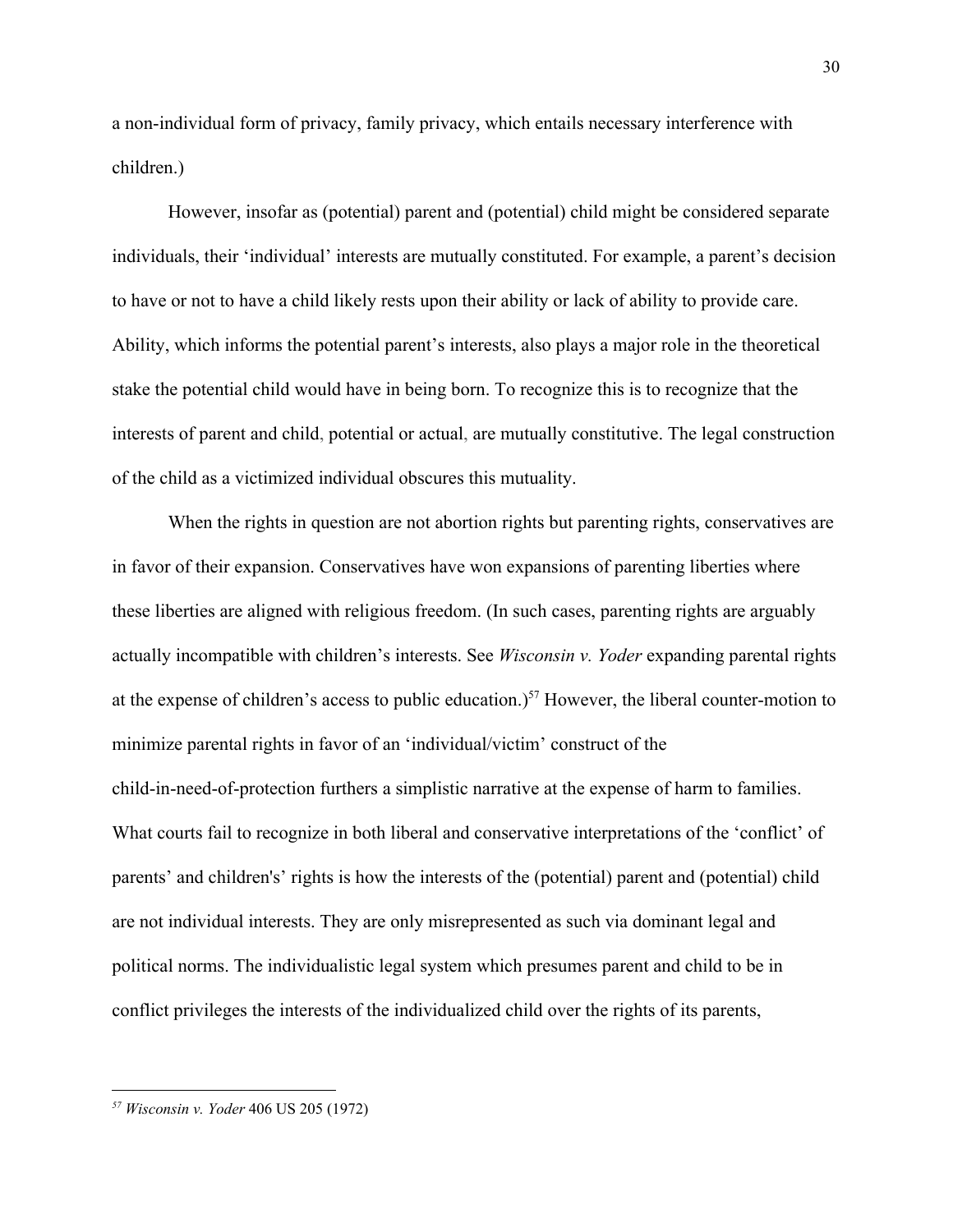especially when these parents belong to demographics whose family privacy has historically been diminished.

# **The State's Power to Intervene in Child Welfare Cases on Behalf of the Individual Child Victim is a Function of its** *Parens Patriae* **Power**

The government's right to intervene in the private family realm on behalf of children is known as its *parens patriae* powers (latin for 'parent of the nation.') *Parens patriae* powers evolved alongside the emergence of the modern child welfare system and construction of the child as a legal subject. Via *parens patriae* powers states assume responsibility for children in the place of parents who allegedly neglect or abuse parental responsibilities. States assume these rights and responsibilities generally held by parents as matter of public interest. *Parens patriae* powers allow states to take custody of children found by a court to have been neglected or abused. When a state child protective agency (or a private agency contracted by a state) removes children from their parents and places them into foster care the state can be said to be exercising its *parens patriae* powers.

In the early 1800s the role of the U.S. government expanded in the personal lives of citizens. Following this shift, the state began to intervene more frequently in children's lives.<sup>58</sup> In the early 1900s, *parens patriae* powers expanded as states assumed increasing responsibility for children. The first example of a state exercising its *parens patriae* power in U.S. history is the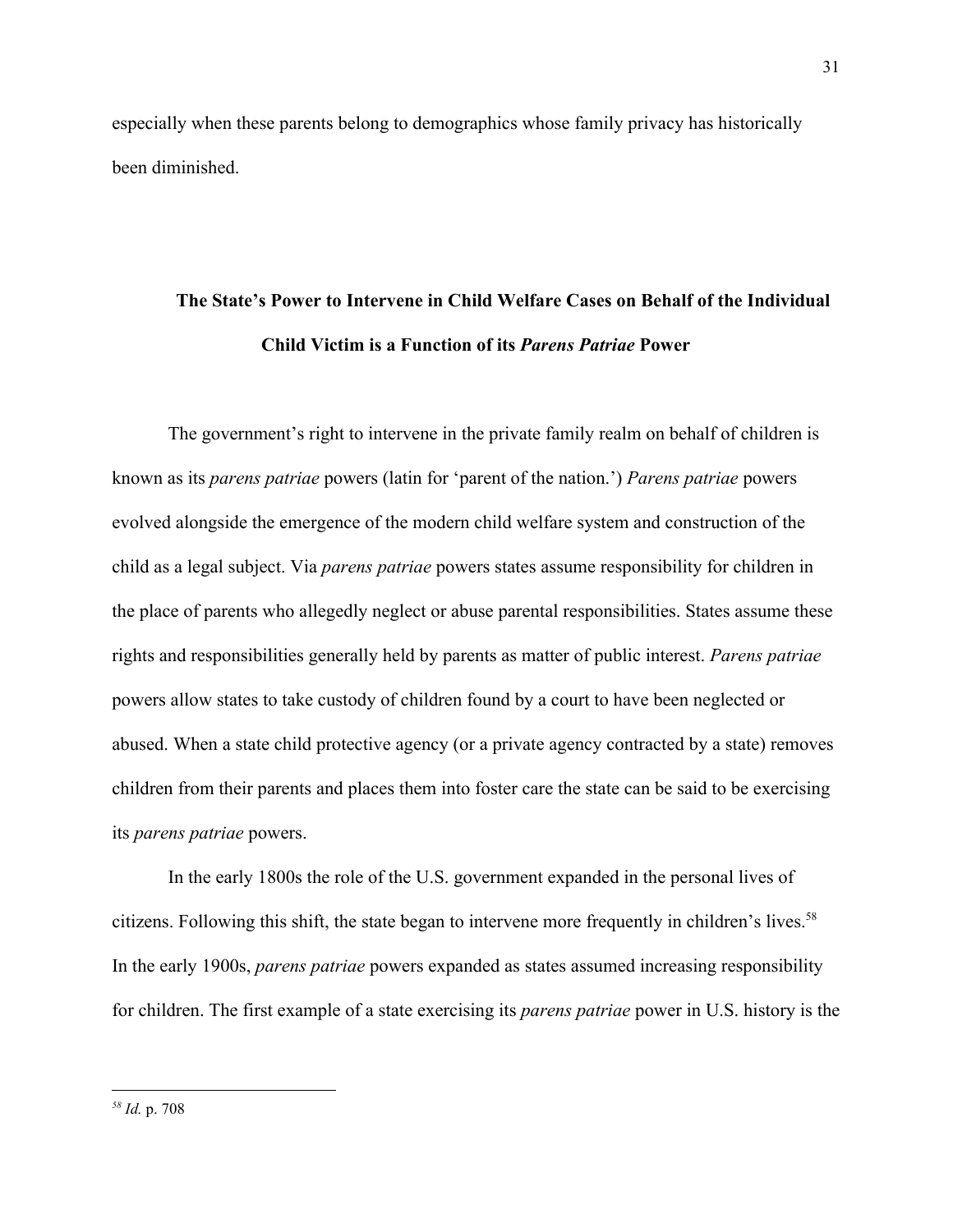1874 case of Mary Ellen McCormick, a child who suffered parental abuse.<sup>59</sup> McCormick's advocates were "initially compelled to approach the Society for the Prevention of Cruelty to Animals to secure her protection from abusive parents."<sup>60</sup> Legal and social work theorist Mary Kay Kisthardt explains, "The legal system that responded was one that was built on discretionary decision-making and the substitution of the court as parent."<sup>61</sup>

 The legal system of the 1900s was comprised of state juvenile courts, established at the beginning of the century to deal with troubled youth. Juvenile courts also dealt with cases of child neglect. Family law scholar Mark Soler argues that the juvenile court system of the 1900s "embodied the doctrine of *parens patriae* and became its symbol."<sup>62</sup> State intervention on behalf of neglected children is part of the larger a shift in child law in which children, once conceived of as property of fathers, became not full citizens but nonetheless independent individuals. The modern child welfare system is an outgrowth of the juvenile court and the authority to remove children is likewise representative of *parens patriae* powers.

In the following sections, I will discuss how state interventions into the family home encroaching upon family privacy are legitimized in the name of protecting children as victimized individuals. In Section 4, I will discuss poverty as a deeper, underlying cause of child neglect. Poverty is one of the main predictive factors of child neglect<sup>63</sup> and the sole issue in 74.9 percent

<sup>59</sup> Kisthardt, Mary Kay, Working in the Best Interest of Children: Facilitating the Collaboration of Lawyers and Social Workers in Abuse and Neglect Cases (October, 27 2008). Rutgers Law Record, Vol. 30, No. 1, 2006 . Available at SSRN: <https://ssrn.com/abstract=1290612> p. 11

<sup>60</sup> NATIONAL ASSOCIATION OF COUNSEL FOR CHILDREN, Child Maltreatment at http://naccchildlaw.org/childrenlaw/childmaltreatment.html (last visited Feb. 1, 2006).

<sup>61</sup> U.S. Dept. of Health & Human Services, Admin. for Children & Families, *supra* note 29, at 6.

 $62$  Soler, Mark et al. 'Representing Children in Juvenile Justice Proceedings. Representing the Child Client, P 5.1-5.119, (1988) p. 677

<sup>63</sup> Roberts, Dorothy *Shattered Bonds: Color of Child Welfare*. Perseus Books, 2002. p. 27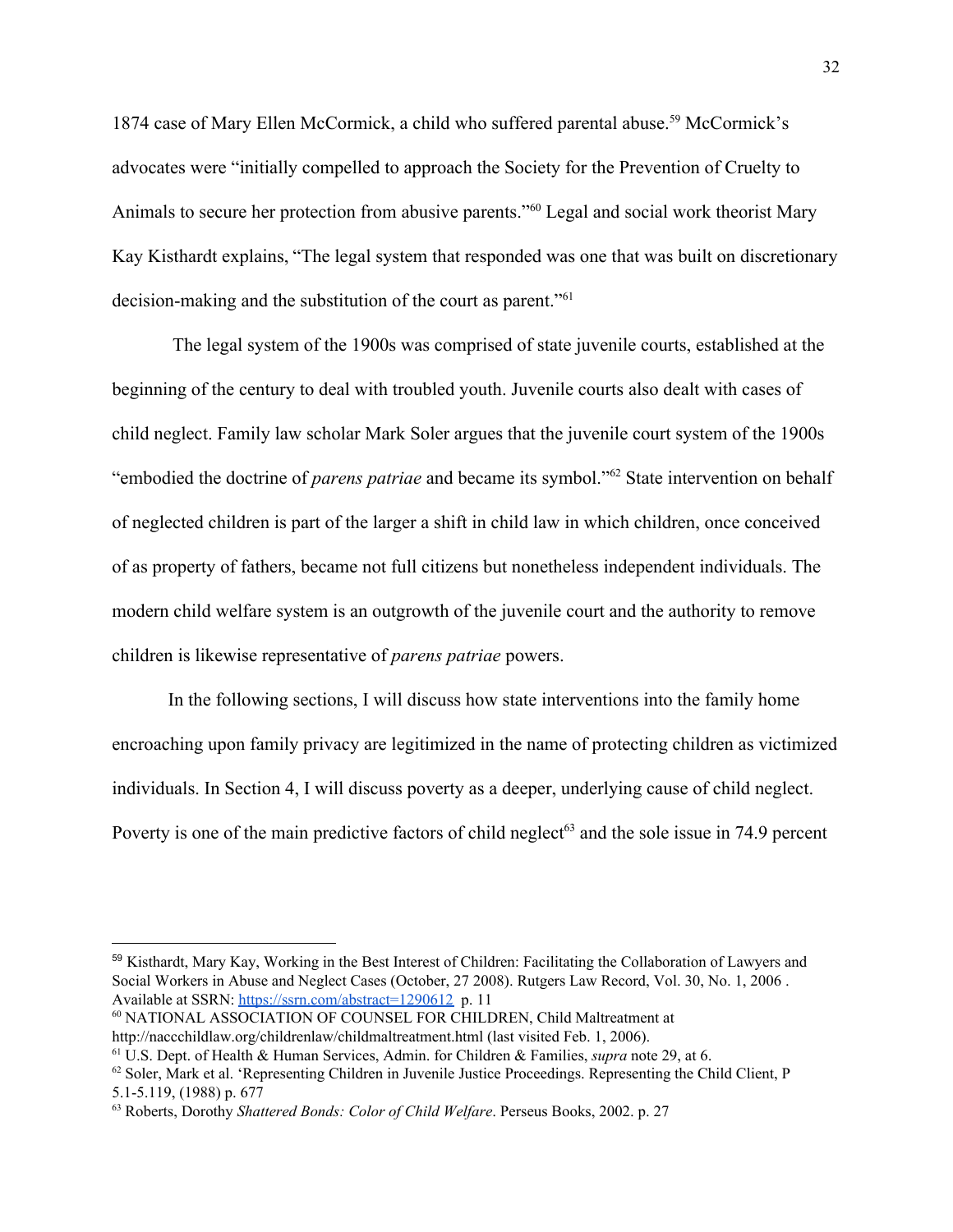of child protective proceedings.<sup>64</sup> The construction of the individual victimization of the child at the hands of individual parents does not acknowledge poverty as a societal harm. I will discuss the impact of the dominant cultural narratives that portray poverty as evidence of individual failure rather than social harm in the child welfare system. The projection of guilt upon the individual parent constructed as perpetrator of the child's victimization diminishes social responsibility for poverty. This furthers the subjection of parents in the child welfare system to patterns of harm based in cultural, historic racism and classism.

### **3. The Individualization of Privacy and The Non-Interference Condition**

 In this section I will argue that the individualistic construction of privacy rights in U.S. jurisprudence weakens parenting rights. Parenting, as any parent can tell you, involves some of the the most difficult, significant and *personal* decisions one can make. From seemingly mundane choices of everyday family life to choices that have the power to alter a child's life, parenting decisions are fundamentally personal in the sense that they require more than merely weighing options and outcomes. Beyond practical calculations, parenting decisions evoke personal values and belief systems, draw upon past experiences and reflect cultural backgrounds. Accordingly, the freedom to make these decisions is one many hold dear. Parenthood may represent a core part of one's identity. One's stake in one's ability to make choices for one's child may be tied to the parent-child relationship, as an integral part of one's sense of self.

<sup>64</sup> Child Maltreatment 2017. Children's Bureau (Administration on Children, Youth and Families, Administration for Children and Families) of the U.S. Department of Health and Human Services <https://www.acf.hhs.gov/sites/default/files/cb/cm2017.pdf> p. ii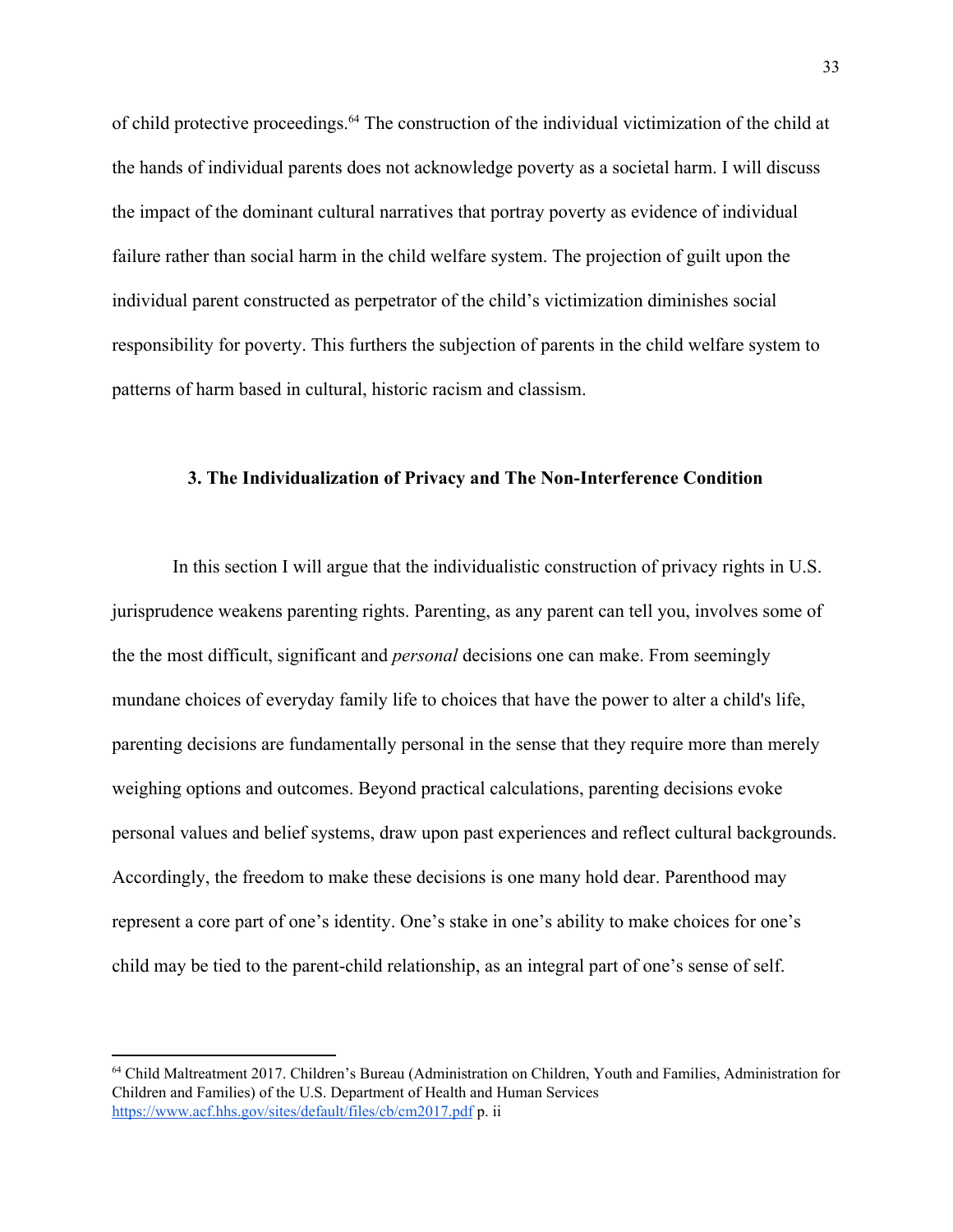In custody disputes, otherwise non-critical parenting decisions attain a degree of significance beyond the scope of their immediate outcomes. Decisions such as which therapist a child should see $<sup>65</sup>$  are real and common points of contention in expensive, protracted divorce</sup> court litigation. What motivates these conflicts is likely not the specific point of contention alone but more broadly the freedom to make the type of choice one deems fundamental to one's parenting role. In other words, parents not only have a stake in the content of their decisions (the specific care their children receive) but also in the freedom to make these decisions (the liberty to direct and administer this care as they see fit.)

However, the legal rationale for protecting this liberty is not the personal significance of parenthood as a relationship role. Parenting rights are protected via a well-established legal tradition protecting privacy. A strong precedent set by the Supreme Court regards privacy as a fundamental American liberty. Parenting rights, however, are protected by a weaker form of privacy, family privacy. Family privacy is weaker than individual privacy because it inherently interferes with children. I argue that there are two main conditions upon which privacy rights rest: non-interference and productive use. This section will focus on the non-interference condition: privacy rights are strengthened if their exercise exclusively impacts the individual rights-bearer. Family privacy is necessarily weaker than individual privacy because it fails to meet the non-interference condition.

<sup>65</sup> Shoshanah B. v Lela G., 140 A.D.3d 603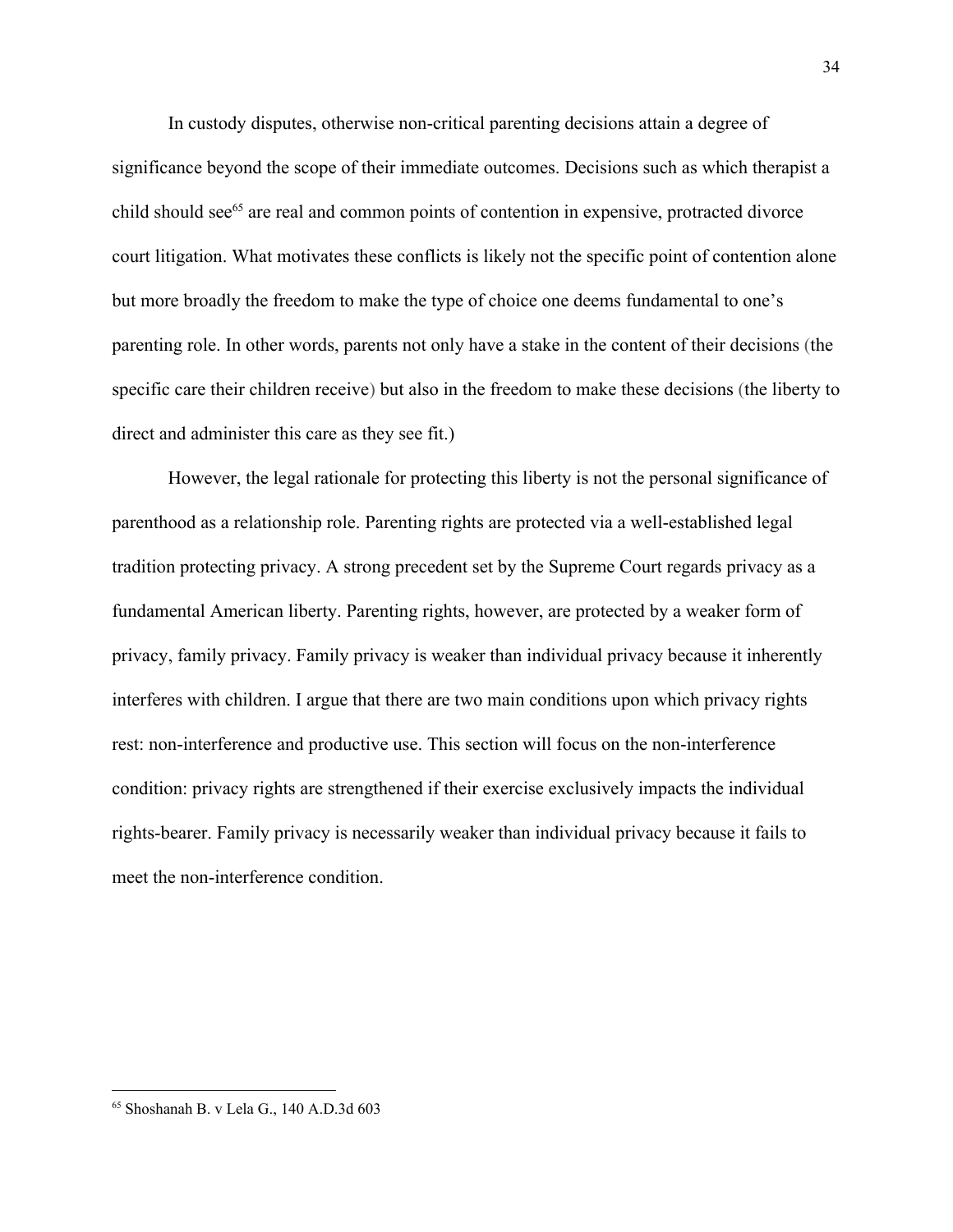### **Parenting Rights are Privacy Rights**

While there is no explicit right to raise children in the Constitution (children are not mentioned) parenting rights are protected as fundamental liberties. The fundamental status of parenting rights is tied to the doctrine of privacy which protects the domain of individual households (separate from the domain of public civic life) from government intrusion.<sup>66</sup> The Supreme Court recognized parenting as a fundamental right in two foundational 1920s cases, *Meyer v. Nebraska* (1923) and *Pierce v. Society of Sisters* (1925.) In *Meyer,* the Court invalidated a Nebraska law barring foreign language education under which an instructor teaching German had been convicted. The court held, "evidently the legislature has attempted materially to interfere with the calling of modern language teachers, with the opportunities of pupils to acquire knowledge, and with the power of parents to control the education of their own."<sup>67</sup> In *Pierce*, the Court affirmed the fundamental parenting liberty protected in *Meyer* by invalidating a state law that barred parents from enrolling their children in private schools. The Court held that such an act "unreasonably interferes with the liberty of parents and guardians to direct the upbringing and education of children under their control."<sup>68</sup> In *Meyer* and *Pierce* the Court protected the autonomy of parents to direct children's upbringing as a fundamental liberty.

The designation of parenting rights as a fundamental in *Meyer* and *Pierce* was imbued with renewed authority by the Court's decision in *Troxel v. Granville* (2000). *Troxel* affirmed the status of parenting rights as fundamental and tied this status to the privacy of the family home.

*<sup>66</sup> Troxel v. Granville* (2000), 530 U.S. 57, *Pierce v. Society of Sisters*, 268 U.S. 510 (1925), *Meyer v. Nebraska* 262 US 390 (1923)

<sup>67</sup> *Meyer v. Nebraska* 262 US 390 (1923)

*<sup>68</sup> Pierce v. Society of Sisters,* 268 U.S. 510 (1925) at 534-535.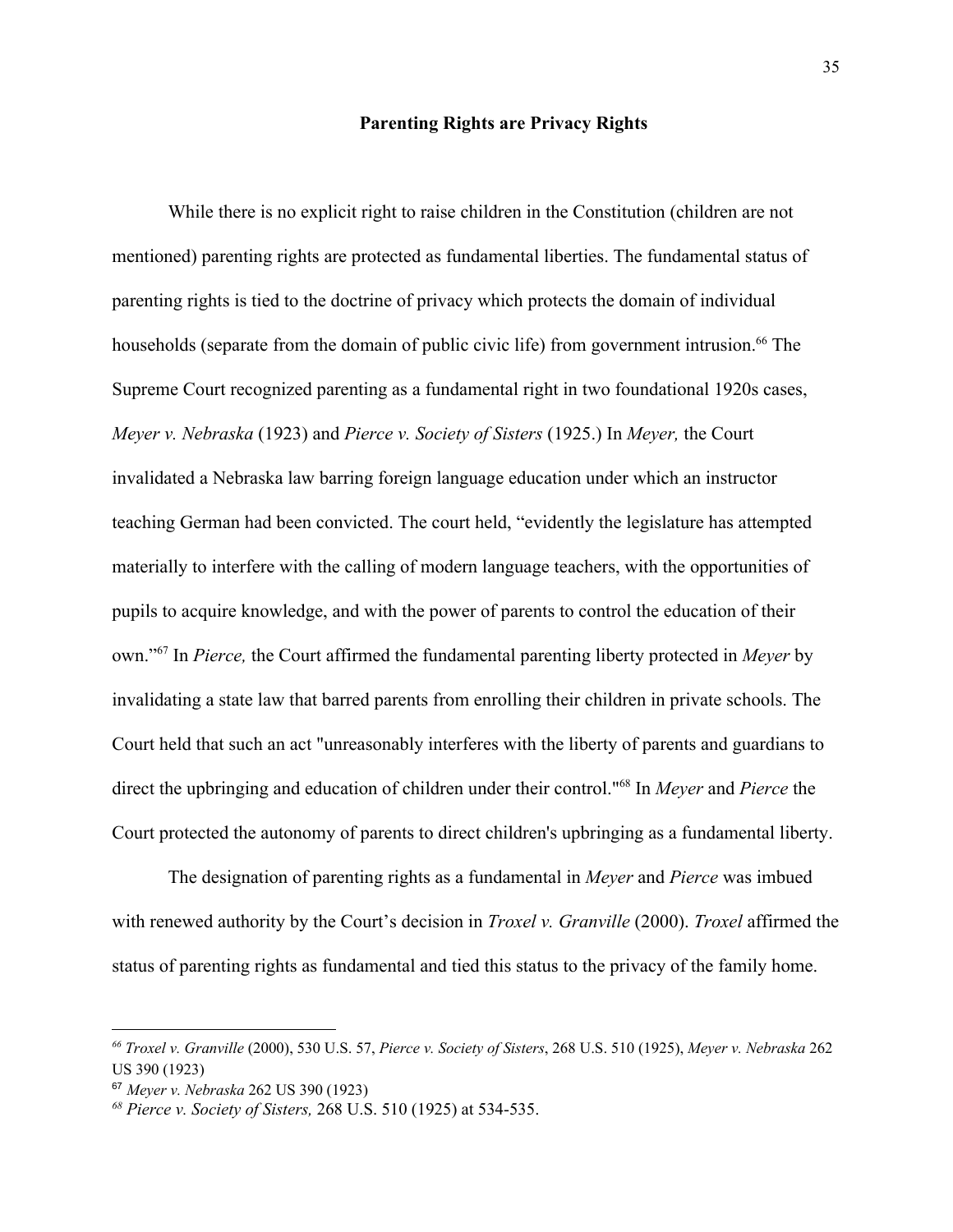The Court in *Troxel* held, "There is a presumption that fit parents act in their children's best interests, there is normally no reason for the State to inject itself into the private realm of the family to further question fit parents' ability to make the best decisions regarding their children." <sup>69</sup> Troxel emphasized that parenting rights exist within a private sphere that should be fundamentally protected from undue state intrusion.

The fact that parenting-decisions-as-personal-decisions are legally protected as a matter of privacy seems at first a strange conflation of 'personal' and 'private.' While 'personal' may ring true as a description of the experience of parenting for most parents, 'private' may seem less tenable. One might expect that private matters would not leave the sphere of the home, affecting only the private individual in question. Yet parenting decisions affect children who are not the individual rights-bearers. Furthermore, parenting decisions often affect children's lives outside of the sphere of home in public places such as schools. While parenting rights may be necessary and indeed personal, to characterize their personal and necessary nature as deriving from their 'privacy' rather than, say, the significance of parent-child relationships seems peculiar.

Many scholars understand the nature of parenting rights and the basis for their protection through the framework of responsibility rather than privacy. Political theorist Jeremy Waldron's claim that "some rights are actually responsibilities"<sup>70</sup> illustrates this perspective on the nature of parenting rights. Waldron's 'responsibility rights' are worthy of protection because they enable

<sup>69</sup> *Troxel v. Granville* (2000), 530 U.S. 57. (Citing *Parham* v. *J. R.,* 442 U.S. 584, 602, 61 L. Ed. 2d 101, 99 S. Ct. 2493) See also, Justice Stevens, Dissenting: "[T]he right of a parent to maintain a relationship with his or her child is among the interests included most often in the constellation of liberties protected through the Fourteenth Amendment… Parents have a fundamental liberty interest in caring for and guiding their children, and a corresponding privacy interest -- absent exceptional circumstances -- in doing so without the undue interference of strangers to them and to their child."

<sup>70</sup> Waldron, Jeremy. DIGNITY, RIGHTS, AND RESPONSIBILITIES. Arizona State Law Journal; Spring 2011, Vol. 43 Issue 1, p. 1107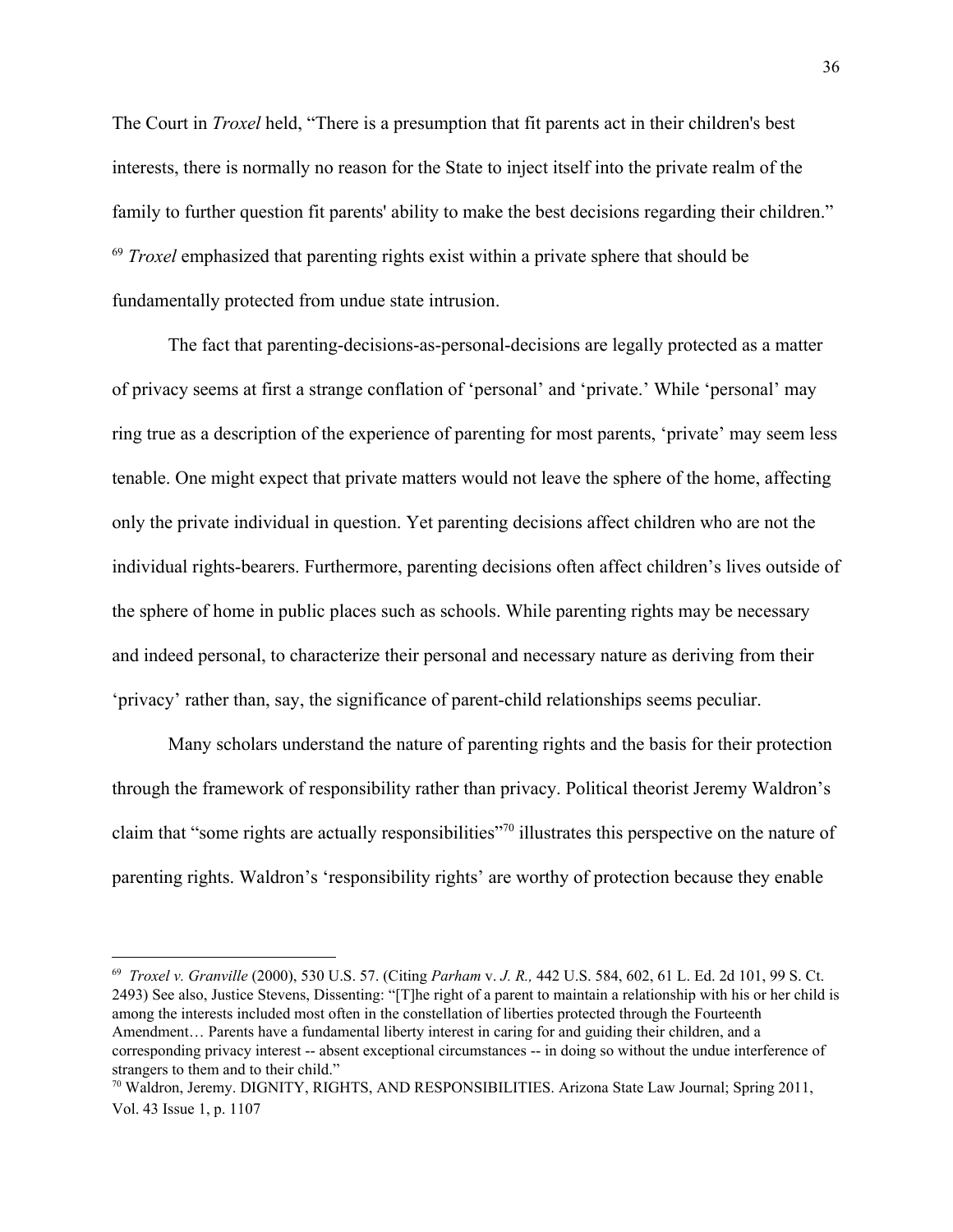the rights-bearer to fulfill a responsibility beneficial to the public good. In the case of parenting rights, the responsibility of raising and caring for children is considered a public good which justifies the rights' protection. A primary caretaker intermediate presumption might be justified by a similar responsibility-based stance. The parent who had taken greater responsibility for the child in the past might be entitled to stronger parental rights i.e. the ability to take greater responsibility for the child in the future.<sup>71</sup> In the following section, I will elaborate upon the implications of parenting as a responsibility right in discussion of the productive use condition.

Privacy may be a necessary aspect of the protection of parenting rights but privacy alone does not capture the nature of the right and the basis for its protection. Ethical claims such as the responsibility and relationship significance of parenthood are critical aspects of why parenting is (or should be) protected. Responsibility and relationship significance may be invoked in legal articulations of privacy, but within the individualistic U.S. legal system, these factors are not its defining characteristics.

### **Parenting Rights as Privacy Rights are Conditional**

Like all privacy rights and many other fundamental liberties, parenting rights are conditional. They are not absolute but rather contingent upon conditions rights-bearers must meet. Many other constitutional rights are conditional; liberties that have the potential to harm others are often constrained by conditions in order to mitigate their potential for harm. Yet parenting rights are *necessary* weakened as a function of their conditionality.

 $71$  "Devoting time to child care during marriage, perhaps at great costs to personal and professional development, would seem to create in the caretaker a prima facie right to custody. Custody would be a just reward for past devotion and sacrifice." Elster, Jon. p. 30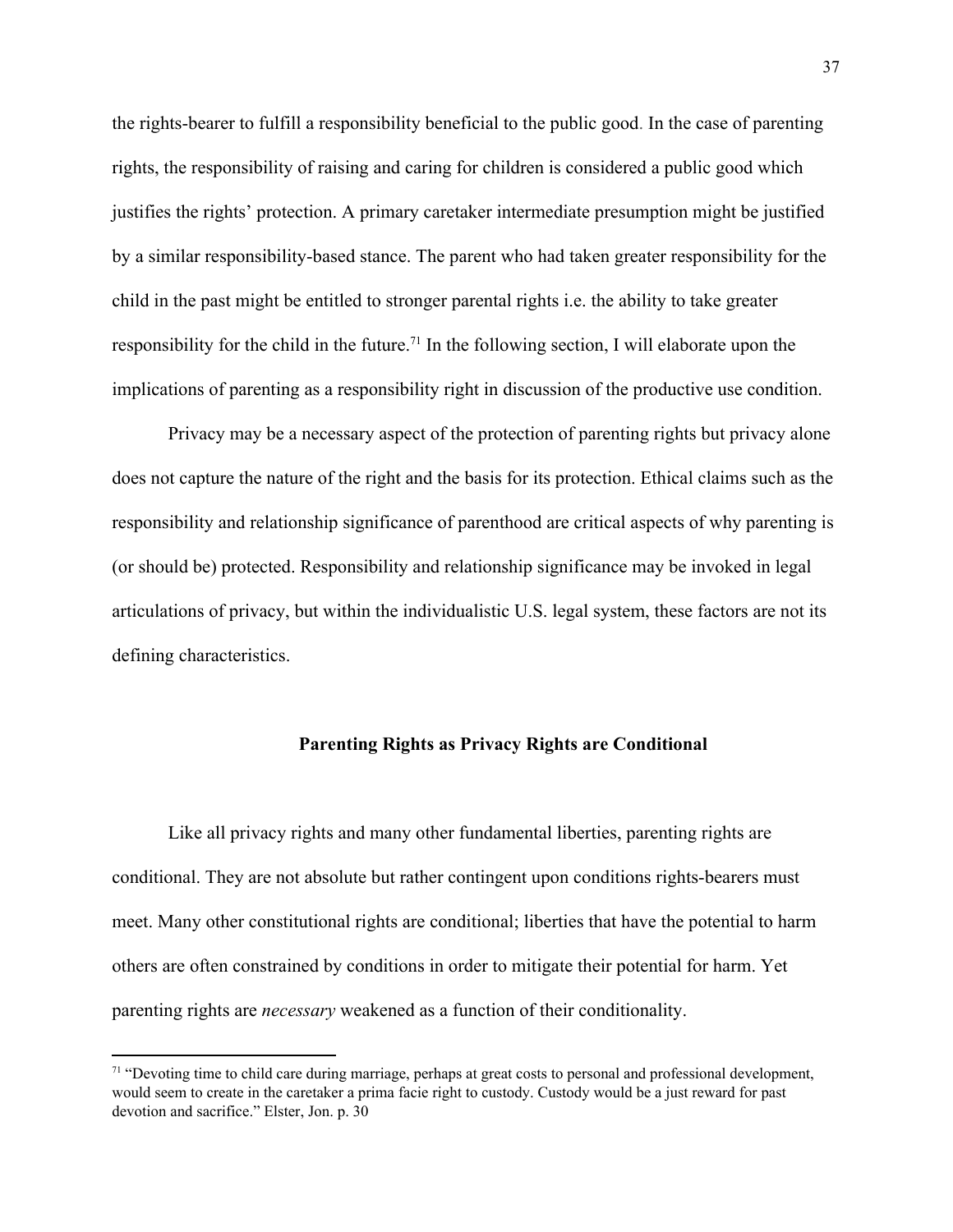### Privacy

## Non-interference Productive use

*Conditions of privacy rights.* The privacy right is contingent upon two conditions: non-interference and productive use. Privacy rights are strengthened by these conditions if they are met, diminished by them if they are unmet.

It helps to consider the conditions of privacy as having subconditions in order to understand how parenting rights are weakened. The conditions are more likely to be met (and privacy is more likely to be protected) if their subconditions are met. If unmet, their subconditions decrease the likelihood of conditions being met, weakening the privacy right. 'No children involved' is the subcondition of non-interference.



*Sub-conditions of privacy rights.* The privacy right is strengthened by the conditions below it if they are met, diminished if they are unmet. The top conditions (non-interference and productive use) are more likely to be met if the subconditions below them are met and less likely to be met if the subconditions below them are unmet. Note that the lowest subconditions (no children involved, wealth, whiteness) are relatively more fact-based than the higher conditions (non-interference, productive use, moral character.) The higher conditions are presumptions based upon the subconditions below them.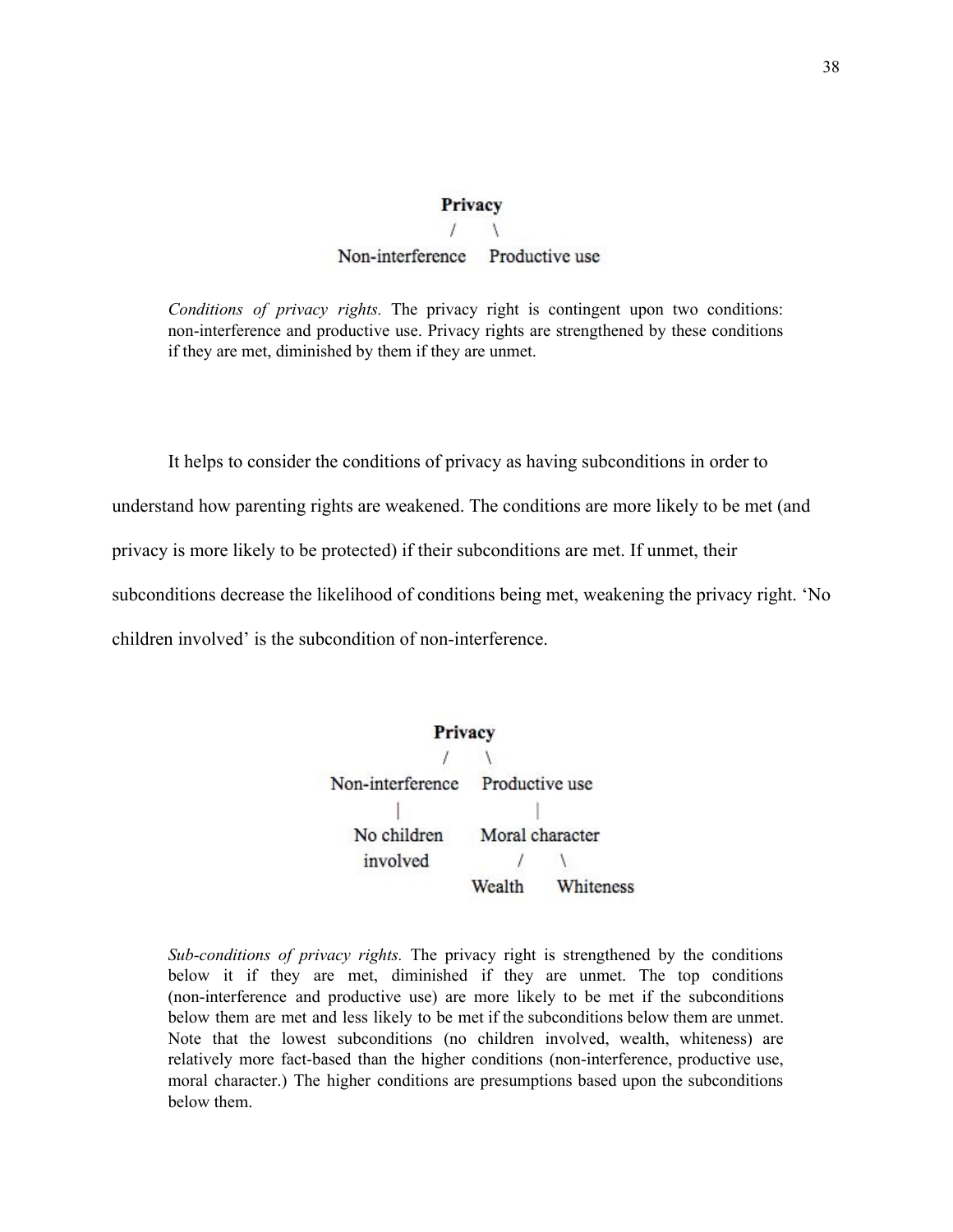Parenting liberties are particularly conditional. So conditional, in fact, that scholar of law and anthropology, Khiara Bridges, argues they *do not exist for certain individuals.* The subcondition 'no children involved' is necessarily failed by parenting rights, as parenting rights necessarily implicate children. Interference with children is an intrinsic structural part of what parenting, by nature, entails.

In the following section I will define the productive use condition and argue that the privacy of parenting rights is also contingent upon this condition. Family privacy is rendered weaker yet for poor, often black mothers through this second unnecessary and detrimental condition. As Bridges argues, the productive use condition renders the privacy rights of poor mothers nonexistent.

### **Parenting Rights Necessarily Interfere With Children**

*Family privacy*, the specific form of privacy which parenting rights belong to, is a more limited basis for protection than individual privacy. This is partially due to the inevitable failure of the first condition of privacy: non-interference. Parenting rights, unlike individual privacy rights, inevitably interfere with children. Parenting rights are conditioned by this inevitable impact because, while parenting rights pertain to decisions made by individual parents, the decisions parents make for their children cause direct intentional outcomes for children. While parenting choices may be recognized and protected as personal choices, they are not personal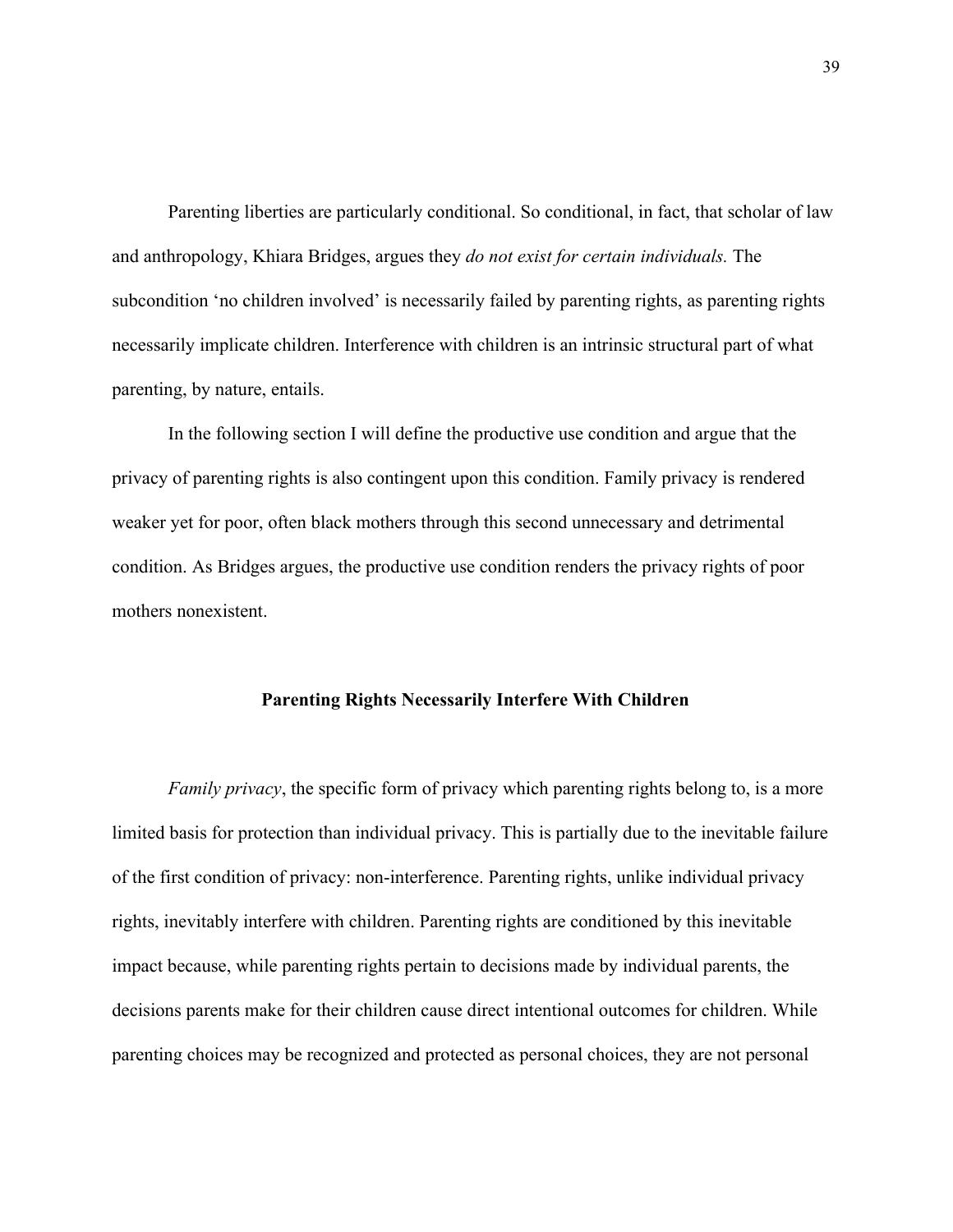choices in the sense of choices that one makes by and for oneself alone. Rather, they are

'personal' in the sense that they are choices one makes *within one's intimate capacity to choose*

*for another person.*

Privacy T A Non-interference Productive use No children Moral character involved  $\sqrt{ }$ Wealth Whiteness

*Family privacy.* Children are necessarily and directly impacted by the exercise of parenting rights. Because family privacy, which protects these rights, necessarily interferes with non-rights-bearing children, the non-interference condition is unmet. Family privacy is necessarily weakened by the inevitable failure of the non-interference condition.

The failure of the non-interference condition is a fundamental part of the structure of parenting rights. The actions which family privacy protects impact children who lack comparable decision-making capacity to adult citizens, at least until they reach the age of majority and often afterwards. Children's privacy, if at all protected, is directly infringed upon by the exercise of parenting rights. Children are so directly impacted by parenting rights that they may be considered second non-rights-bearing subjects of these rights. Due to the inevitable impact upon the second subject (the failure of the non-interference condition) there is greater potential for parenting rights to enable harm. This suggests a connection between non-interference and the flip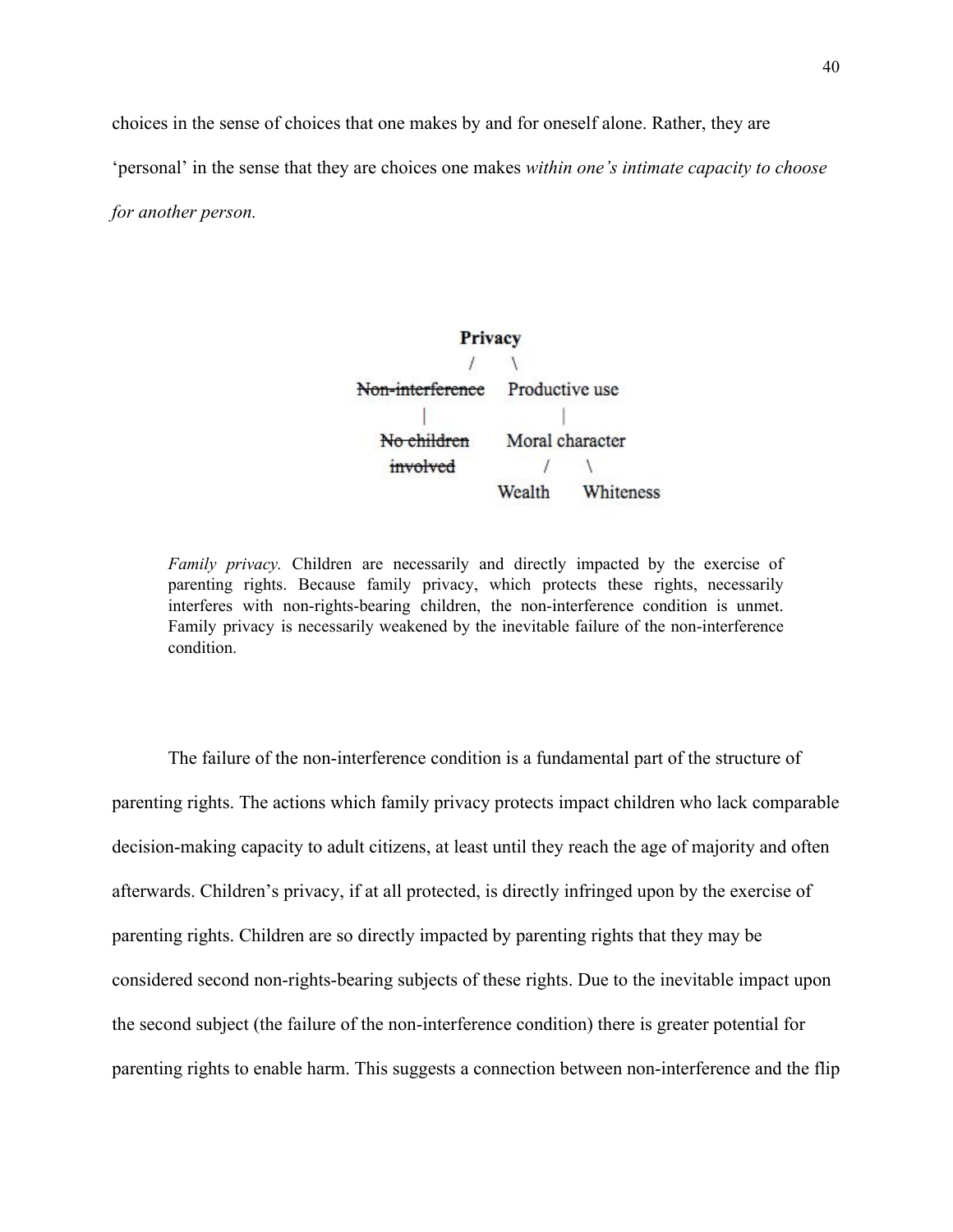side of productive use, doing no harm. (I will discuss productive use and the presumption of harm in the following section.)

The higher potential for harm due to necessary interference with children is good reason for family privacy to be weaker than individual privacy. Family privacy is more vulnerable to state intrusion because children are generally more vulnerable than adults. They are more often in need of state protection. Because minors may be subjected to abuse or neglect by their parents who are responsible for protecting them, the state may exercise its *parens patriae* powers to assume responsibility for protecting children in the place of parents who abuse it. However, it is critical to make this distinction, to distinguish family privacy as a weaker form of privacy, when one considers the additional impact of the productive use condition, which diminishes and some cases extinguishes privacy rights.

# **Individual Privacy is Stronger than Family Privacy Because it Meets the Non-Interference Condition**

A straightforward individual legal right to privacy is protected simply because its associated conduct occurs within the private sphere. Family privacy complicates this protection, because relationships and responsibilities are non-individual, non-negotiable parts of parenting. These key aspects of family privacy differentiate it from individual privacy, making it a more difficult right to protect.

One of the most foundational Supreme Court decisions that championed privacy rights is *Griswold v. Connecticut* (1965.) *Griswold* cited *Meyer* and *Pierce* in majority and concurring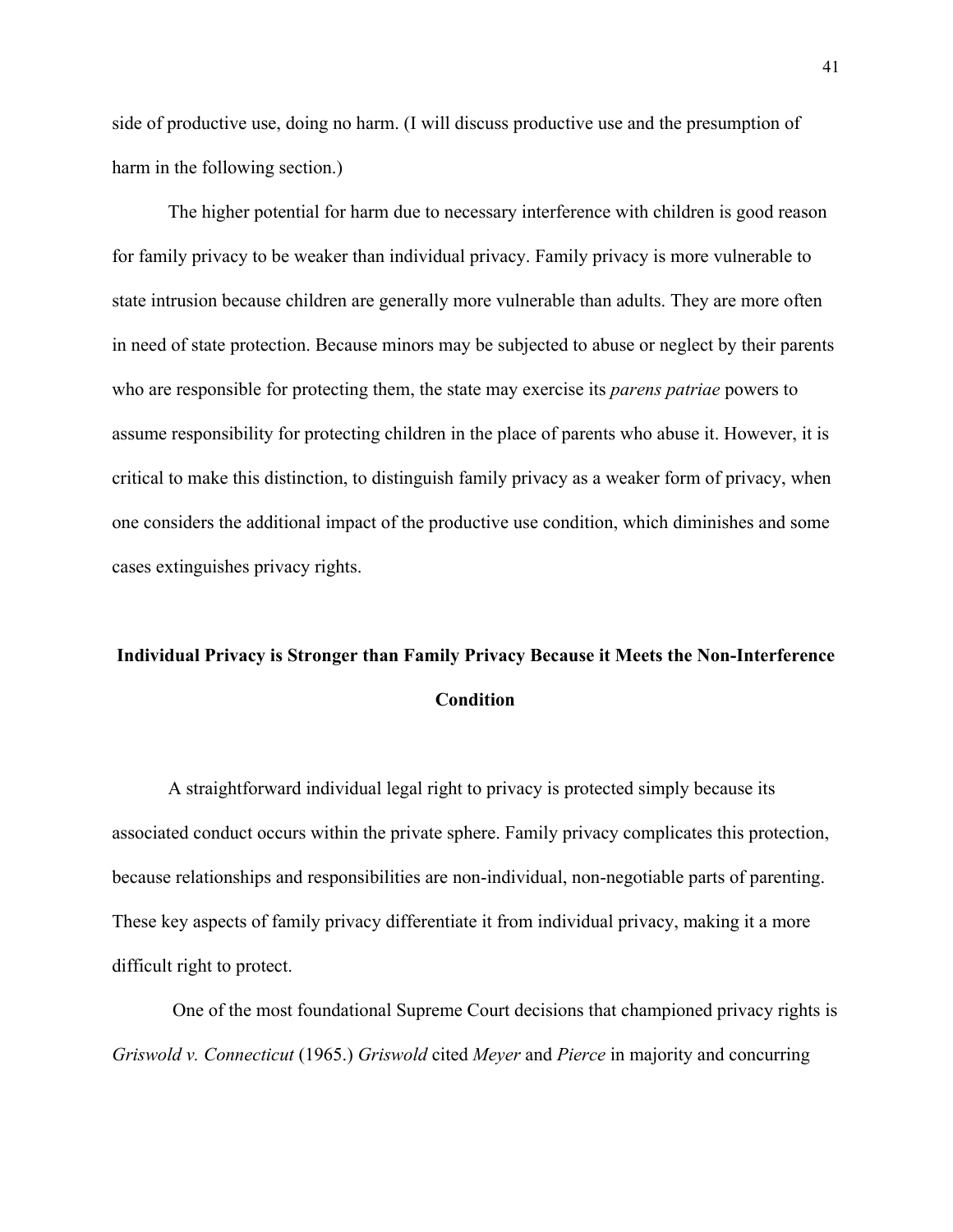opinions. However, while the justices referenced these foundational 1920s parenting rights cases, they did not acknowledge the fundamental differences between family privacy and individual privacy which render the rights they protected stronger than the rights protected in *Meyer* and *Pierce*. Privacy could, in *Griswold*, be tied to the straightforward connotation of a married couple's bedroom as a private space. In the private sphere protected in *Griswold* the actions of rights-bearers did not affect non-rights-bearers.

*Griswold* concerned the individual rights of two married, consenting adults to use contraception within the privacy of their home. The seven justices comprising the majority shared the opinion that the Constitution protects a right to privacy though they differed on which amendments this right could be derived from.<sup>72</sup> Justice Goldberg, concurring though finding support in the Ninth rather than Fourteenth Amendment, wrote, "Of this whole 'private realm of family life,' it is difficult to imagine what is more private or more intimate than a husband and wife's marital relations."<sup>73</sup> Here Goldberg ties privacy to non-interference. As Justice Goldberg's concurrence indicates, appealing to privacy in the sense of actions that do not affect others (non-interference) strengthens the constitutional protection of privacy rights.

The fact that the *Griswold* majority protected the couples' rights as fundamental despite the lack of consensus on their derivation demonstrates the strength of the individual privacy protected. *Griswold* offered what might be considered an unlikely degree protection to a right defined nowhere in the Constitution. The *Griswold* majority even went so far as to protect rights connected only indirectly to the 'private individuals' in question. Even though appellants in *Griswold* were medical personnel whose right to distribute contraceptives were not directly the

*<sup>72</sup> Griswold v. Connecticut* 381 US 479 (1965)

<sup>73</sup> *Id.*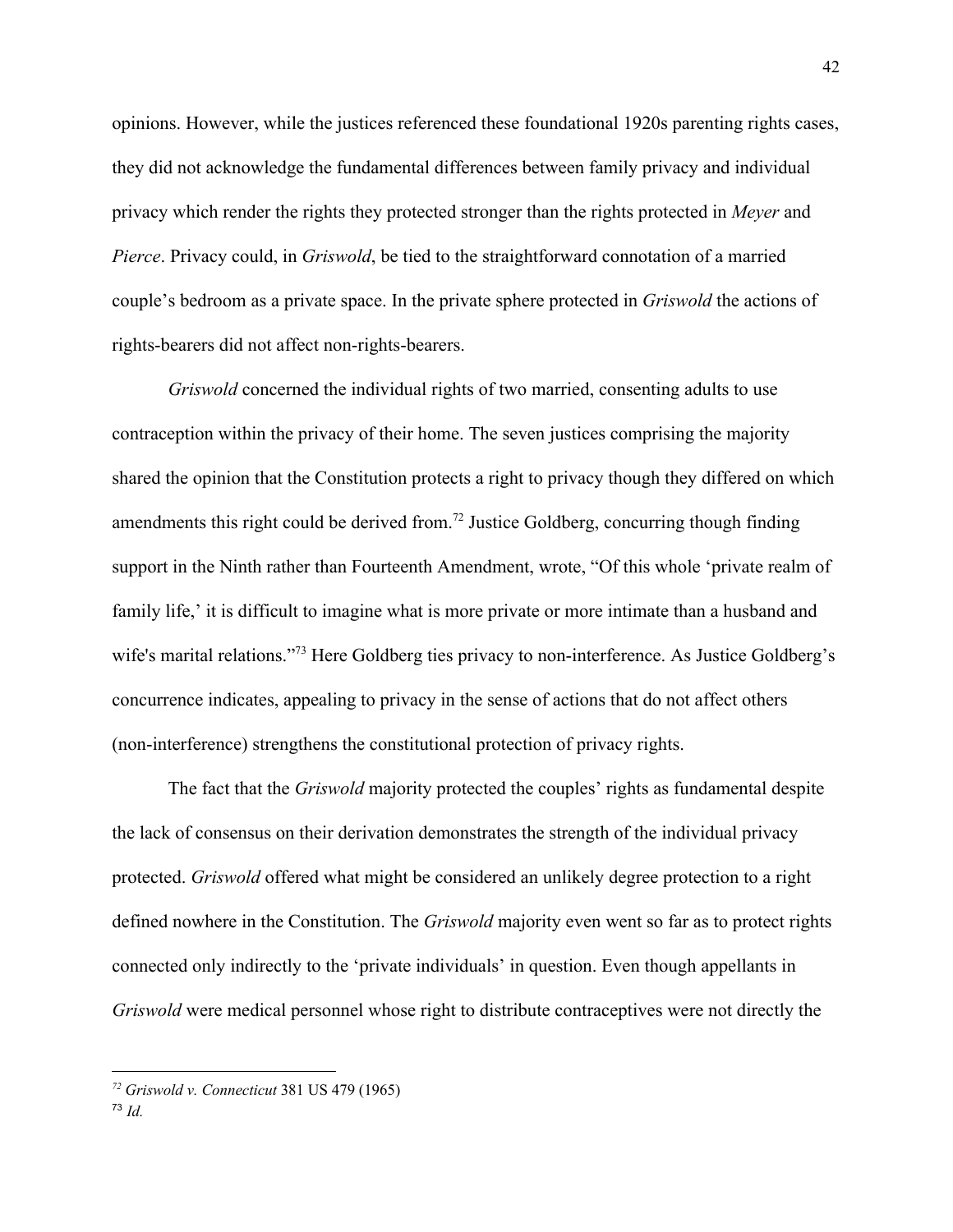privacy rights of the married couple, Justice Douglas argued that to interfere with the physician's role would substantively interfere with the couple's rights. He argued that the conduct of physicians providing contraception must be protected by "peripheral rights"<sup>74</sup> (versus rights enumerated in the Bill of Rights.) The Court nonetheless found it necessary to protect these rights in order to give substance to a "right of privacy older than the Bill of Rights."<sup>75</sup> Despite its ambiguity the *Griswold* decision protected individual privacy with force.

 Yet the privacy of individual adult actions protected in *Griswold*, contained within the physical home and unlikely to affect those outside of it, is fundamentally different from the privacy of families with children. Another case emblematic of the strengthening of individual privacy via non-interference is *Lawrence v. Texas* (2003.) The thrust of the 'individual' aspect of privacy present in *Griswold* and *Lawrence* and absent in *Meyer* and *Pierce* is that the private conduct in *Griswold* and *Lawrence* did not interfere with non-rights-bearers. The Court in *Lawrence* protected the rights of individuals to engage in intimate sexual conduct within the private sphere of the home. *Lawrence* cited *Griswold* and *Eisenstadt v. Baird* (1972) (expanding *Griswold*.) The Court held, "it is true that in *Griswold* the right of privacy in question inhered in the marital relationship. . . If the right of privacy means anything, it is the right of the *individual*, married or single, to be free from unwarranted governmental intrusion into matters so fundamentally affecting a person as the decision whether to bear or beget a child."<sup>76</sup> The family privacy of parenting rights protected in *Meyer* and *Pierce* stands in contrast to the individual privacy protected in *Griswold* and *Lawrence.* Because parenting privacy rights do not meet the

*<sup>74</sup> Id.*

<sup>75</sup> *Id.*

<sup>76</sup> *Lawrence v. Texas* 539 U.S. 558 (2003) (Citing *Eisenstadt* v. *Baird,* 405 U.S. 438, 31 L. Ed. 2d 349, 92 S. Ct. 1029 (1972) at 453.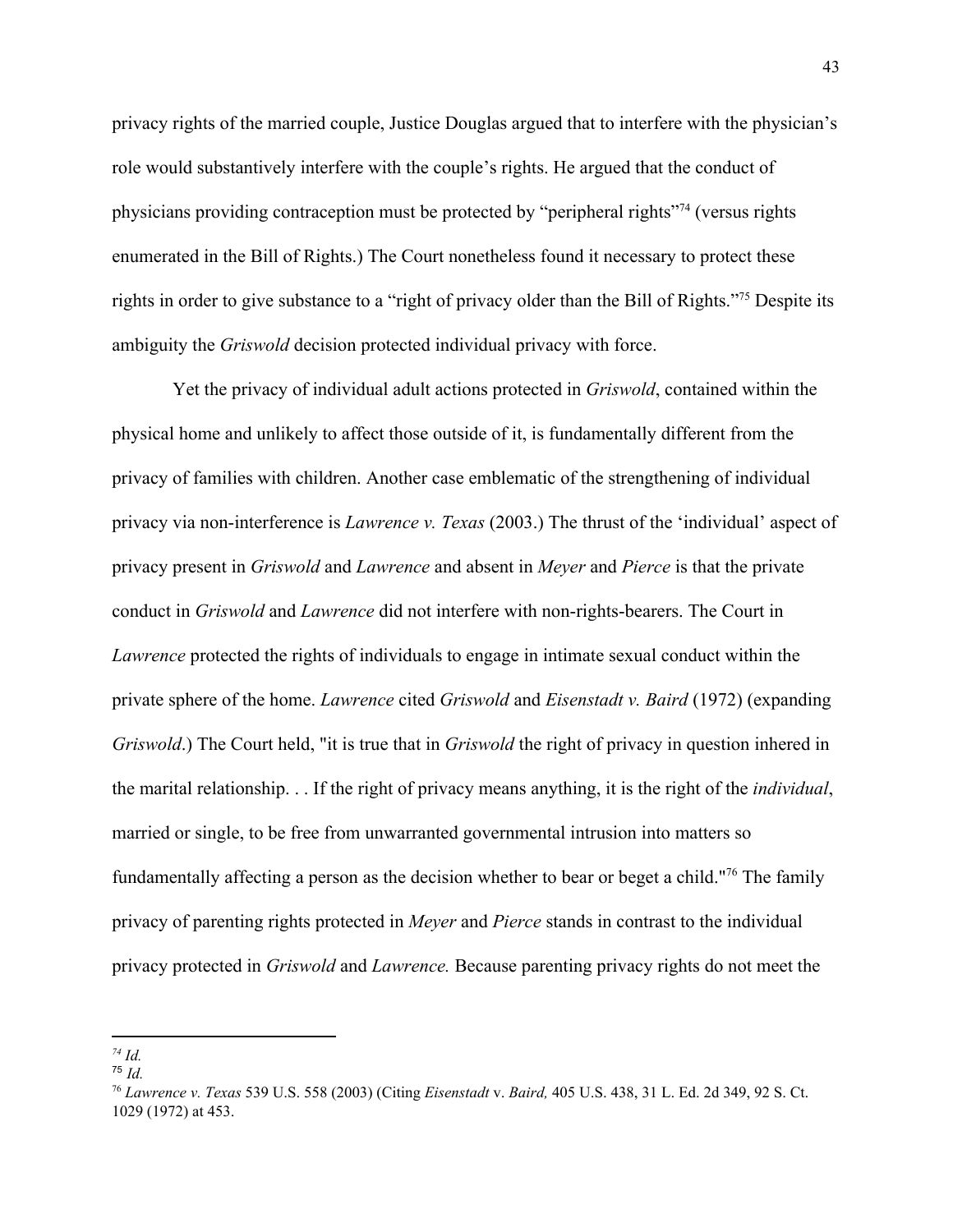non-interference condition emphasized in *Griswold* and *Lawrence* they are necessarily weakened.

Individual privacy is constructed as a negative liberty (freedom from state intervention) which is easier to protect than the positive liberty formulation of family privacy, 'the freedom to raise children.' The negative liberty is contingent upon sphere: conduct need only occur within a private sphere to be protected. The positive liberty construction, on the other hand, invites judicial examination into the private home to consider the conduct and determine whether the liberty is deserved. A liberty contingent upon sphere is protected concretely as a matter of place while a liberty contingent upon conduct may be revoked by a subjective judgement of conduct. In *Lawrence* the protection of parenting rights hinged upon whether or not the rights interfered with others (the Court found that they did not.) Yet parenting privacy rights necessarily interfere with children. Thus, parenting rights hinge upon whether or not their interference *is deemed acceptable*.

Parents who are the subject of child protective proceedings, accused of harming their children, cannot claim that their parenting liberties do not interfere with their children. Thus, their necessary interference is scrutinized. One might argue that defining conduct (whether one is acting in the capacity of a parent) is no more difficult than determining sphere (whether one is acting privately within one's home.) However, in the following section I will argue that the question upon which parenting rights are contingent is not whether one is acting as a parent but rather whether one is acting as a *good* parent–a far more subjective inquiry.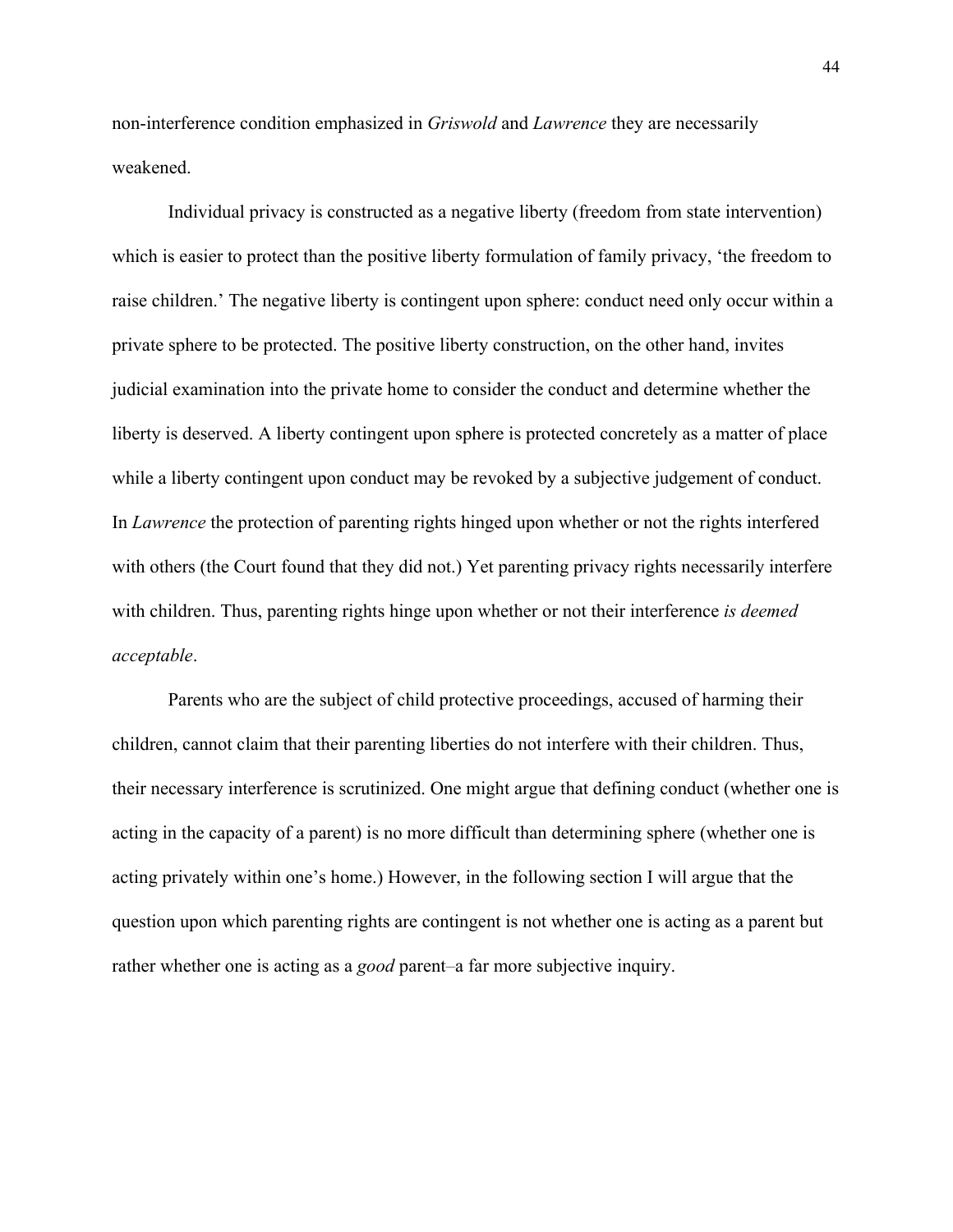# **Family Privacy is Necessarily Weaker than Individual Privacy Because Privacy is Protected as an Individual Liberty**

In an individualistic and adversarial legal system, the invocation of privacy as protection for parenting rights makes clear sense. One of the most fundamental concepts in U.S. political thought is the separation of the private and public spheres wherein private actions are better protected from government interference because they concern only the individual actors.<sup>77</sup> If rights are fundamentally understood as things that attach to individual persons and privacy (in the straightforward, individualistic sense) is contingent upon non-interference, the condition of only impacting the individual actor then privacy rights must be protected by virtue of being individual rights. In other words, is easier to protect a right within an individualistic system when the exercise of that right impacts only the individual rights-bearer. With the dominant legal ideology of individualism in mind, it is clear why individual privacy is a strong basis for legal protection. However, when a privacy right does not conform to the individualistic model, how is can its protection be secured?

While the *Troxel* Court may have protected family privacy as a fundamental liberty, the way in which it recognized privacy as it applies to the family unit was still individualistic. It recognized parenting rights are as the rights of individual parents to raise their children, not collective rights of a family unit. In the child welfare system, state intrusion, the violation of privacy, takes the form of the separation of children and parents. Privacy constructed individualistically does not form a strong basis for protection against this violation. Especially

*<sup>77</sup> Lawrence v. Texas* 539 U.S. 558 (2003) *Eisenstadt* v. *Baird,* 405 U.S. 438 (1972) at 453)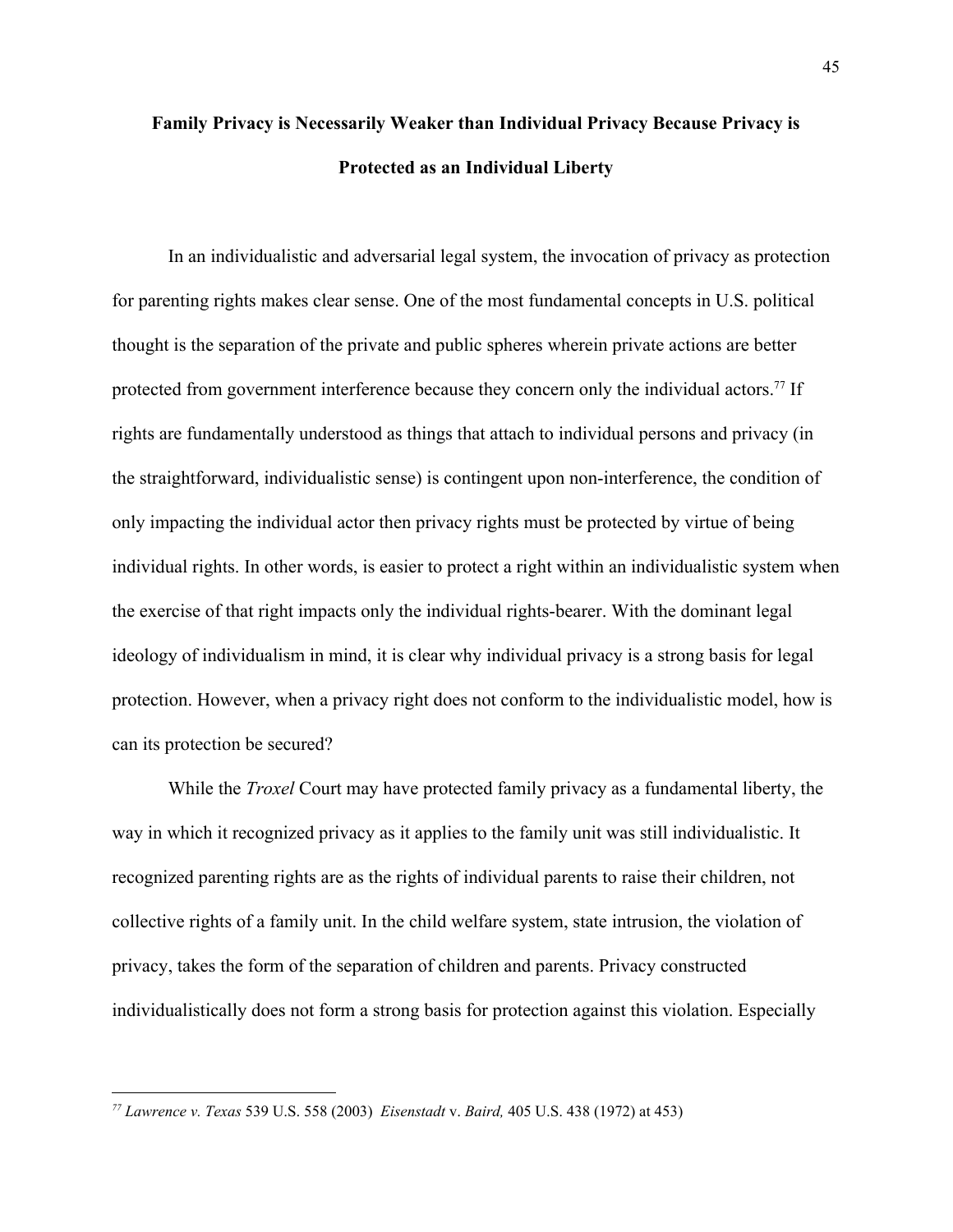for families whose privacy has historically been diminished, the child welfare system treats the rights of parents as necessarily in conflict with the rights of children, constructed as victimized individuals. The strength of individualism codified in U.S. law and culture ensures that the privacy of families as interdependent groups is poorly protected. Not only does the doctrine of privacy refuse to recognize rights as belonging to families collectively, but it also protects rights *specifically because* they pertain to individuals and supposedly no one else.<sup>78</sup>

Yet when families are at risk of being separated in child protective proceedings, it is collective, rather than individual privacy that is in need of legal recognition. To adequately protect against state interference, judges need to recognize the essential differences between family privacy and individual privacy. This involves recognizing the potential for harm to non-rights-bearing individuals as well as the non-individualistic reasons for protecting parenting rights such as parenting responsibility and parent-child relationships. Courts' interpretations of privacy rights must acknowledge the non-individual reasons for privacy's protection.

## **4. The Individualization of Poverty and The Productive Use Condition**

*"There are separate systems for poor and for wealthier families. Public child welfare departments that investigate child maltreatment and place children in out-of-home care handle almost exclusively problems of poor families."*

- Dorothy Roberts, *Shattered Bonds: the Color of Child Welfare* (2002) p. 26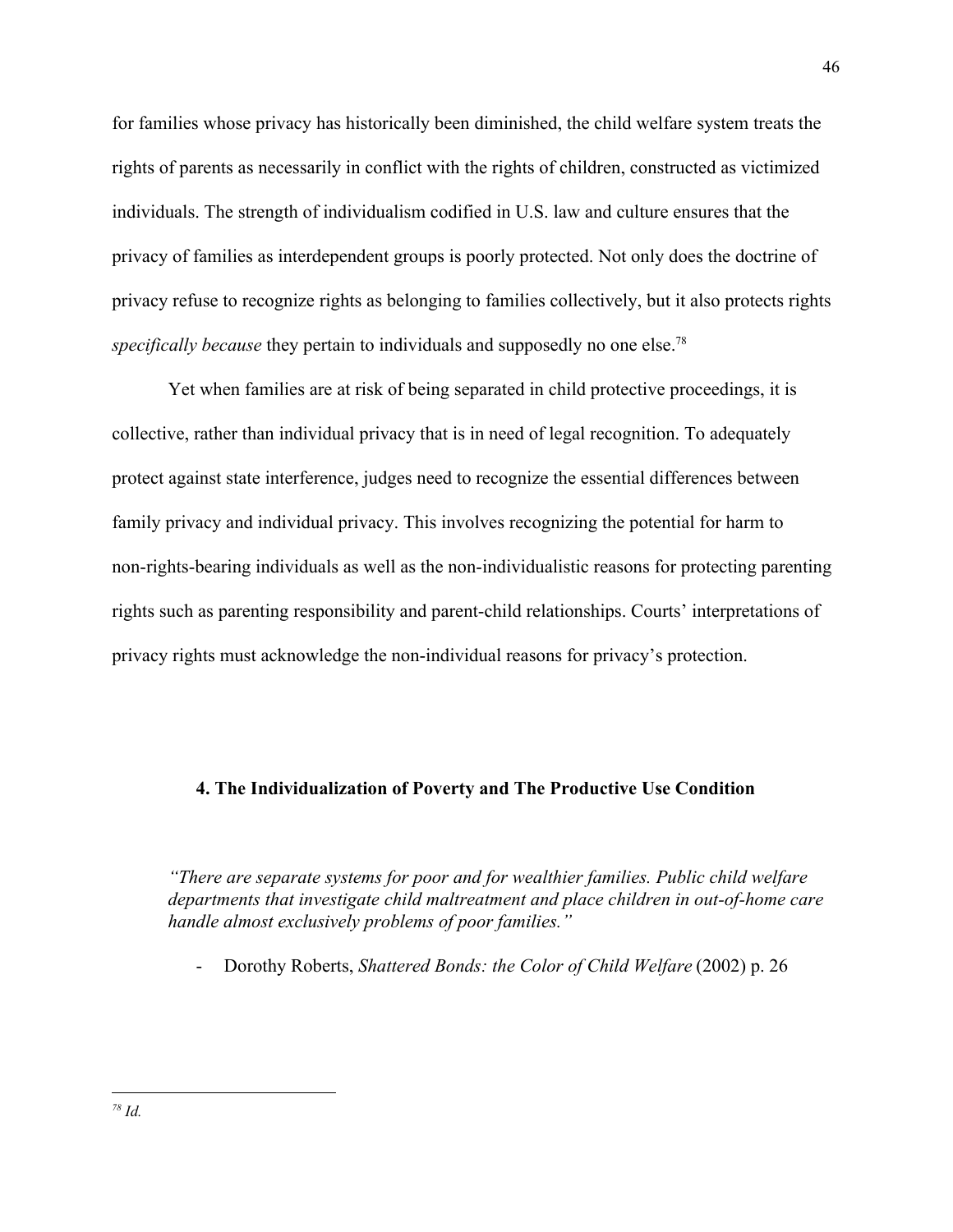In Section 3, I argued that privacy rights are intrinsically conditional. Parenting rights necessarily fail one of the privacy right conditions (the non-interference condition) because raising children by definition entails interfering with children.<sup>79</sup> In an individualistic legal system, parenting rights are weaker than individual privacy rights due to their failure to meet the non-interference condition. They are less individual and therefore less well-protected.

This section shifts focus to the right branch of privacy right conditions: 'productive use' and its subconditions. If the exercise of a privacy right is presumed to generate social value, it meets the productive use condition. If it is presumed to generate no social value or negative social value, it fails the productive use condition. Like the non-interference condition, failure to meet the productive use condition diminishes privacy rights. Understanding how the productive use condition functions, how its negation diminishes parenting rights, illustrates the greater threat of the indeterminacy problem to parents and children in the child welfare system.

# **Differences Between Divorce and Child Welfare Custody Cases Render Indeterminacy Mobilized by the Productive Use Condition a Greater Threat in the Latter**

There are several relevant differences between child welfare custody cases and divorce custody cases. The main difference is that a divorce case is initiated by the dissolution of a marriage, whereas a child protective case is initiated by an allegation of child abuse or neglect. A second major difference is the relative positions of litigants. In divorce cases, the parties are usually two parents; in child protective cases, the parties are usually a parent or parents versus a

<sup>79</sup> See *Family privacy* diagram, left branch of failed conditions.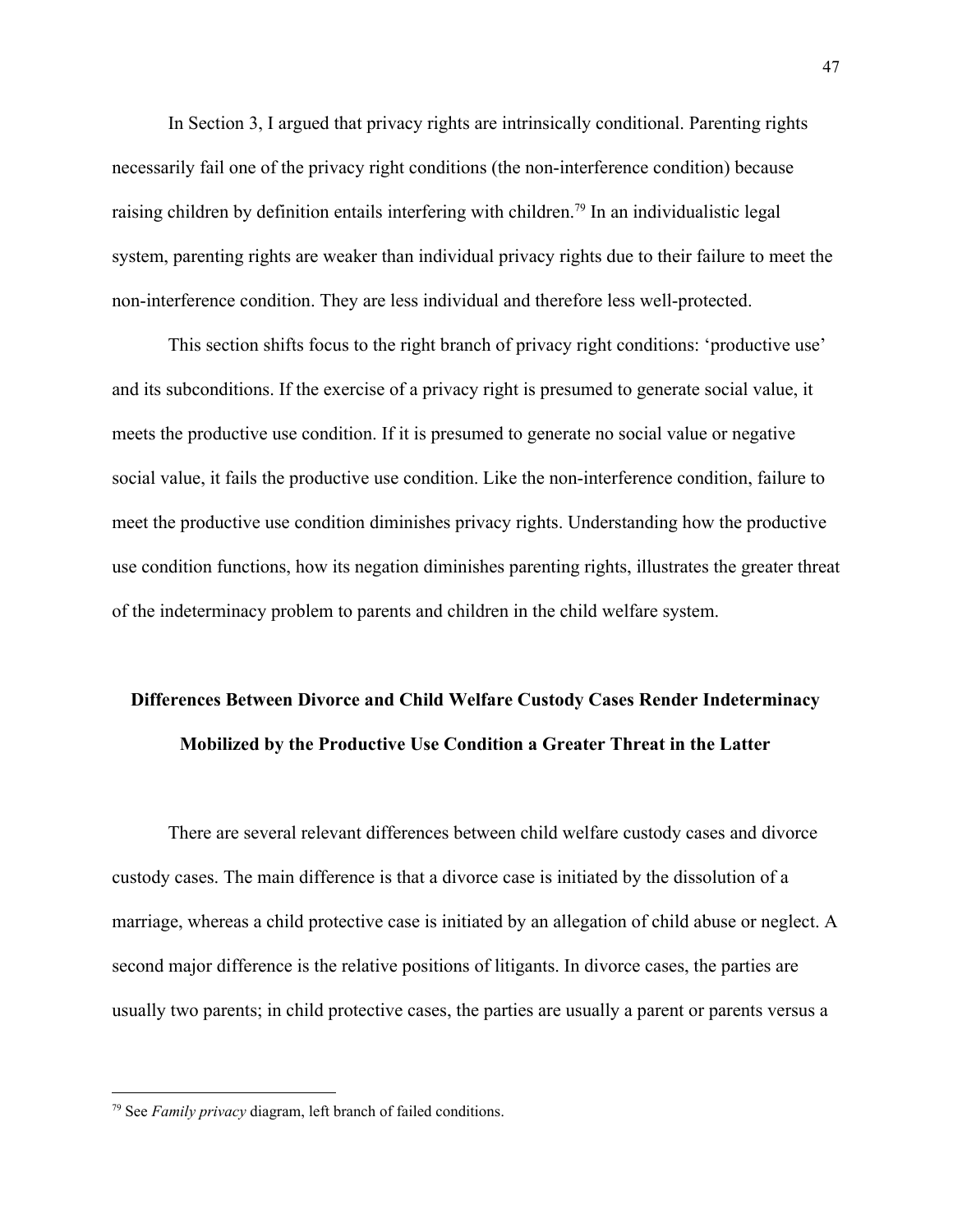state agency. The parent or family is usually fighting to retain custody of the child while the child protective agency is attempting to place or keep the child in state custody. While two parents in a divorce case may have different resources, their rights are essentially the same: parenting rights are fundamental privacy rights. In child protective cases, the state agency and parent(s) are on less equal footing in terms of rights. Their claims to the child are not the same or even parallel. The state's claim is not a fundamental privacy right, but rather, as discussed in Section 2, a function of its *parens patriae* power.

While the fundamental concern at hand in child protective proceedings is still 'the best interests of the child,' the question before the judge is formulated differently. When a judge assesses the best interests of the child in a divorce case they are usually deciding which of two parents the child should primarily live with. In child protective proceedings, on the other hand, the judge is usually tasked with determining whether a child should be removed from its parents' home. The assessment of 'best interests,' thus, is not a question of which parent would be a better primary caretaker, but rather whether it is in a child's 'best interests' to stay within a parent's care.

Under these different questions, different arguments become advantageous. Both parties in divorce cases have fundamental privacy rights and either may win custody without proving the other unfit. In child protective cases, the state has no pre-existing right to custody.<sup>80</sup> Winning custody, for the agency, requires disqualifying a parent as 'unfit' because the state has no claim to the child if the parent's claim cannot be diminished. The state can only can activate its *parens patriae* powers if it can convince the court of parental unfitness.

*<sup>80</sup> Troxel v. Granville* (2000), 530 U.S. 57. (Citing *Parham* v. *J. R.,* 442 U.S. 584, 602, 61 L. Ed. 2d 101, 99 S. Ct. 2493 Asserting that states can't intervene in the private home unless parents are proven unfit)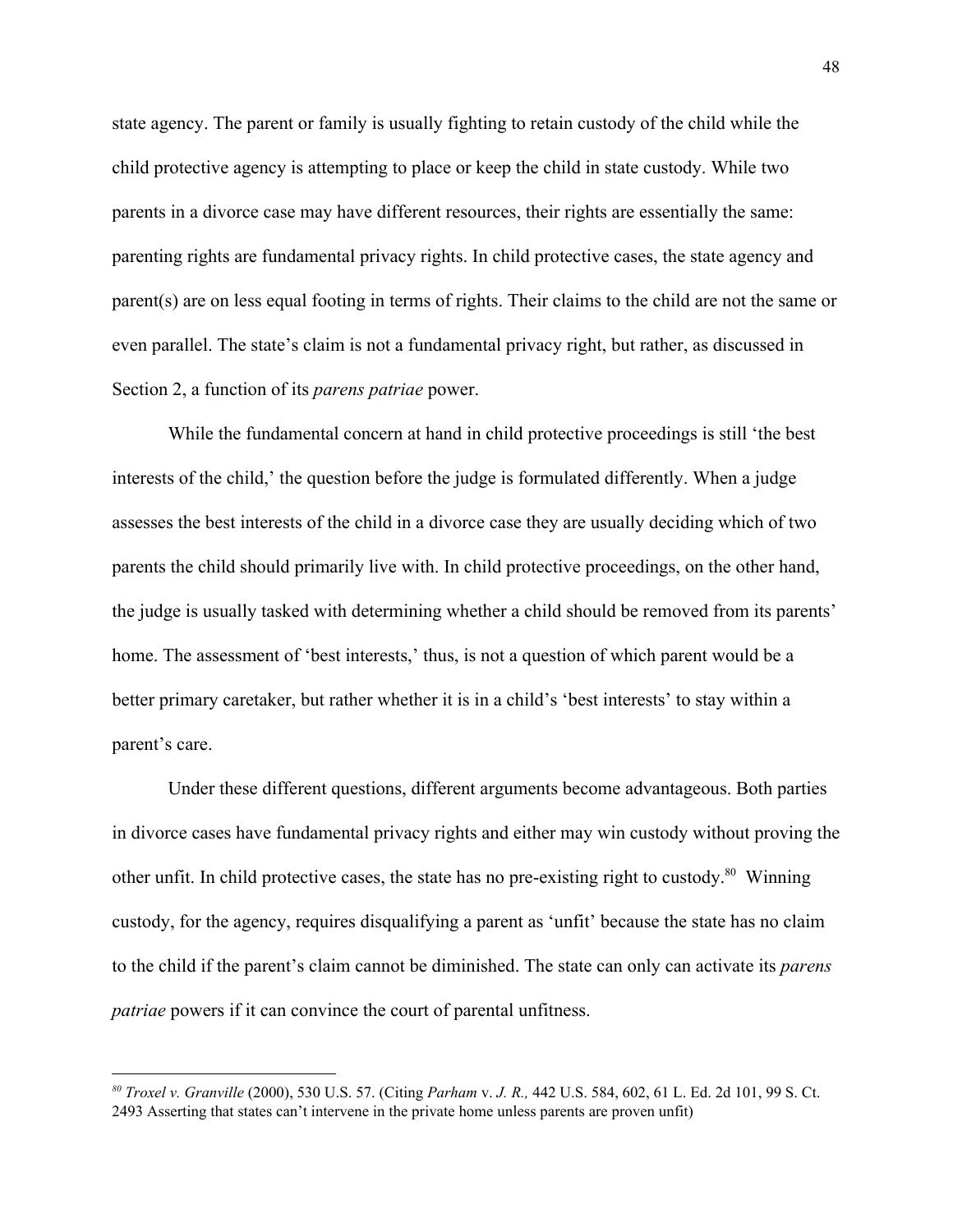Put differently, a state agency, unlike a parent, has no right to the child independent from that child's interests. The only leverage the state has in a custody dispute must therefore be framed within the child's 'best interests.' A parent in a divorce custody case need only show that the child would be better off in their care. A state agency, on the other hand, cannot assert merely the benefits of agency custody over parental custody as an invocation of 'best interests.' For a state to argue that a child would be better off in foster care (when they would be fine left at home) would not only be evidently insincere to most people familiar with the foster care system, but would also not be enough alone to justify removing the child. Because a state agency can only invoke *parens patriae* powers if it can prove a parent unfit, to assert the benefits of agency over parental custody is not an advantageous argument for the state to make. Thus state agency arguments in child protective proceedings are generally not about what serves children best but rather what disqualifies parents from the privacy rights that would protect them from state interference.

## **Parenting Rights are Conditioned by The Social Value Their Exercise is Presumed to Generate, The 'Productive Use' Condition**

# Privacy  $\sqrt{2}$ Non-interference Productive use

*The productive use condition.* Productive use is the second condition privacy rights are contingent upon. If a privacy right is presumed to generate social value, it meets the productive use condition. If it is presumed to generate no social value or negative social value, it fails the productive use condition. The negation of the productive use condition diminishes parenting rights.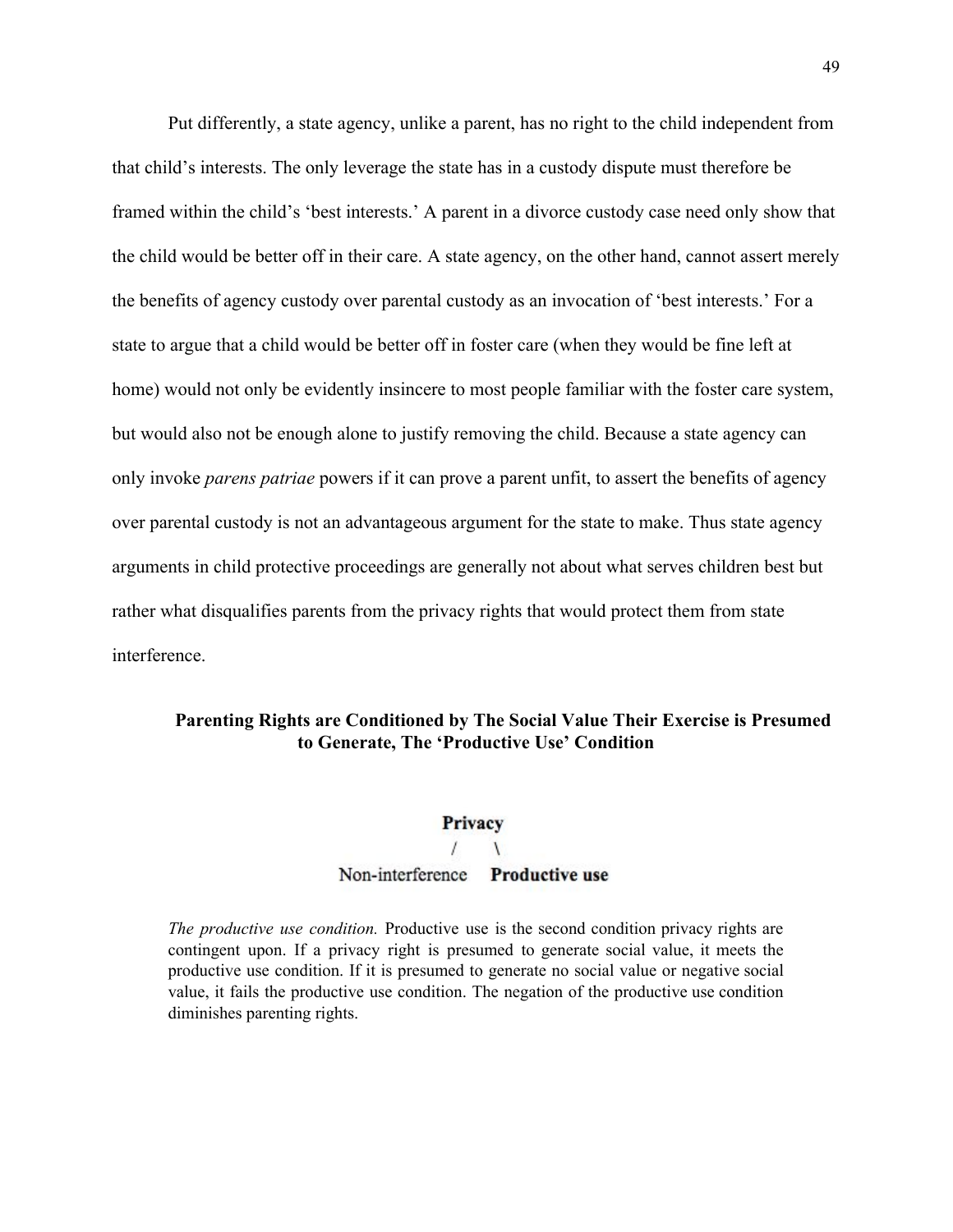When a parent has been deemed unfit, empowering the state to take custody of a child, one can understand the parent's rights as having been diminished by a failure to meet the productive use condition. Under the productive use condition, privacy rights are strengthened when their exercise is presumed to produce social value and weakened when their exercise is presumed not to produce social value. Parental fitness, defined via the productive use condition, hinges upon the social good one's child-rearing is presumed to generate. This supports a particular mobilization of the best interests standard in the child welfare system; it prompts an inquiry into the value generated by the exercise of the parent's rights and a focus on the parent rather than the child.

The argument in this section is based largely upon the work of legal theorist and ethnographer, Khiara Bridges. In *The Poverty of Privacy Rights* (2017), Bridges untangles the cultural assumptions that comprise the productive use condition, explicating the relationship between the condition and its subconditions. Bridges argues that the condition acts as a vehicle for cultural, historic patterns of racism and classism enacted in the child welfare system. I represent Bridge's argument through the right branch of conditions in the privacy rights diagram. Productive use is unlike non-interference in a fundamental way: it is not intrinsically tied to the nature or structure of parenting, but rather, it is selectively enforced in accordance with dominant social ideologies, and often not in accordance with the interests of children.

Bridges prefaces the productive use condition by asserting that privacy, as a fundamental liberty, is generally protected because of an (individualist) cultural assumption that privacy contributes to public good. The strength of a privacy right depends upon the public good its exercise is presumed to produce. The value of privacy is therefore, not an intrinsic value (privacy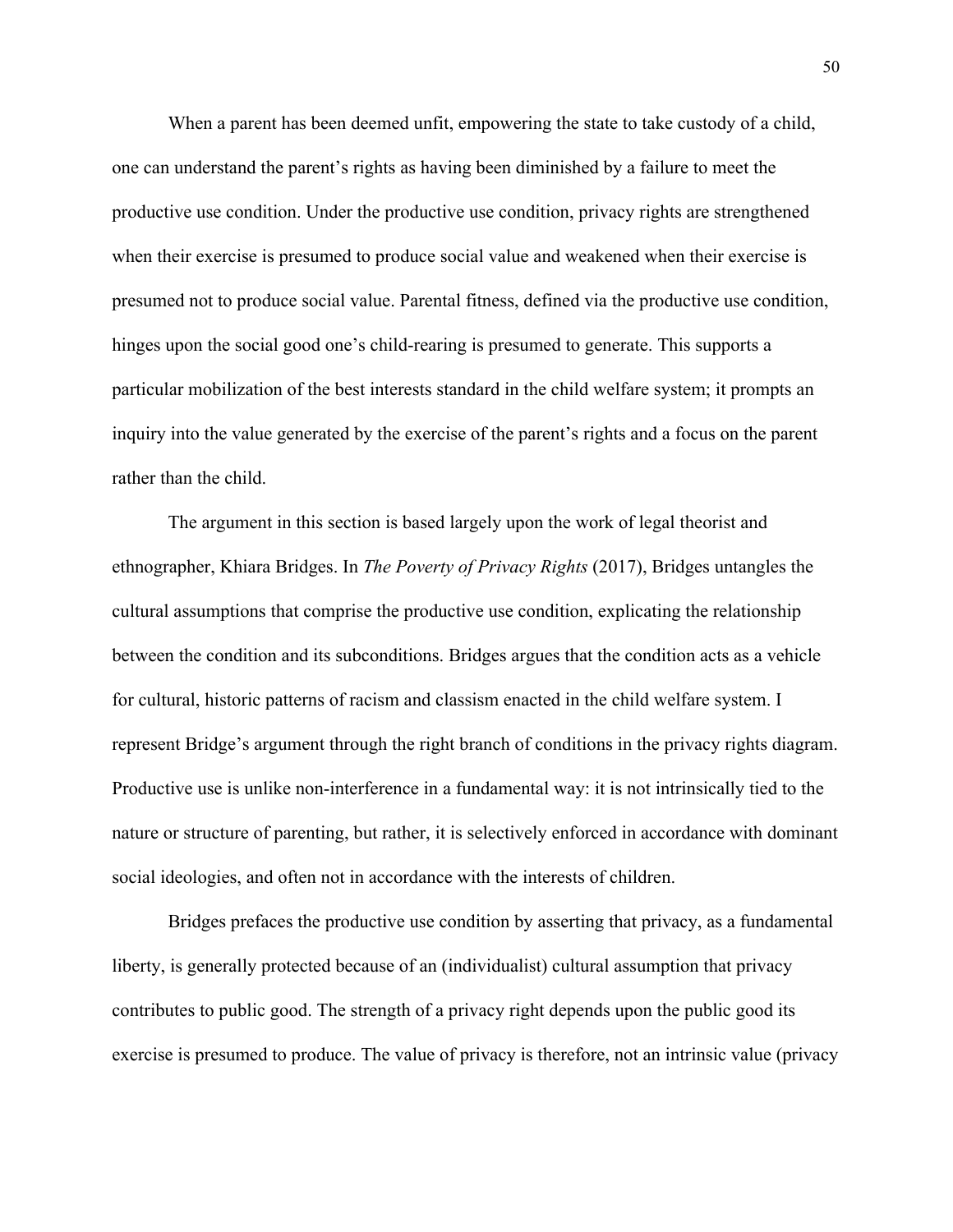for privacy's sake) but rather an instrumental value (privacy for social benefit.) The state justifies its interference with privacy, its claims to child custody, as a means of ensuring that privacy as an instrumental good is being put to productive use. Bridges argues that the claim that privacy is an instrumental good helps to explain why privacy rights may be weakened or revoked when they do not generate *or appear to generate* value.

There is a particular way in which the indeterminacy of the best interest standard is mobilized under the productive use condition. Whether or not a parent is using their privacy rights to raise children 'productively' is a fundamentally different inquiry from 'What is in the child's best interests?' Whether or not a parent is using their privacy rights productively also requires a more subjective assessment than that of the non-interference condition. If a child is involved, as is the case in the exercise of all parenting rights, the non-interference condition is clearly unmet. Yet the inquiry the productive use condition prompts is not as straightforward. A focus upon this condition, in the child welfare system, allows for the best interests standard to be mobilized via judgements about whose child-rearing is 'productive,' whose decisions to raise children contribute to the public good.

# **Wealth and Whiteness are Subconditions of the Productive Use Condition Because of a Moral Construction of Poverty**

Bridges argues that the 'productive use' mobilization of the best interests standard in child protective proceedings strips poor, often black mothers of privacy rights. This means that when the parent in a child protective proceeding is a poor mother neither the state *nor the parent*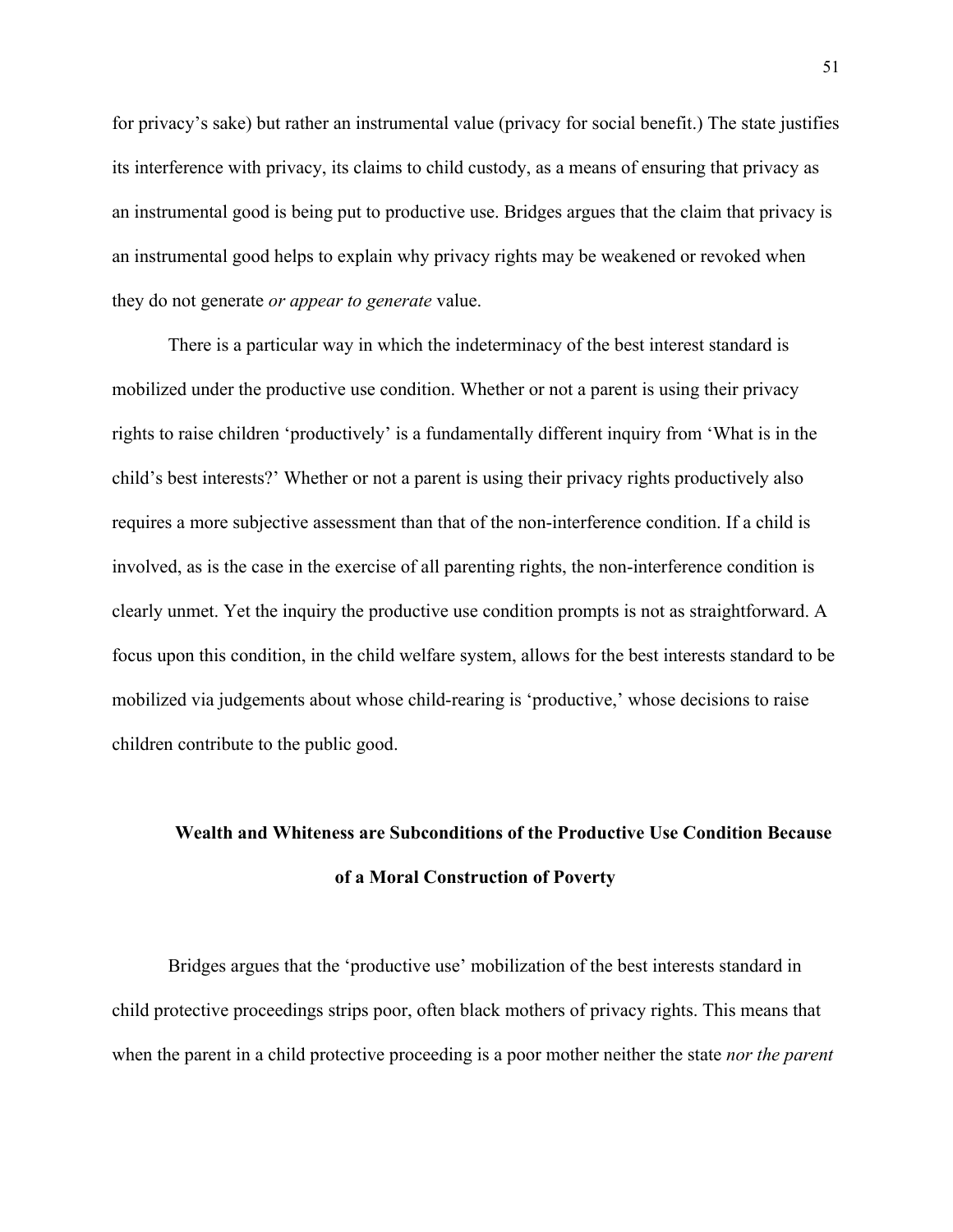has a fundamental privacy right: there is *no fundamental right* which the state must diminish in order to remove a child from their home.<sup>81</sup> Bridge's central claim is that poor mothers are not given privacy rights because they are presumed to fail the productive use condition. "The law presumes that their enjoyment of privacy will realize no value or a negative value."<sup>82</sup> The "invasion of poor womens' privacy," when a state agency removes a child from their home, is therefore "argued to be an unfortunate yet inevitable consequence" of ensuring that the mother's privacy rights are being put to productive use.<sup>83</sup> Why do poor mothers presumptively fail the productive use condition? Poverty, under the productive use condition, is taken as evidence against productivity.

> Privacy Non-interference Productive use No children Moral character  $\prime$  $\overline{1}$ involved Wealth Whiteness

*Family privacy of poor black mothers*. Bridges argues that privacy rights are nonexistent for poor black mothers, because dominant cultural ideology conflates black poverty with poor moral character, and presumes that poor moral character precludes the productive use of privacy rights. Here, Bridges' argument (right branch of the diagram) is framed within the broader argument that family privacy is necessarily weaker than individual privacy, because parenting necessarily interferes with children (left branch of the diagram.)

<sup>&</sup>lt;sup>81</sup> Bridges focuses on mothers specifically and explains that comparable research has not yet been done on poor fathers.

<sup>82</sup> Bridges, Khiara p. 12

<sup>83</sup> *Id*. p. 7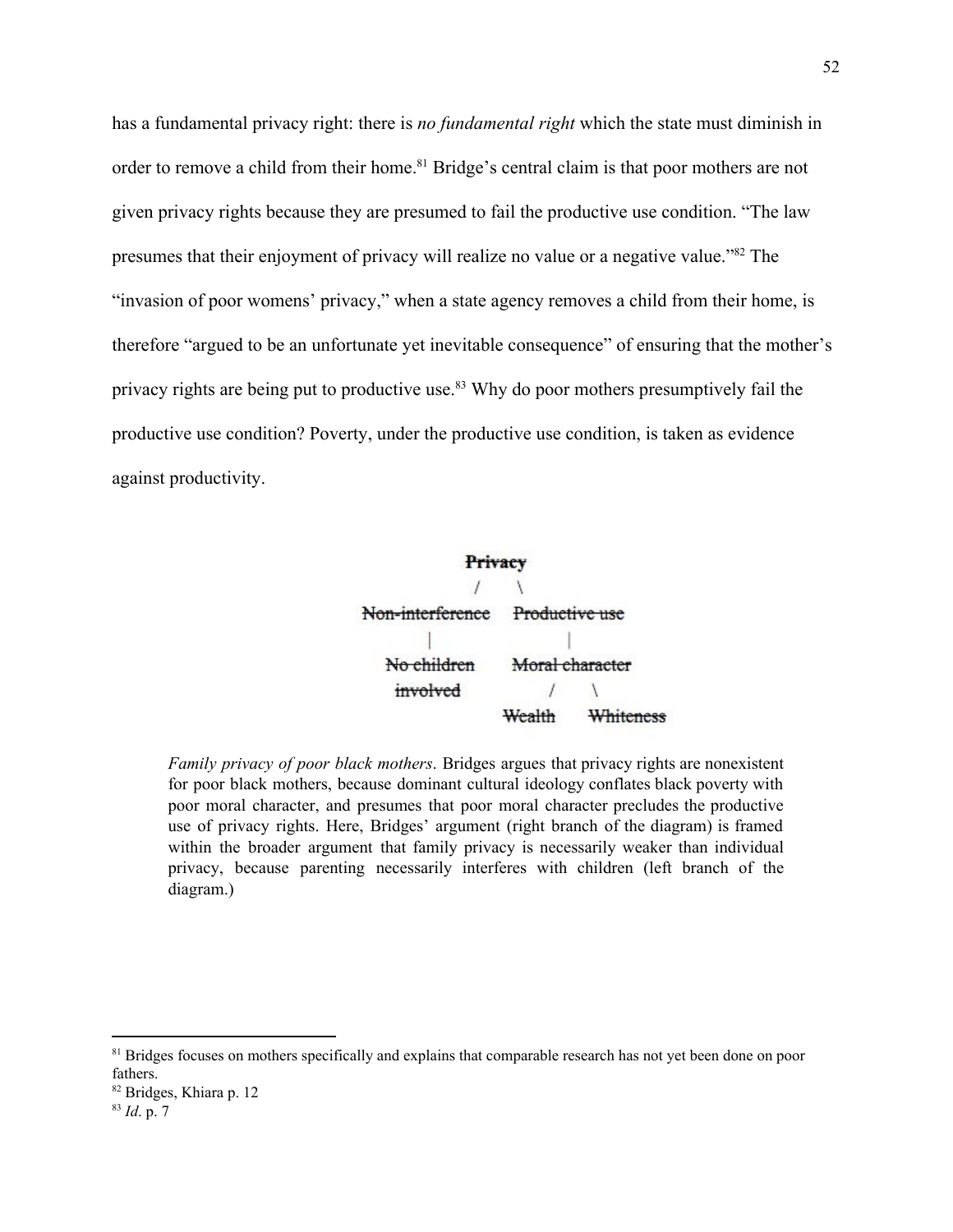The 'moral construction of poverty' refers to a dominant cultural narrative of poverty as an individual, moral problem. It describes the cultural associative ties between wealth, whiteness, positive moral character and a presumption that one contributes productively to society. Wealth is conflated with positive moral character, and conversely, poverty with moral (individual) deficiency. The moral construction of poverty is an "individualist idea that people are poor because there is something wrong with them" or "behaviorally and/or ethically flawed (their poverty proves as much.)<sup>384</sup> It assumes that poor mothers will not put their privacy rights to good, 'productive' use. The perception of poverty as a sign of individual moral deficiency is furthered by racial stereotypes deeply rooted in U.S. history and culture. The result, Bridges argues, is that poor mothers, many of whom are black, have no actual privacy rights.

 Understanding the implications of the moral construction of poverty requires the acceptance of a premise critical legal theorists such as Martha Fineman propose: the law is not independent from culture; rather, the law is fundamentally a tool of culture. The use of law to change culture may be effective but only insofar as it entails the appropriation of a tool against its intended use.<sup>85</sup> If one accepts this relationship between law and culture, the cultural moral construction of poverty can be seen to shape (the deprivation of) real legal privacy rights. Bridges describes the same relationship between culture and law: the "individualist, moralizing explanation for poverty accepted by society" and "the architects of these laws and the jurists that interpret these laws [through the productive use condition] as consistent with the Constitution."<sup>86</sup> The denial of rights to poor, often black mothers whose child-rearing is deemed 'unproductive'

<sup>84</sup> Bridges, Khiara p. 12

<sup>&</sup>lt;sup>85</sup> Fineman, Martha p. 15

<sup>86</sup> Bridges, Khiara p. 8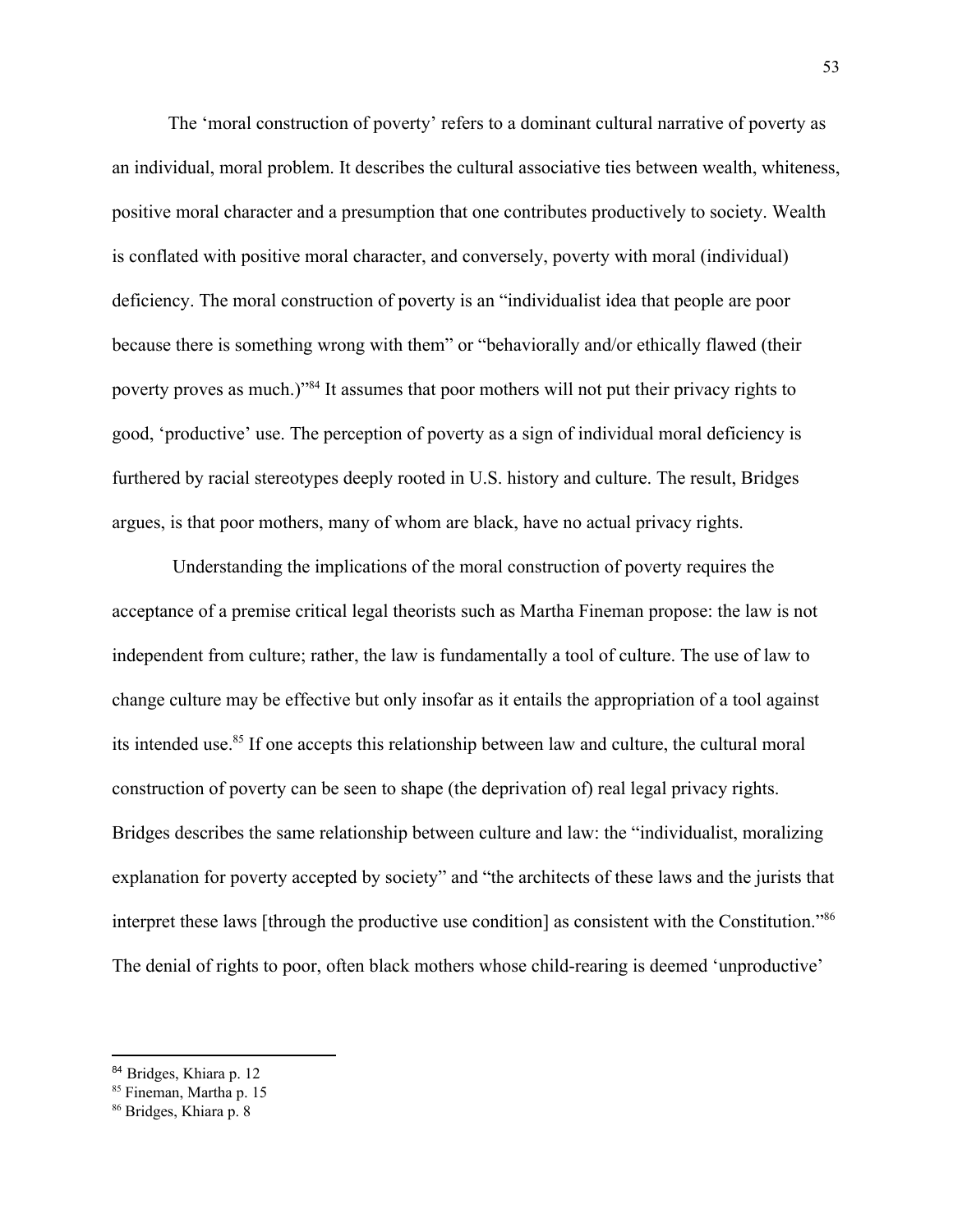by the moral construction of poverty gives force to the structural biases the productive use condition is built upon.

## **Racism Perpetuates the Moral Construction of Poverty**

The power of the moral construction of poverty relies upon cultural attitudes made possible by a history of racial subordination in the U.S. Without considering this history, the claim that privacy rights are not universal but conditional, and that individuals might be stripped of privacy rights "on the basis of presumed shortcomings,"<sup>87</sup> is more difficult to accept. Bridges emphasizes that the "dispossession of privacy rights based upon poverty disproportionately affects black parents because black parents are disproportionately represented among the poor.<sup>88</sup> According to a 2015 child poverty report, one in three black children are poor compared to one in eight white children.<sup>89</sup> While poverty increases the likelihood of a parent's inability to provide for their children, poverty alone does not constitute child neglect. However, poor black women are deemed 'unproductive' via the moral construction of poverty merely for raising children. Racist cultural attitudes validate perceptions of poor black mothers as unfit parents, perpetuating a conflation of black poverty and child neglect.

The moral construction of poverty is pervasive not only throughout U.S. media and popular culture, but also within legal and political discourses. One influential instance of the moral construction of poverty in politics originated in a report by the U.S. Department of Labor under the Johnson administration in 1965. 'The Negro Family: The Case For National Action'

<sup>87</sup> Bridges, Khiara p. 19

<sup>88</sup> Bridges, Khiara p. 32

<sup>89</sup> Federal Interagency Forum on Child and Family Statistics (2017)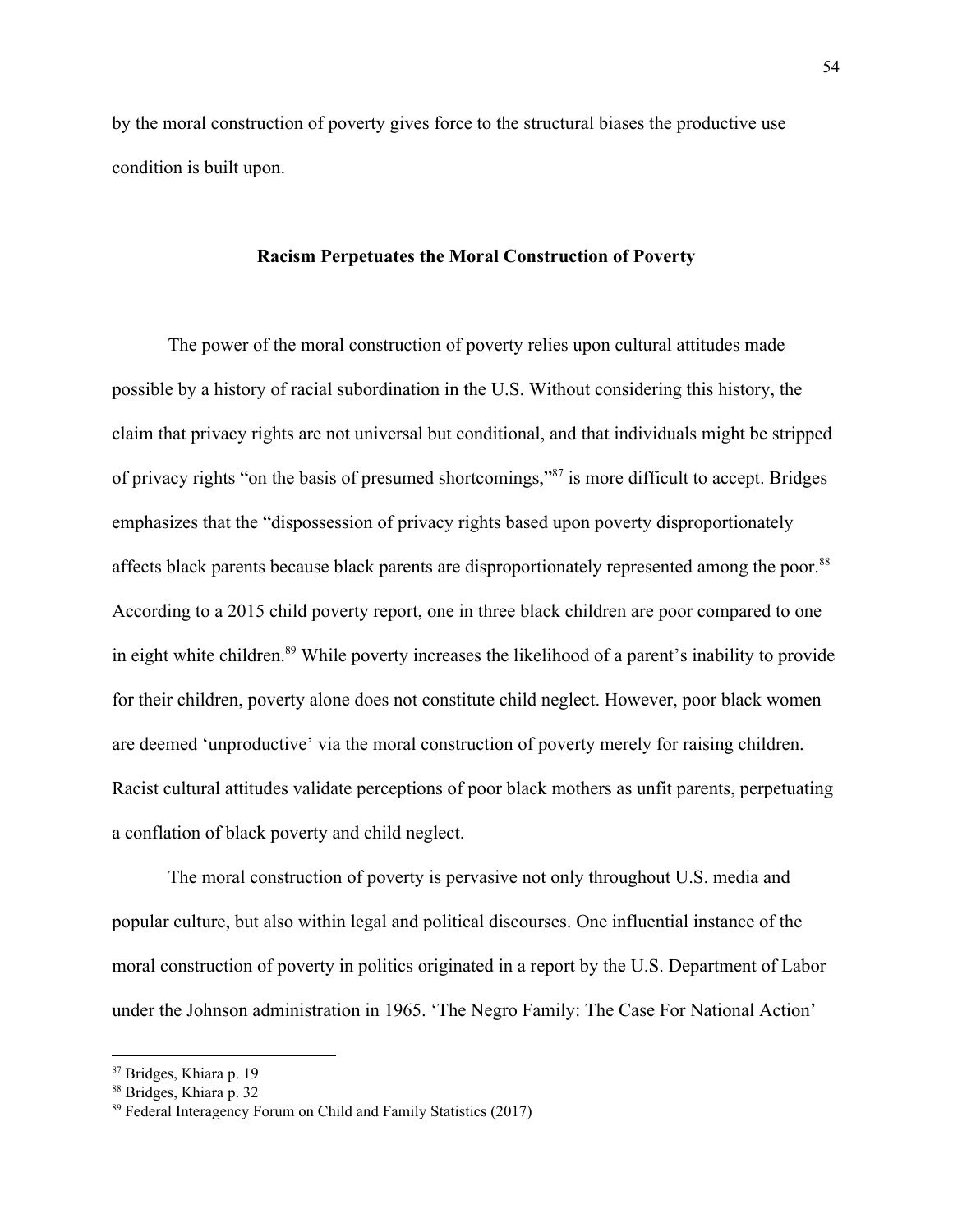also known as the 'Moynihan Report' legitimized a construction of black poverty as the result of problems intrinsic to black culture. The author of the report, Daniel Patrick Moynihan, attributed the high rate of black poverty to the high rate of single mothers in predominantly black neighborhoods.<sup>90</sup> Moynihan blamed black poverty on black culture and family norms rather than cultural racism or economic structural forces. Moynihan, a Democrat from New York, served multiple terms as senator and was an adviser to President Nixon. The Moynihan Report influenced liberal welfare policy as well as political narratives about race and poverty.<sup>91</sup>

Racism also influences disparate applications of the same child welfare laws. A study conducted by child welfare researcher Janet Dolgin compared different outcomes of child protective proceedings in which parental substance use was a factor, where the substance in question had a racialized cultural association. The study compared cases in which the substance at hand was 'crack' cocaine (associated in U.S. media with poor black communities) versus cases in which the substance at hand was cocaine hydrochloride (associated in U.S. media with wealthy white communities.) The study found, above any other factor, "a strong tendency of courts to base neglect determinations against parents who misuse drugs and alcohol on the parents' social and financial class."<sup>92</sup> Parents using 'crack' cocaine were perceived to be more dangerous to their children despite the chemical similarities between 'crack' cocaine and cocaine hydrochloride. Cultural attitudes about race rooted in the U.S. history of racial subordination contribute to the moral construction of poverty in political, legal, and cultural discourses and subsequently the child welfare system.

<sup>90</sup> Moynihan, Daniel. "The Negro Family: The Case For National Action". United States Department of Labor. Archived from the original on 28 April 2014.

<sup>91</sup> Steinberg, Stephen. "Poor Reason - Culture still doesn't explain poverty", Boston [Review,](https://en.wikipedia.org/wiki/Boston_Review) January 13, 2011.

<sup>92</sup> Dolgin, Janet L. The Law's Response to Parental Alcohol and 'Crack' Abuse, 56 Brook. L. Rev. 1213 (1991) Available at: h ps://scholarlycommons.law.hofstra.edu/faculty\_scholarship/437 p. 1245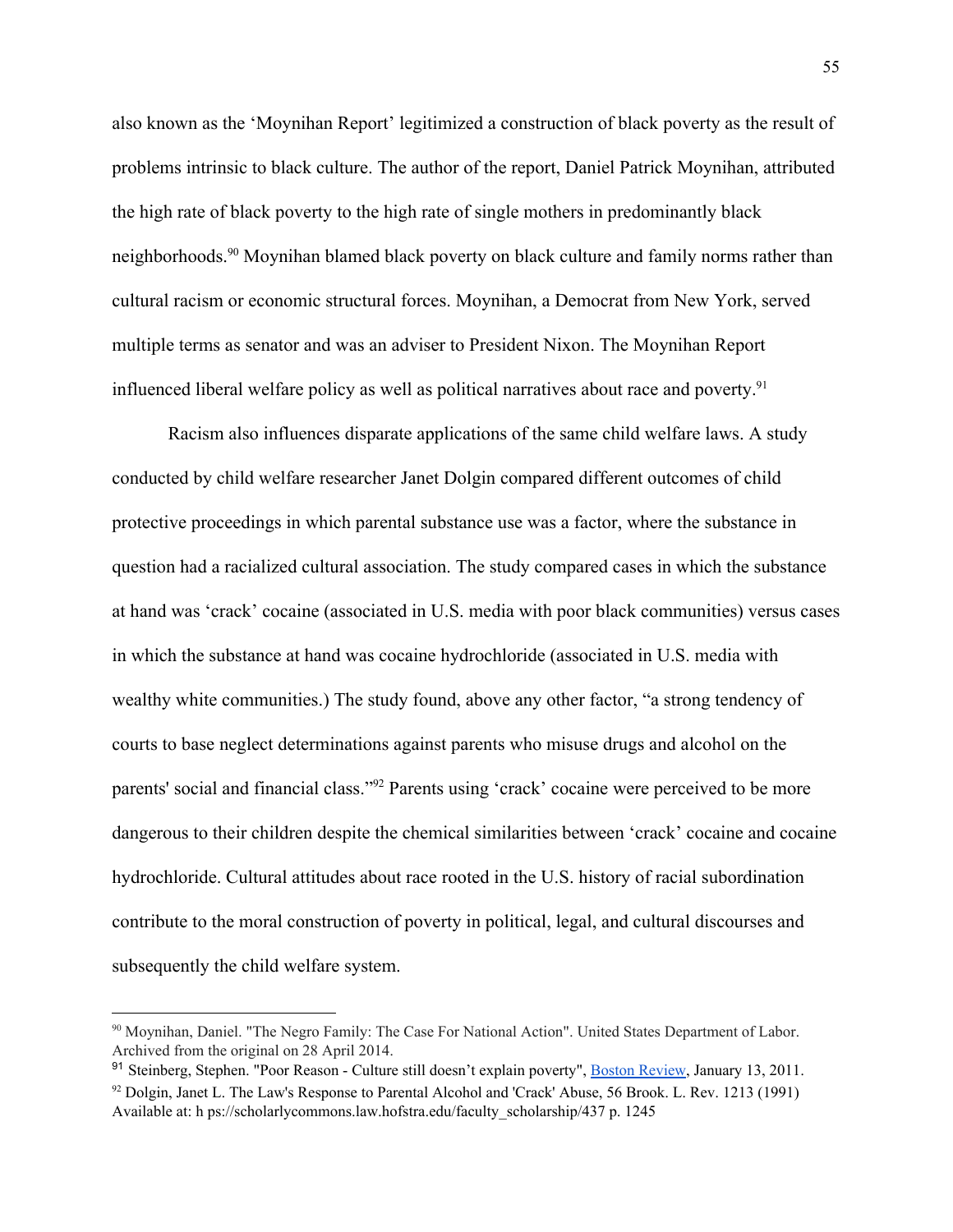The claims of the Moynihan Report and the racial bias suggested by Dolgin's study have been present in U.S. culture, law and politics since the founding of the nation, during slavery, and they persist in modern times. Bridges writes,

"Age old cultural discourses construct individuals racialized as black as pathological—as indolent, as sexually incontinent, and criminally inclined, and so forth. When those who comprise the poor are disproportionately black, then it is consistent with extant cultural discourses to suppose that the poor are poor because they are pathological—because they are indolent sexually incontinent, criminally inclined, and so forth. Moreover, when those who are denied privacy rights in the basis of an ostensible race-neutral criterion-presumed character—are disproportionately black, race explains why the country finds this result "politically acceptable."<sup>93</sup>

The moral construction of poverty helps to explain the overrepresentation of poor and black children in the foster care system. Poverty is not taken merely as a risk factor, correlated with child neglect. Poverty, constructed as an individual, moral, racialized problem, is taken as evidence itself of child neglect. The vast majority of child protective cases (74.9 percent) concern allegations of neglect rather than abuse.<sup>94</sup> In 1994, child welfare researcher Duncan Lindsey, found that "studies clearly demonstrate that child abuse is not the major reason children are removed from their parents." Rather, "inadequacy of income, more than any other factor, constitutes the reason that children are removed."<sup>95</sup> Because child neglect is often ambiguously defined and shares many of the characteristics of poverty, allegations of neglect are much more difficult than allegations of abuse to parse from poverty.

Child welfare policy researchers Joy Duva and Sania Metzger describe the conflation of poverty with child neglect: "While state definitions of child neglect may vary, they often involve

<sup>93</sup> Bridges, Khiara p. 39

<sup>94</sup> Child Maltreatment 2017. Children's Bureau (Administration on Children, Youth and Families, Administration for Children and Families) of the U.S. Department of Health and Human Services <https://www.acf.hhs.gov/sites/default/files/cb/cm2017.pdf> p. ii

<sup>95</sup> Lindsey, Duncan. *The welfare of children*. Oxford University Press, 2004.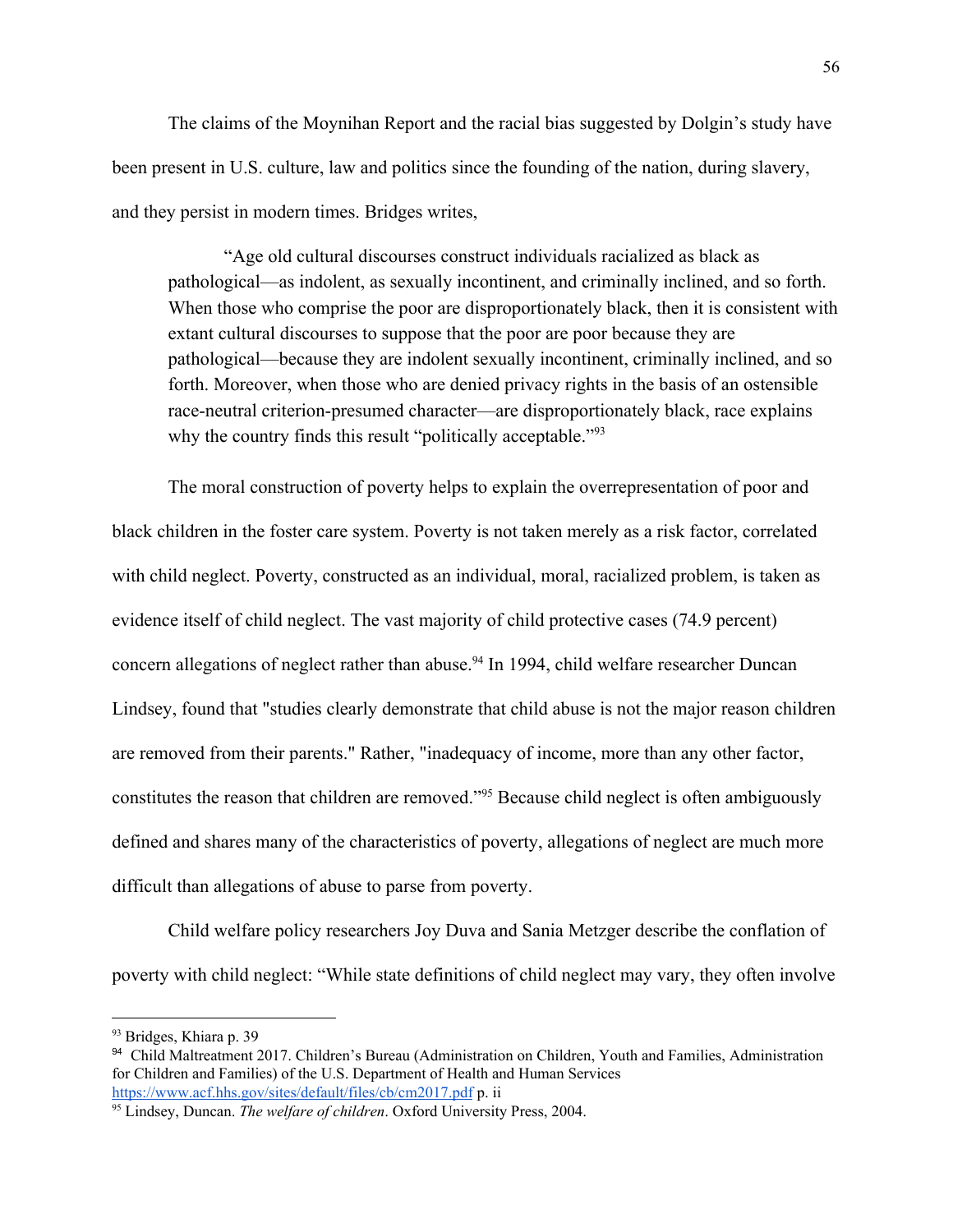a primary caretaker knowingly or negligently allowing a minor child to be deprived of the basic necessities of food, clothing, shelter, or care (Child Welfare Information Gateway, 2007). Poverty, however, is also defined in terms of inadequate food, shelter, and clothing. As a result, poverty can be mistaken for and labeled as neglect."<sup>96</sup>

Yet the term 'mistaken' evokes merely individual misjudgements. Above poverty, receiving public assistance is the greatest predictor of involvement in the child welfare system. Dorothy Roberts writes, "children from families who relieve welfare are at the greatest risk for involvement in the child welfare system, especially for neglect. Researchers estimate that half of the families referred to child protective services received welfare at the time of referral."<sup>97</sup> The incidental individual misjudgements of agencies and courts, the mere confusion of poverty with neglect, does not explain why poor families are punished for seeking state assistance *in order to remedy* the conditions of poverty that might lead to child neglect.

Roberts argues that the explanation for poverty as a risk factor cannot merely be that child maltreatment is more common among the poor. It would be less tenable yet to claim that being on welfare encourages child maltreatment. While the receipt of public assistance might be an indicator of poverty, it might just as easily be taken as an indicator of poor families' efforts to provide children with food, shelter, and clothing--to prevent child neglect. Public assistance likely alleviates some of the stresses of poverty and improves children's living conditions.

Instead, Roberts argues that poor families are more likely to be reported to state agencies and reports of maltreatment by poor families are more likely to be confirmed by judges due to the moral construction of poverty. Roberts argues, "raising children in poverty looks like

<sup>96</sup> Duva, Joy and Metzger, Sania 'Addressing Poverty as a Major Risk Factor in Child Neglect: Promising Policy and Practice' 2010 http://childhub.org/sites/default/files/addressing-poverty-as-a-major-risk-factor-in-child.pdf <sup>97</sup>Roberts, Dorothy p. 29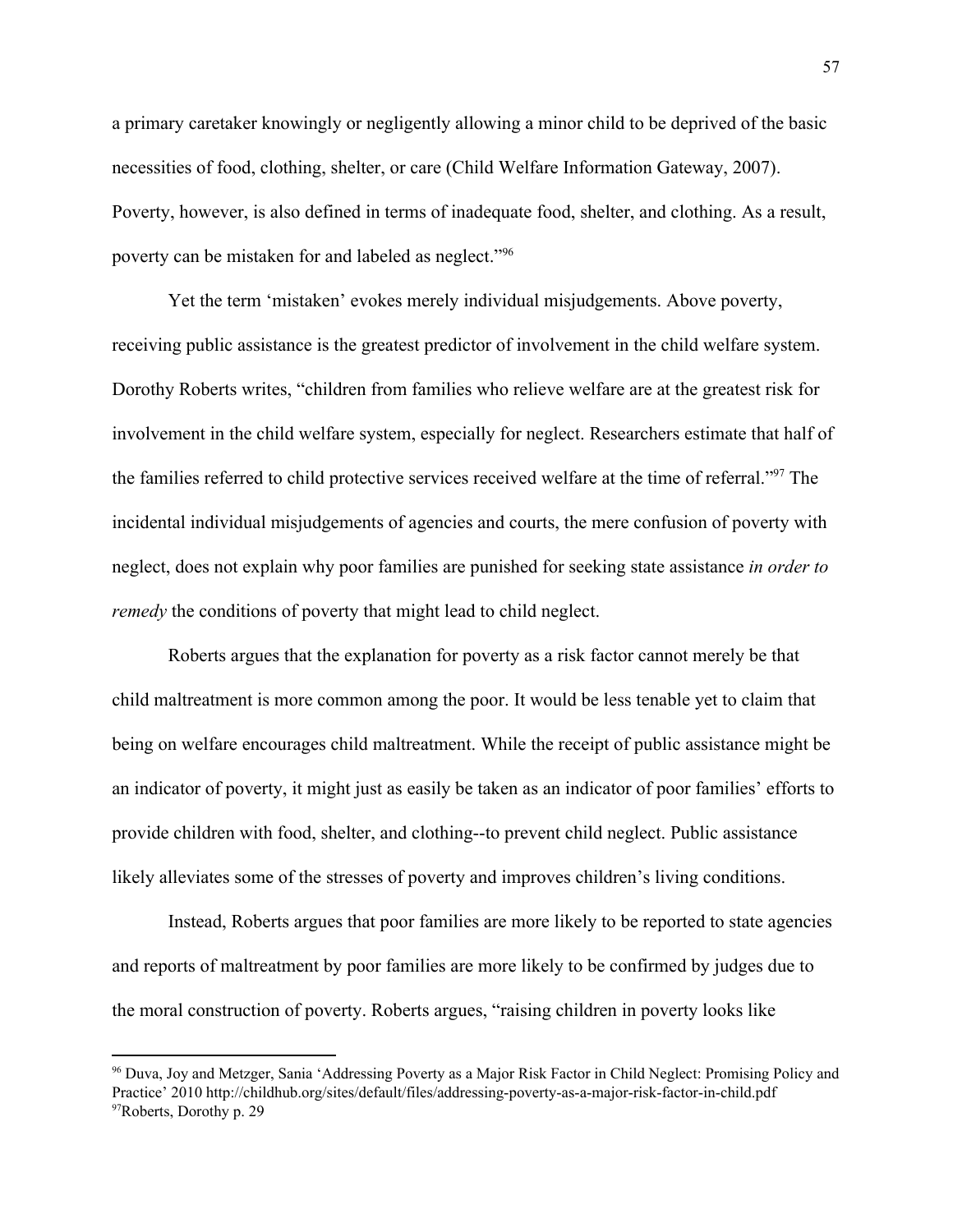parental unfitness if you believe that poor people are responsible for their own predicament and are negative role models for their children."<sup>98</sup> A more tenable explanation for why receiving welfare is the strongest predictive factor for involvement in the child welfare system is that state involvement in one aspect of family life enables state surveillance in another.

### **Individualism Perpetuates the Moral Construction of Poverty**

Individualism as a dominant legal and cultural norm plays a critical role in the moral construction of poverty, the bias given force by the productive use condition. In addition to rendering family privacy (the form of privacy rights parenting belong to) weaker than individual privacy, individualism furthers a narrative that poverty is not a social problem but an individual one. Poverty is seen as evidence of an individual's inability to succeed due to the individual's deficient moral character. Yet Bridges argues that U.S. cultural conceptions of poverty are not universally individualistic. Rather, dominant cultural narratives acknowledge the structural nature of poverty when the face of poverty is white, but construe the poverty of black families as a deserved consequence of individual behavioral or moral deficiencies.<sup>99</sup> Both the individualization of privacy as well as the moral, racialized construction of poverty allows for the instrumental mobilization of the best interests standard via cultural, historic biases, against poor, often black mothers in the child welfare system.

As I argued in Section 3, individual privacy rights, unlike family privacy rights, are strengthened by their individual impact. Poor mothers do not have the kind of individual privacy

<sup>98</sup> Roberts, Dorothy p. 26

<sup>99</sup> Bridges, Khiara p. 10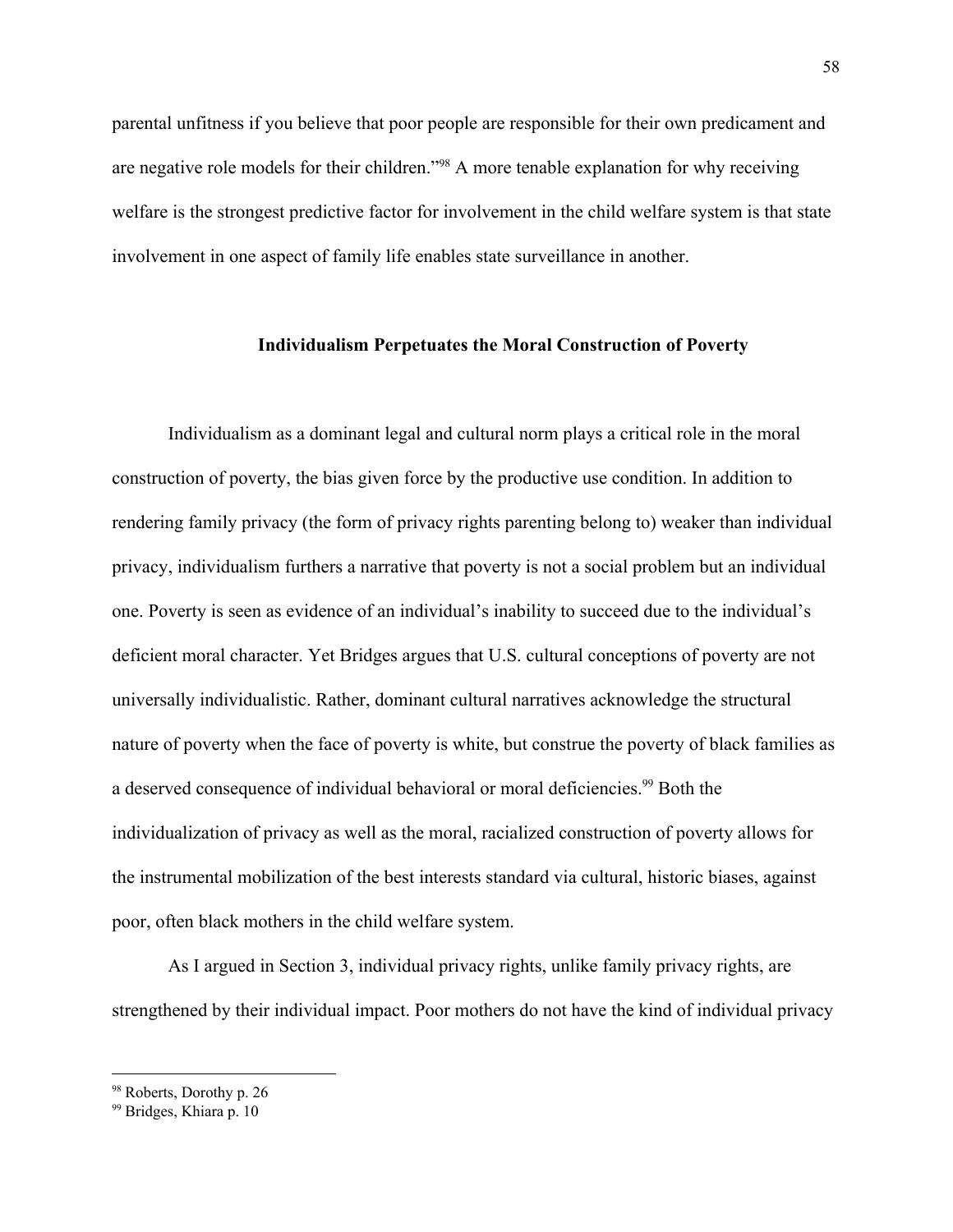protected in *Lawrence* and *Griswold*, in which the individual nature of conduct strengthens the protection of rights. In these cases, it is precisely the individuality of the actor and the sphere of the action separate from public communal life that affords privacy greater protection. Yet the constructed individuality of poverty is precisely what strips poor mothers of privacy rights in child protective cases. As Bridges argues, the more 'personal' the construction of one's poverty, the less protected one's privacy rights become.

### **Child Protective Cases share Prosecutorial Characteristics with Criminal Cases**

*"The point of a CPS investigation is to divest the family and the members that constitute it of privacy so that they may become visible to the state, enabling the state to determine whether the parents are competent to raise their children without ongoing intervention and regulation."*

- Khiara Bridges, *The Poverty of Privacy Rights* (2017) p. 10

Like divorce custody cases, child protective proceedings are civil law cases adjudicated in family court. Accordingly, the question in child protective proceedings should not be the guilt or innocence of the parent(s) as it would be in a criminal trial but rather the best interests of the child. Yet custody scholars note that child protective proceedings, due to their focus on parental misconduct, share characteristics with criminal trials. Family law scholar Douglas Besharov argues,

"It is a mistake to ignore, or deny, the essentially prosecutorial function of the attorneys who assist [state agencies in child protective proceedings] …The benign purposes of child protective proceedings should not obscure the fact that they may result in a intrusion into family life. . . . [Such a proceeding] 'by its very nature resembles a criminal prosecution. The defendant is charged with conduct - failure to care properly for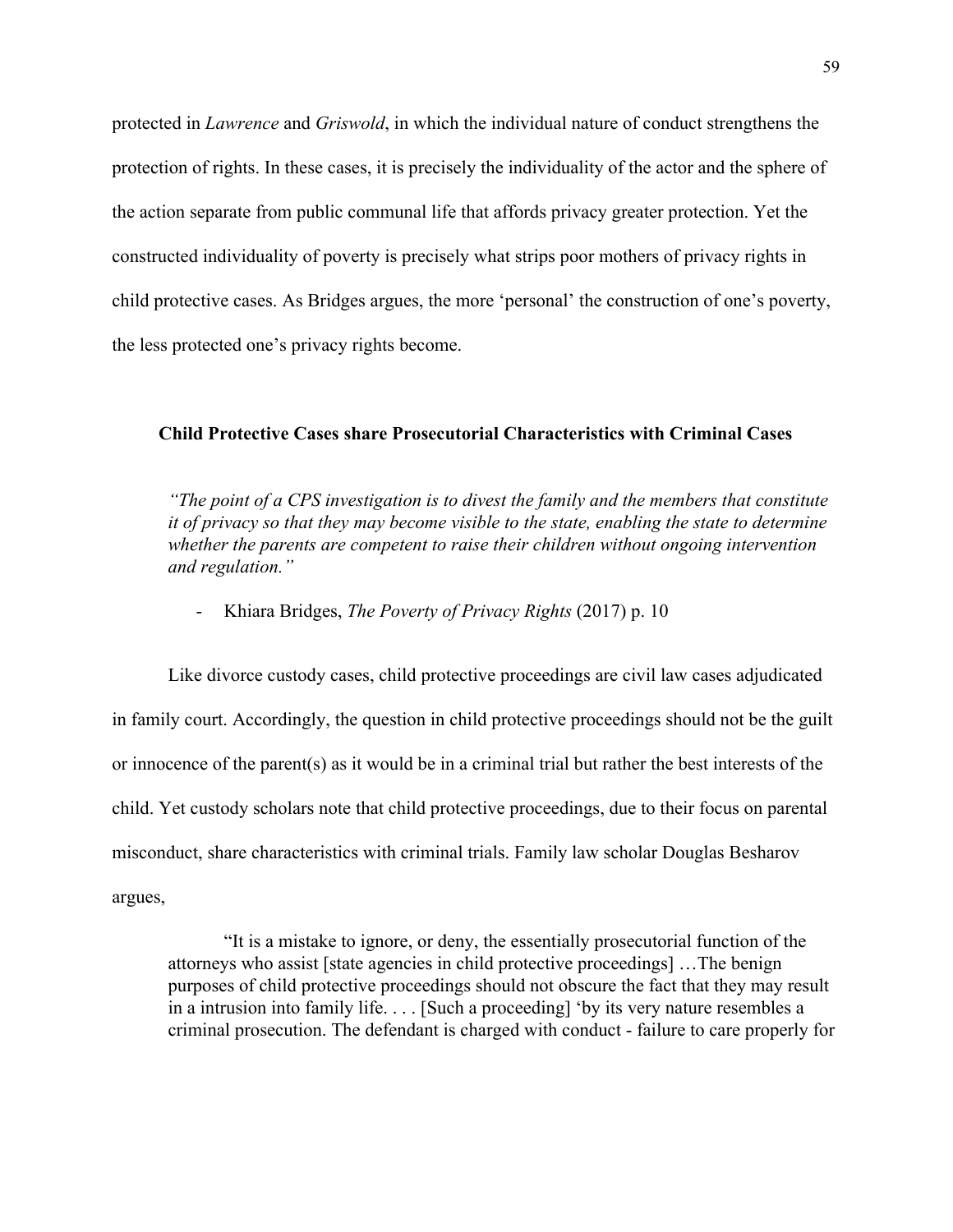her children - which may be criminal and which in any event viewed as reprehensible and morally wrong by a majority of society"<sup>100</sup>

Like the criminal justice system, the child welfare system in major cities is expansive and largely privatized. In 2018, the New York State child protective agency, The Administration for Children's' Services or ACS was involved with 49,876 children.<sup>101</sup> ACS placed 3,805 children into foster care.<sup>102</sup> With parenting rights predicated upon a racialized moral construction of poverty, the child welfare system, like the prison system, is one of the most racially segregated institutions in the United States.<sup>103</sup> There are significant racial disparities between the cases the agencies choose to pursue in court, and from these cases, which children eventually end up in foster care.<sup>104</sup> In 2016, twenty-three percent of children in foster care in the U.S. were black, while forty-four percent were white.<sup>105</sup> Black children were more than twice as likely to be placed in foster care than white children.<sup>106</sup>

However, the child welfare system and criminal justice system are not only similar insofar as they are built upon similar systemic biases; they are also functionally connected. According to a 2015 Children's Bureau report, almost one-fifth of reports to U.S. child protective agencies were made by police (approximately four hundred thousand reports

<sup>&</sup>lt;sup>100</sup> Douglas J. Besharov, The "Civil" Prosecution of Child Abuse and Neglect, 6 408-09 (1981), quoting Meitzer v C. Buck LeCraw & Co, 402 US 954, 959 (Quoting Justice Black's Dissent)

<sup>&</sup>lt;sup>101</sup>Children\* Served by Child Welfare Prevention Services by Home Borough/CD, CY 2018 Washington, DC: U.S. Department of Health and Human Services, Children's Bureau.

*<sup>102</sup> Id*.

<sup>103</sup> Roberts, Dorothy p. 3

*<sup>104</sup> Id.*

<sup>105</sup>Child Welfare Information Gateway. (2017). Foster care statistics 2016. Washington, DC: U.S. Department of Health and Human Services, Children's Bureau.

<sup>&</sup>lt;sup>106</sup> (The U.S. population in 2016 was 12.7 percent black and 76.9 percent white.) "Quick Facts – Race and Hispanic Origin". United States Census Bureau. Retrieved April 8th, 2019.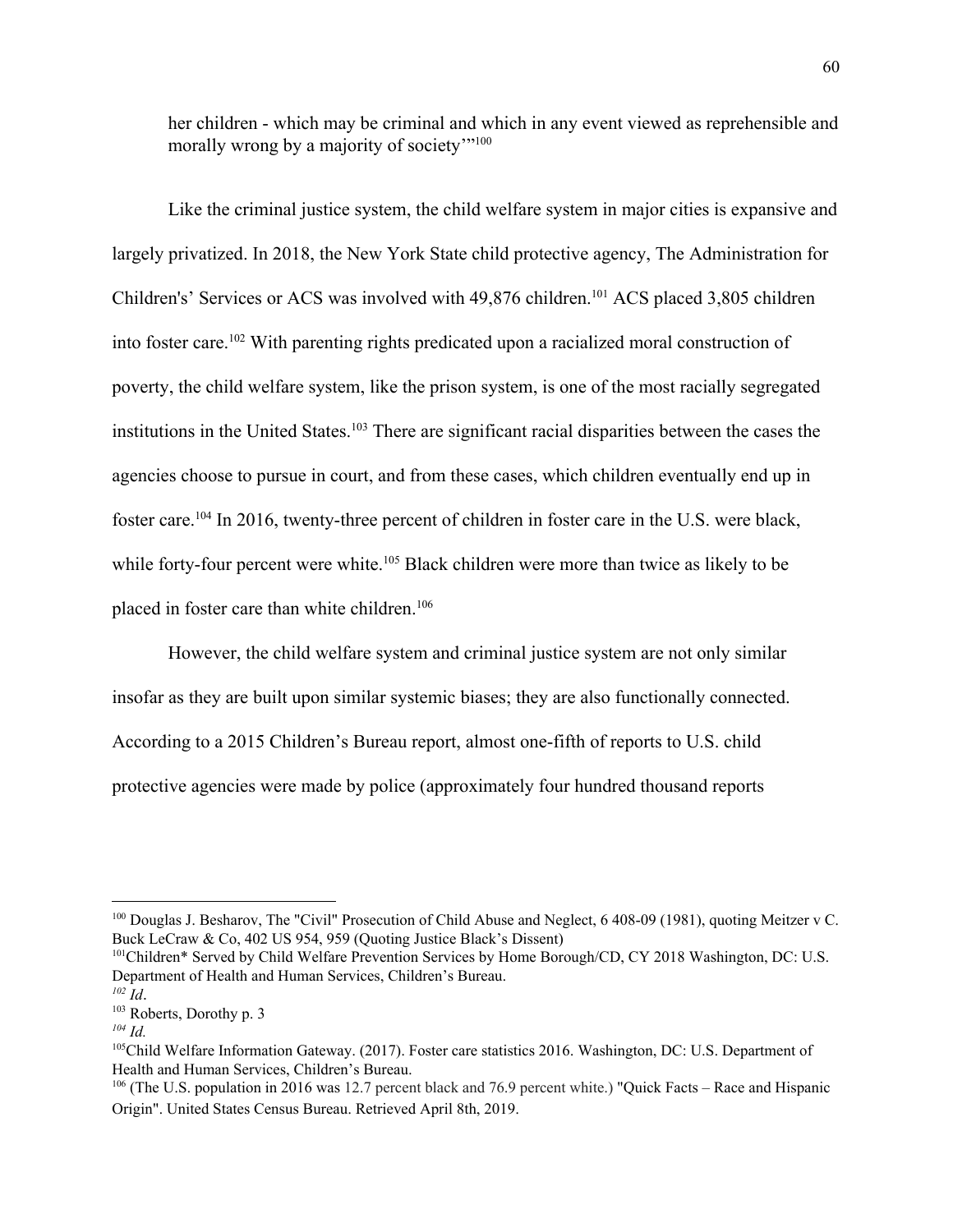nationally.)<sup>107</sup> Criminal justice researcher, Frank Edwards describes the centrality of police participation in the "diffuse surveillance system formalized by mandated reporting laws" in the child welfare system.<sup>108</sup> Every state has some form of mandated reporting laws, which require all adults or specific professionals to report any instance of suspected child abuse or neglect to child protective agencies.<sup>109</sup>

Edwards notes that police already fulfil a role in state surveillance, and unlike other mandatory reporters, "police can gain access to observe the daily lives of children and families at home with or without the consent of a subject family."<sup>110</sup> Edwards' research indicates that "police file more reports of child abuse and neglect in counties with high arrest rates."<sup>111</sup> If interactions with police are more likely to lead to child protective investigations where interactions with police are more common, and if interactions with police are more common (and more likely to escalate) in poor and black neighborhoods, then the near one-fifth of reports to child protective agencies initiated by police directly contribute to the disproportionate representation of poor and black children in the child welfare system.

In Section 3, I argued that parenting rights are an intrinsically weaker form of privacy right due to their failure of the non-interference condition. Parenting rights are further weakened by the contingency of privacy rights upon the moral construction of poverty via the productive use condition. Parenting rights as privacy rights are thus doubly diminished. First, as a function

<sup>107</sup> Child Maltreatment 2015. Washington: U.S. Department of Health and Human Services, Administration for Children and Families. Accessed April 5, 2019. https://www.acf.hhs.gov/ sites/default/files/cb/cm2015.pdf. <sup>108</sup> Edwards, Frank. "Family Surveillance: Police and the Reporting of Child Abuse and Neglect." *RSF: The Russell Sage Foundation Journal of the Social Sciences*, vol. 5, no. 1, 2019, pp. 52. *JSTOR*, www.jstor.org/stable/10.7758/rsf.2019.5.1.03.

<sup>109</sup> Children's Bureau. 2016. Mandatory Reporters of Child Abuse and Neglect. Washington: U.S. Department of Health and Human Services, Administration for Children and Families.

https://www.childwelfare.gov/pubPDFs/manda.pdf

<sup>110</sup> Edwards, Frank. P. 50 *<sup>111</sup> Id.*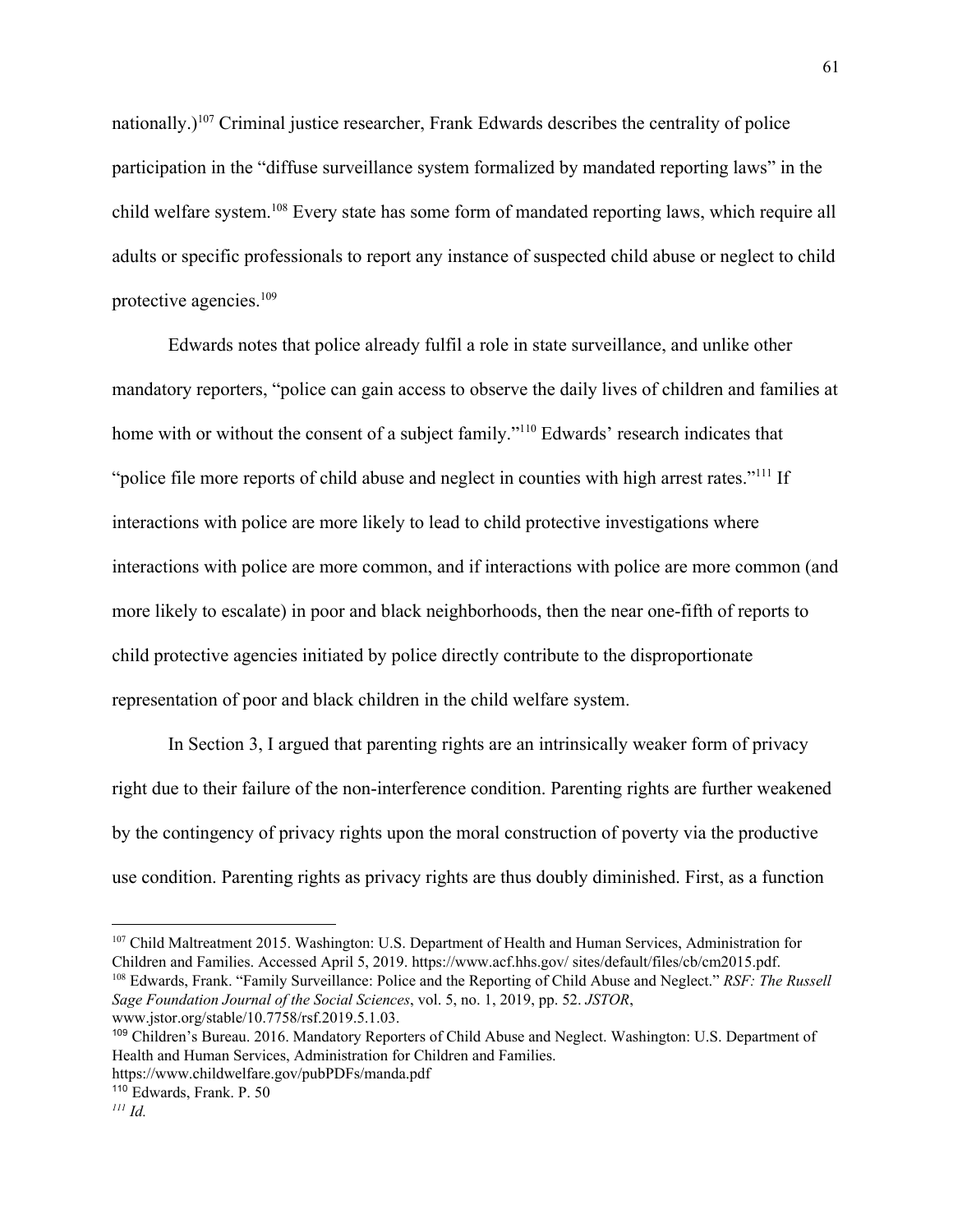of the intrinsic nature of parenting rights whereby children are necessarily always affected, secondly, by the moral construction of poverty as individual failure. Poor mothers are often black, and race plays a critical role in their access to rights in the U.S. legal system. The moral construction of poverty perpetuates a race and class-based notion of who deserves to raise children, who is entitled to privacy and due process, and whose hardship signifies an inability to parent rather than a broken social security net.

The productive use condition is not responsive to actual productivity (if it could be quantified in child-rearing) but rather to assumptions about productivity based upon the moral construction of poverty. It is not about an actual value produced, but rather *expected value*. Poor, often black mothers, are not *assumed* to produce social value by raising children. The moral construction of poverty provides the connection between productive use and poverty as its subcondition. Because a moral construction of poverty negates the productive use condition, and in the case of parenting rights the non-interference condition is already failed, poor, often black mothers in the child welfare system do not have privacy rights.

## **Conclusion**

Individualism as a legal and political norm allows for the mobilization of the best interests standard via systemic biases in the child welfare system in four ways: First, through the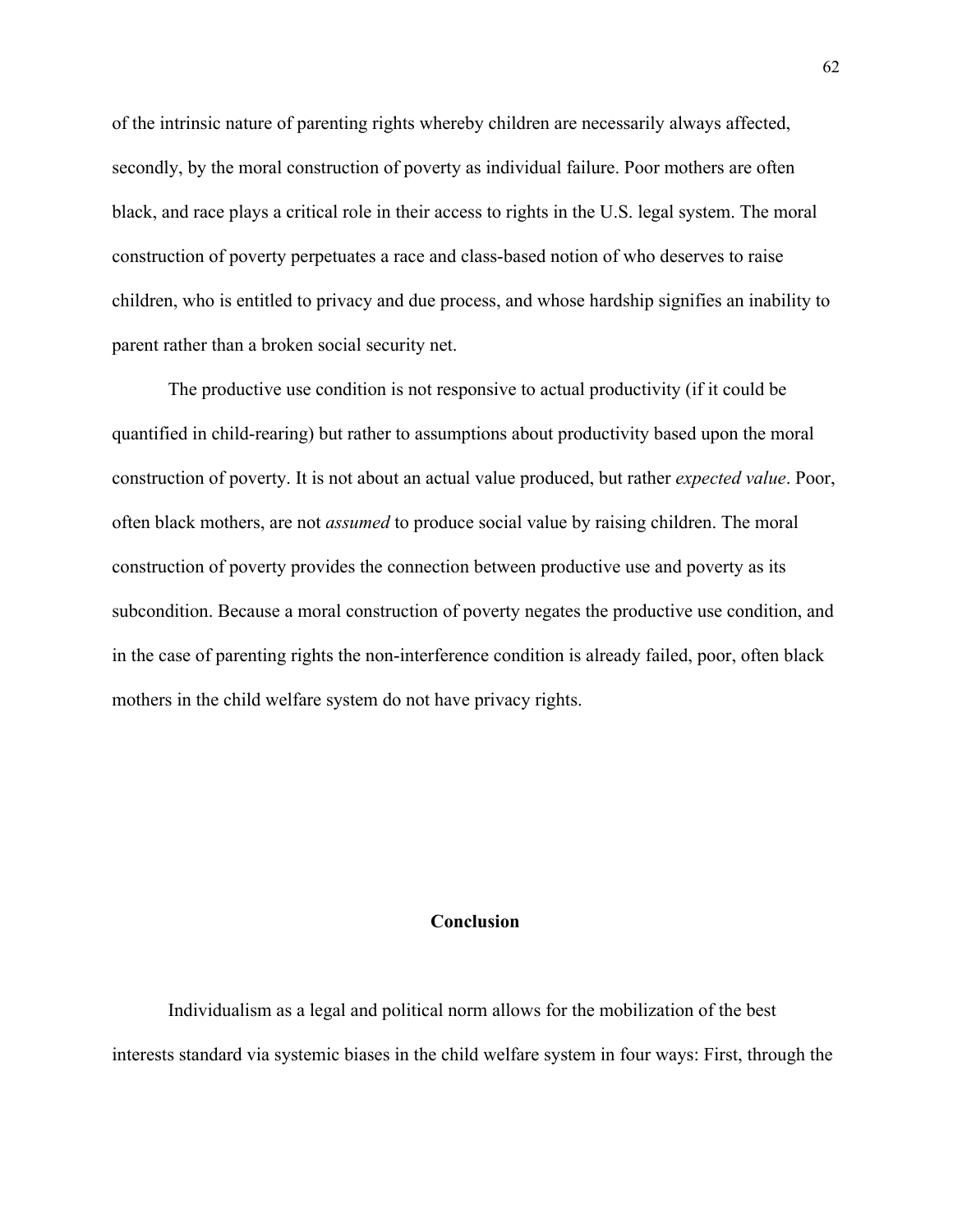misperception of bias in child protective disputes as 'individual' and 'incidental,' disconnected from the history and structure of our legal system and state. Secondly, through the construction of the individual child victim in need of state protection, erasing the victimization of poor families. Additionally, through the diminishment of family privacy rights because their impact is non-individual. Finally, through the construction of parents' poverty as individual rather than societal failure.

Section 1 surveyed the indeterminacy problem of the best interests standard, and concluded that the legal system is a blunt instrument at best for advancing the interests of children. Yet if indeterminacy impedes this purpose in divorce cases, it can be seen to serve a contrary purpose within the child welfare system. The vagueness of the best interests standard and the frequent impossibility Elster asserts of objective assessment enable judges to consider factors other than the best interests of the child. The productive use condition (discussed in Section 4) is one such non-child factor. Judgements about whether poor mothers are using their privacy rights productively act as proxy for the best interests of the child.

Yet the influence of this non-child factor is not an incidental result of individual bias. The moral construction of poverty which the productive use condition is built upon is deeply rooted in U.S. history and culture. Indeterminacy, in and of itself, is not as dangerous as the routine, systematic practices of economic and racial subordination it enables in the child welfare system. It is not that classist and racist assumptions never influence indeterminate applications of the best interests standard in divorce cases, but rather that the different positions of litigants in child protective proceedings, in addition to the shift in emphasis towards parental misconduct, facilitates the routine deprivation of poor, often black mothers' privacy rights.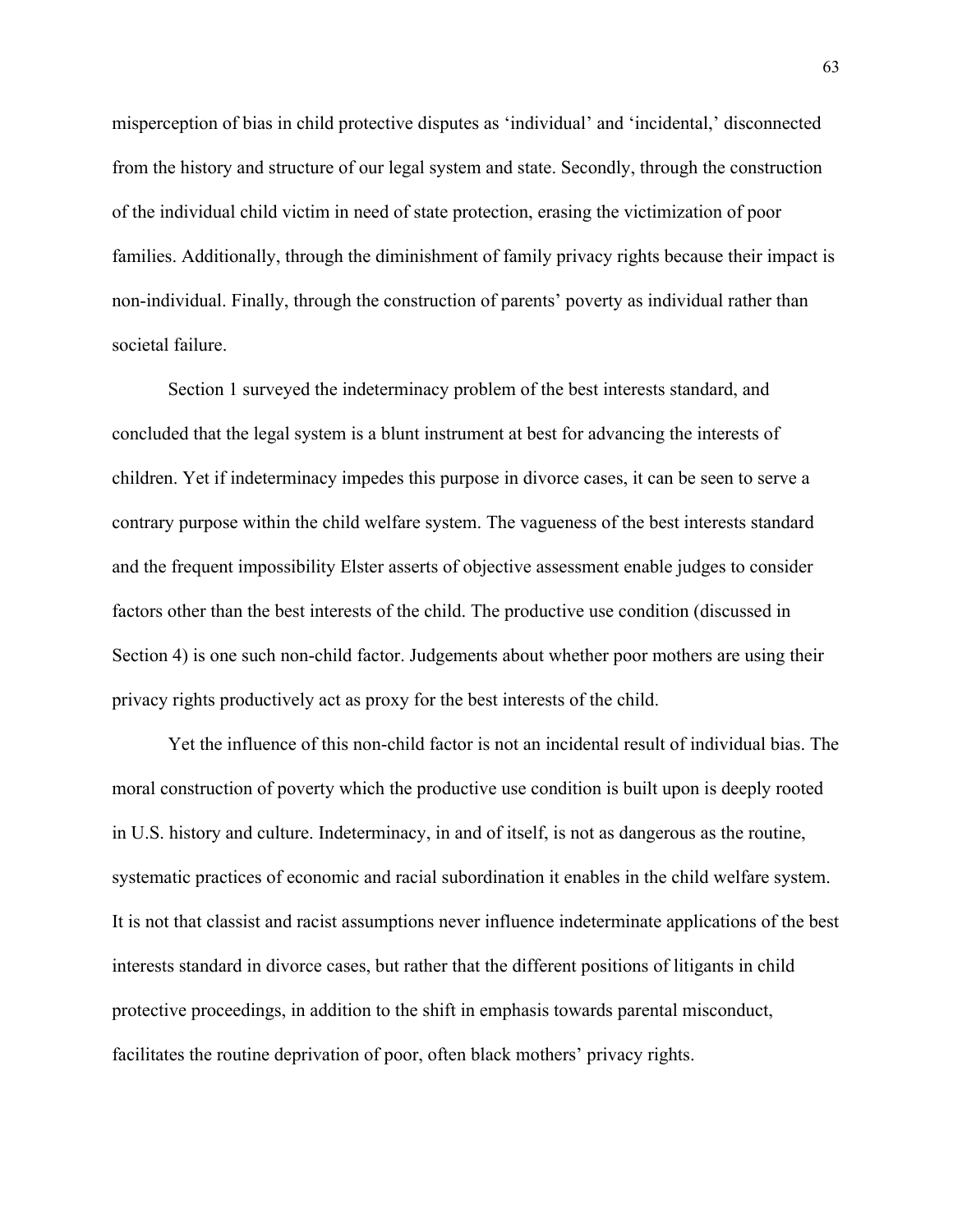Could indeterminacy in child protective proceedings be resolved by a coin toss? Before the state had proven its case to activate its *parens patriae* powers, the coin toss would give it a 50 percent chance of gaining custody. The parent, who had not yet been proven unfit, would face a 50 percent chance of losing their child to foster care. The parent and state agency do not have equal stakes in child custody. This asymmetry changes the nature of the potential unfairness in child protective proceedings, and is the reason why the indeterminacy of the best interests standard is a bigger, more complex problem in the child welfare system.

The best interests standard's indeterminacy makes room for the exacerbation of asymmetry between the state and poor parents, families who have cards already stacked against them. What a vague standard means for two similarly-situated parents litigating for custody is *critically different* from what broad discretion means in the hands of a judge assessing the 'best interests' of a child of a poor family at risk of being put into foster care. For a poor parent whose poverty is pathologized as personal irresponsibility, indeterminacy is far greater threat. For this parent, the slippage from 'assessment of fitness for custody' to 'judgement of personal worth,' indeterminacy mobilized by the productive use condition, becomes exponentially more dangerous.

The productive use condition is central to the child welfare indeterminacy problem. In child protective proceedings the litigants, the questions, and the arguments are not the same as in divorce custody cases. Under the productive use condition, parenting rights and true inquiries into children's best interests are eclipsed by cultural assumptions about guilt, immorality, poverty and presumed contribution to public good: who deserves privacy rights and whose child-rearing is seen as generating social good or harm. These value judgements are not the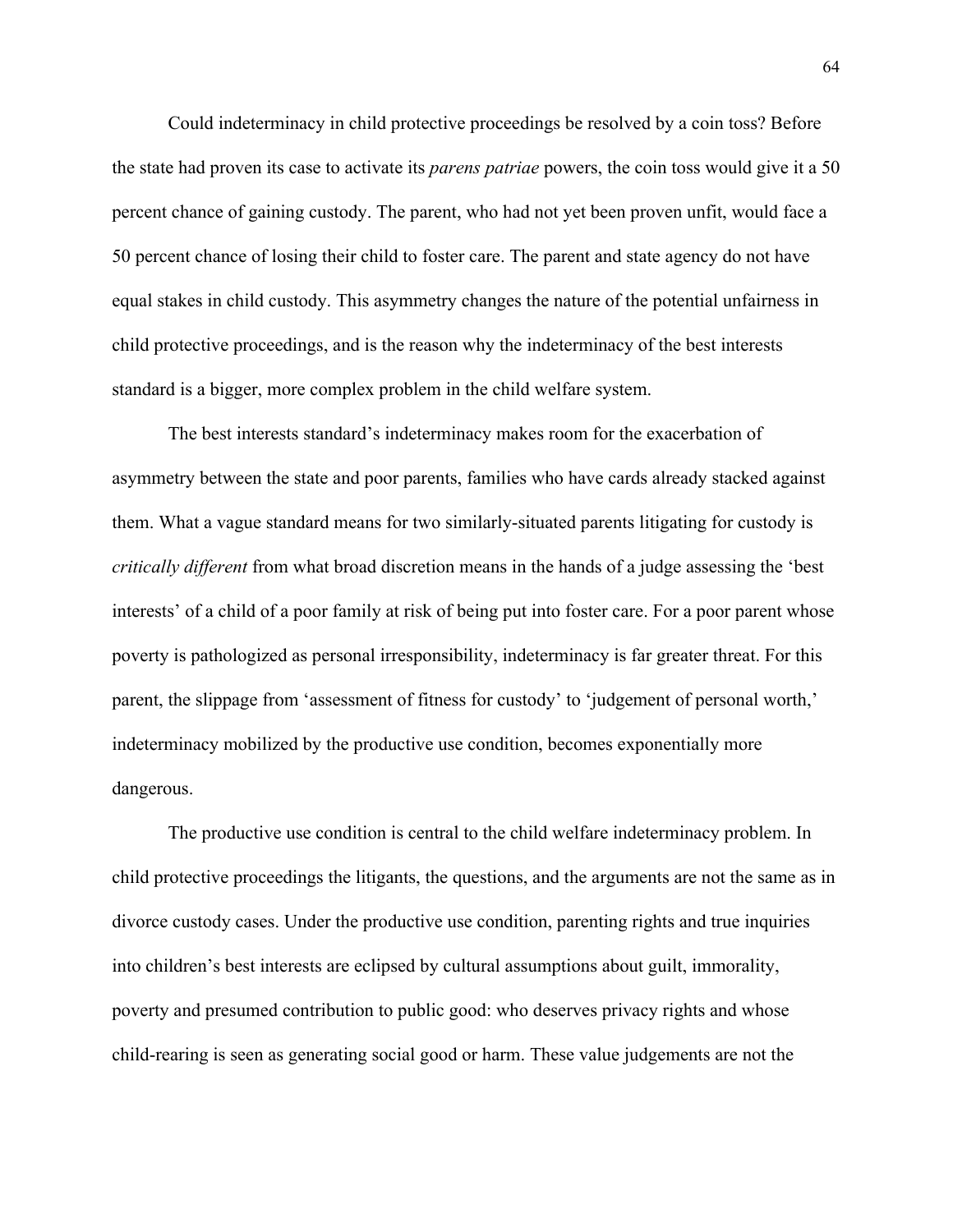product of variable, individual bias, but rather produced by cultural biases rooted in historic patterns of subordination. Furthermore, perception of these biases through an individualist framework (as in most formulations of the indeterminacy problem) disguises their extent and nature. The indeterminacy of the standard, mobilized by these assumptions, works not only to the detriment of parents' interests, but also to the detriment of the interests and wellbeing of children.

## **Works Cited**

Bridges, Khiara *The Poverty of Privacy Rights.* Stanford Law Books. (2017)

Buehler, Cheryl, and Jean M. Gerard. "Divorce Law in the United States: A Focus on Child Custody." *Family Relations*, vol. 44, no. 4, 1995

Cillizza, Chris. "John Roberts, Umpire." *The Washington Post*, WP Company, 28 June

2012,

www.washingtonpost.com/blogs/the-fix/post/john-roberts-umpire/2012/06/28/gJQAx5ZM9V\_bl og.html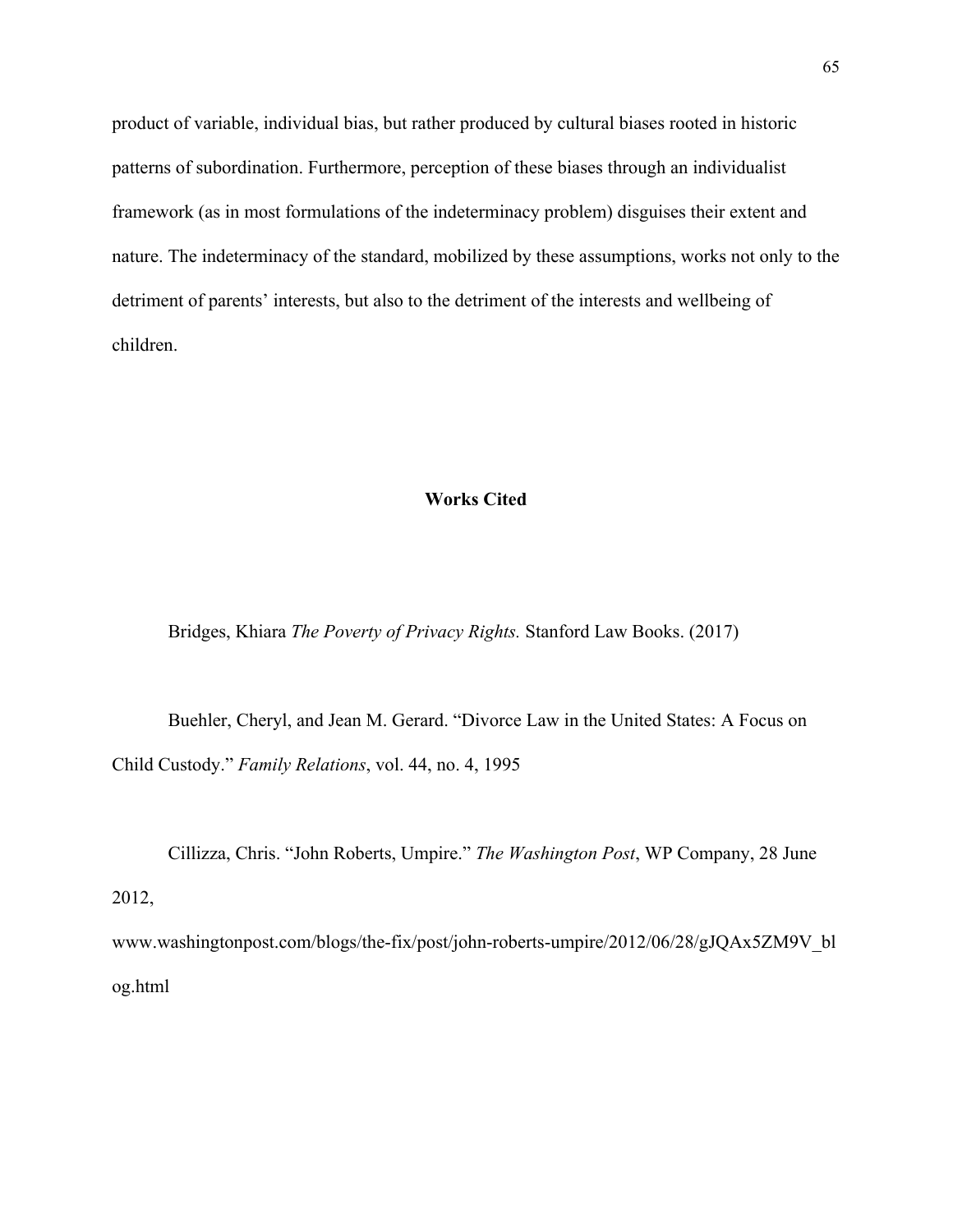Dolgin, Janet L. The Law's Response to Parental Alcohol and 'Crack' Abuse, 56 Brook. L. Rev. 1213 (1991) Available at: h

ps://scholarlycommons.law.hofstra.edu/faculty\_scholarship/437

Duva, Joy and Metzger, Sania 'Addressing Poverty as a Major Risk Factor in Child Neglect: Promising Policy and Practice' 2010 http://childhub.org/sites/default/files/addressing-poverty-as-a-major-risk-factor-in-child.pdf

Eekelaar, John. 'Self-Restraint: Social Norms, Individualism and the Family' (2012) 13 Theoretical Inquiries in Law 75

Elster, Jon 'Solomonic Judgments: Against the Best Interest of the Child,' 54 U. CHI. L. REV. 1 (1987)

Emery, Robert E., et al. "A Critical Assessment of Child Custody Evaluations: Limited Science and a Flawed System." *Psychological Science in the Public Interest*, vol. 6, no. 1, 2005, pp. 1–29. *JSTOR*, [www.jstor.org/stable/40062305.](http://www.jstor.org/stable/40062305)

Fagan, Patrick F., and Robert Rector. *The Effects of Divorce on America*. Heritage Foundation, 2000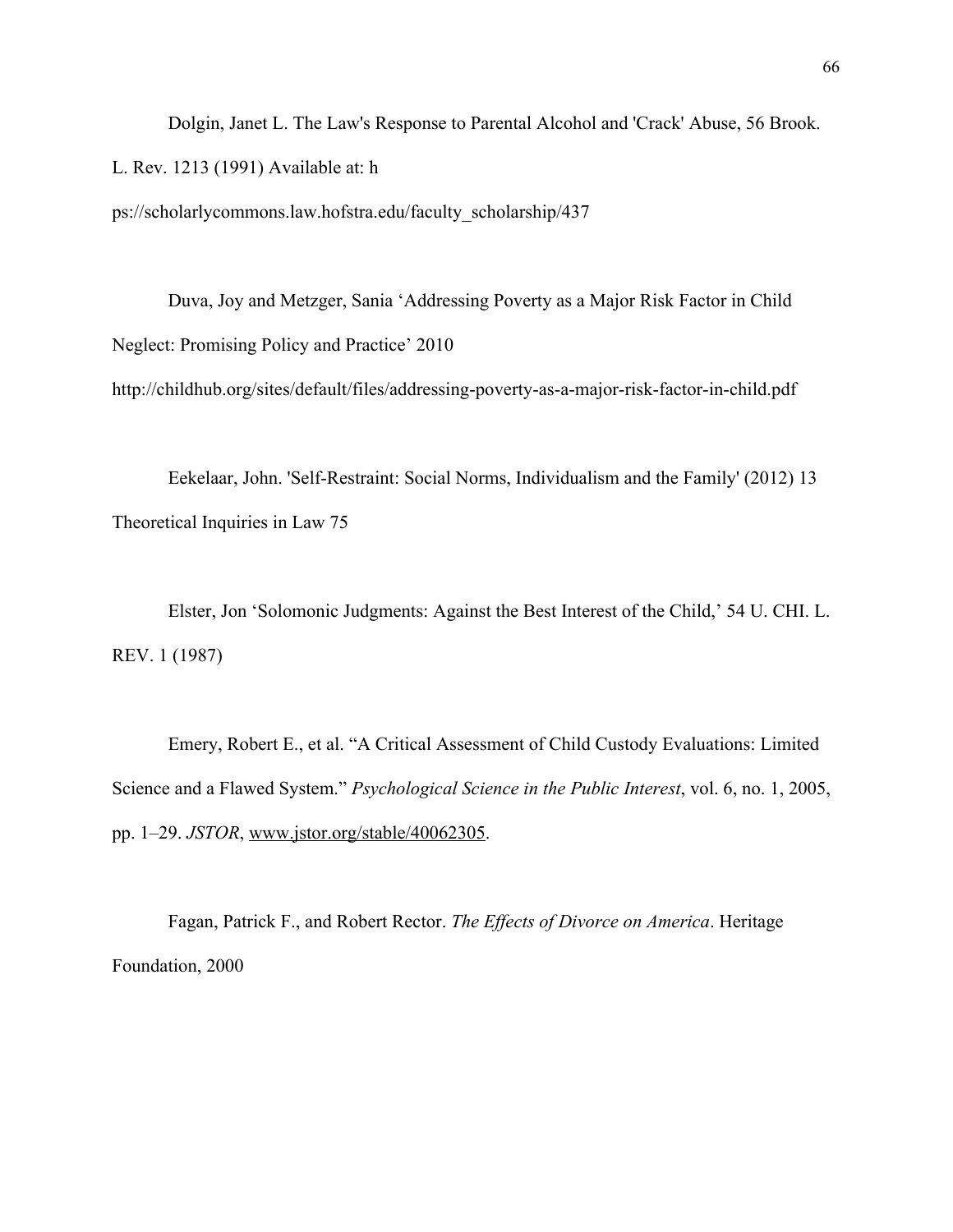Fineman, Martha. The Neutered Mother, the Sexual Family, and Other Twentieth Century Tragedies. Routledge, 1995

Gardner, Richard A. Joint Custody is Not for Everyone, Joint Custody and Shared Parenting 63, p. 70 (1984)

Goldstein et al., Beyond the Best Interests of the Child (cited in note 2); Joseph Goldstein, Anna Freud and Albert J. Solnit, Before the Best Interests of the Child (1979); Joseph Goldstein, Anna Freud, Albert J. Solnit, and Sonja Goldstein, In the Best Interests of the Child (1986).

Gupta Kagan, Josh. *Rethinking Family Court Prosecutors: Elected and Agency Prosecutors and Prosecutorial Discretion in Juvenile Delinquency and Child Protection Cases*, 85 U. Chi. L. Rev. 743 (2018) p. 14

Hagen, Jan L. 'Proceed with Caution: Advocating Joint Custody' Social Work, Vol. 32, No. 1 Oxford University Press (January–February 1987)

Kisthardt, Mary Kay, Working in the Best Interest of Children: Facilitating the Collaboration of Lawyers and Social Workers in Abuse and Neglect Cases (October, 27 2008). Rutgers Law Record, Vol. 30, No. 1, 2006 . Available at SSRN: <https://ssrn.com/abstract=1290612>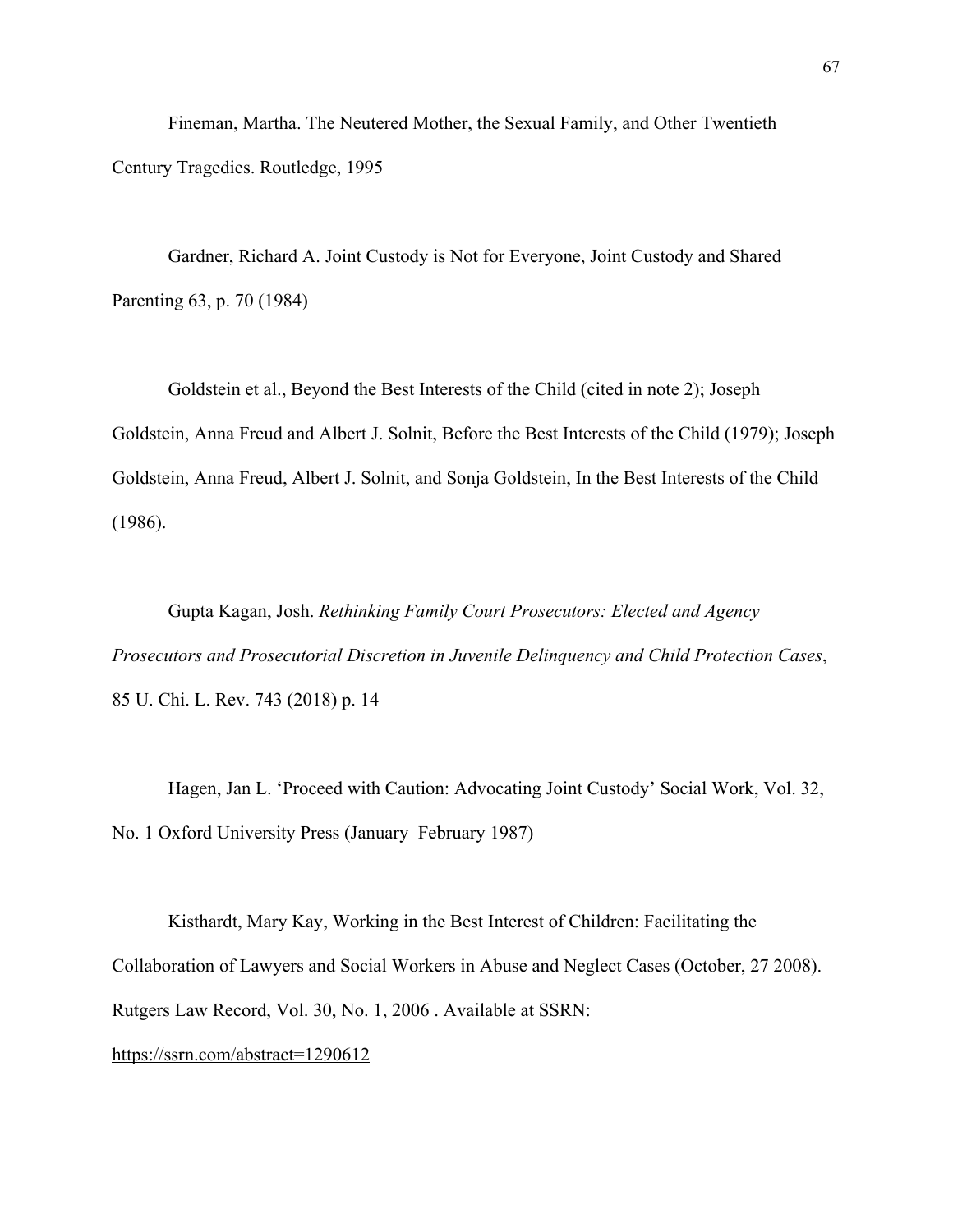Lindsey, Duncan. *The welfare of children*. Oxford University Press, 2004.

Mnookin, Robert H. Child-Custody Adjudication: Judicial Functions in the Face of Indeterminacy, 39 *Law and Contemporary Problems* 226-293 (Summer 1975)

 Moynihan, Daniel. "The Negro Family: The Case For National Action". United States Department of Labor. Archived from the original on 28 April 2014.

Roberts, Dorothy E. *Shattered Bonds: the Color of Child Welfare*. Basic Civitas Books, 2002.

Saunders, Daniel G, Ph.D. State Laws Related to Family Judges' and Custody Evaluators' Recommendations in Cases of Intimate Partner Violence: Final Summary Overview Submitted to the National Institute of Justice, U.S. Department of Justice, March 2017

Scott, Elizabeth & Emery, Robert E. Gender Politics and Child Custody: The Puzzling Persistence of the Best-Interests Standard , 77 *Law and Contemporary Problems* 69-108 (2014)

Spinak, Jane. "When Did Lawyers for Children Stop Reading Goldstein, Freud and Solnit? Lessons from the Twentieth Century on Best Interests and the Role of the Child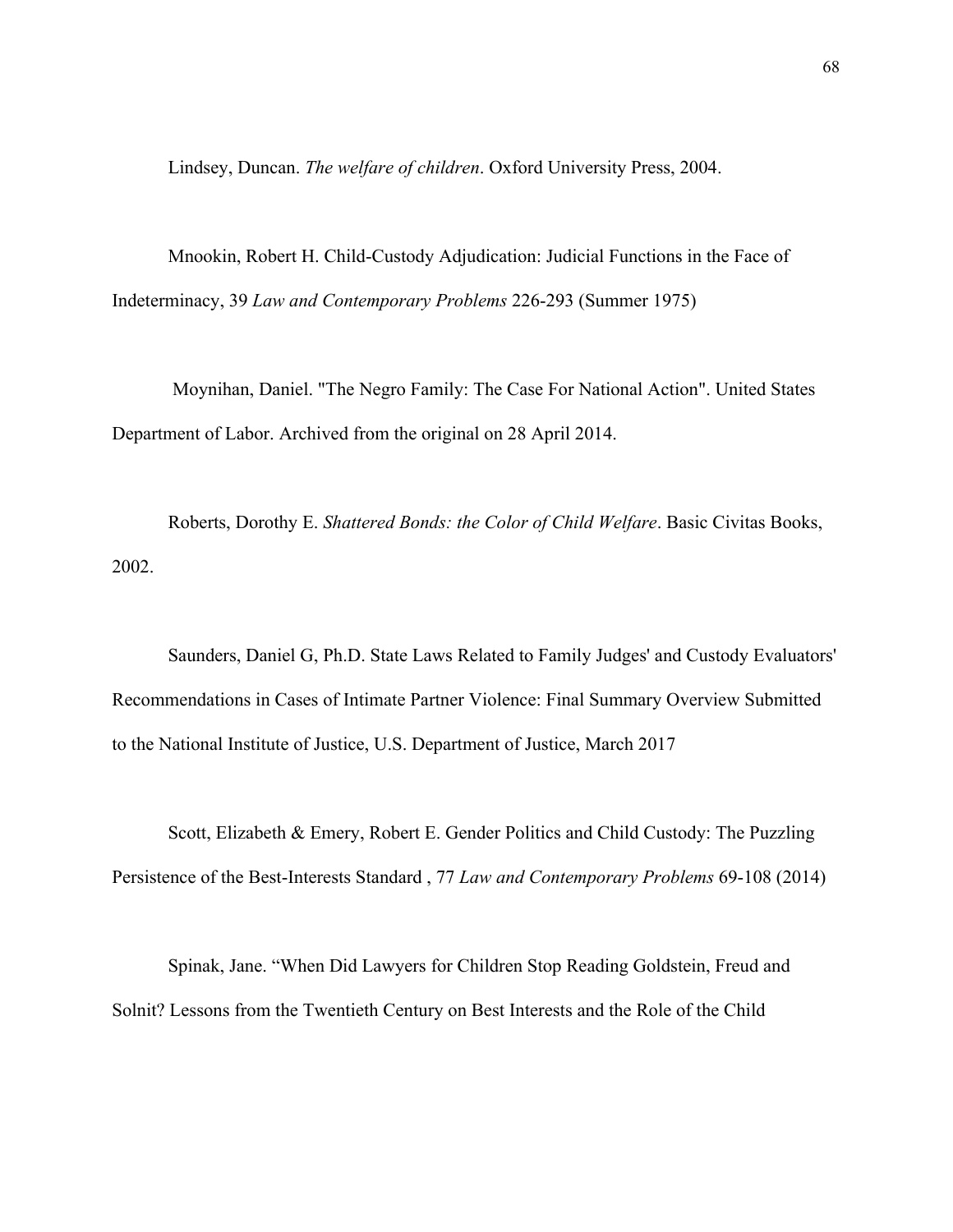Advocate." *Family Law Quarterly*, vol. 41, no. 2, 2007, pp. 393–411. *JSTOR*, www.jstor.org/stable/25740616.

Steinberg, Stephen. "Poor Reason - Culture still doesn't explain poverty", [Boston](https://en.wikipedia.org/wiki/Boston_Review) [Review,](https://en.wikipedia.org/wiki/Boston_Review) January 13, 2011.

Waldron, Jeremy. DIGNITY, RIGHTS, AND RESPONSIBILITIES. Arizona State Law Journal; Spring 2011, Vol. 43 Issue 1

Wallerstein, J. S., & Kelly, J. B. (1980). Surviving the breakup: How children and Parents Cope With Divorce. New York Basic Books.

Zimmerman, Erik M. 'Defending the Parental Right to Direct Education: Meyer and Pierce as Bulwarks Against State Indoctrination' 17 Regent U.L. Rev. 311, 318 (2005)

 "Marriage & Divorce." *American Psychological Association*, American Psychological Association, 2000, [www.apa.org/topics/divorce/.](http://www.apa.org/topics/divorce/)

Children's Bureau. Understanding Child Welfare and the Courts. 2016. Washington: U.S. Department of Health and Human Services, Administration for Children and Families. <https://www.childwelfare.gov/pubPDFs/cwandcourts.pdf>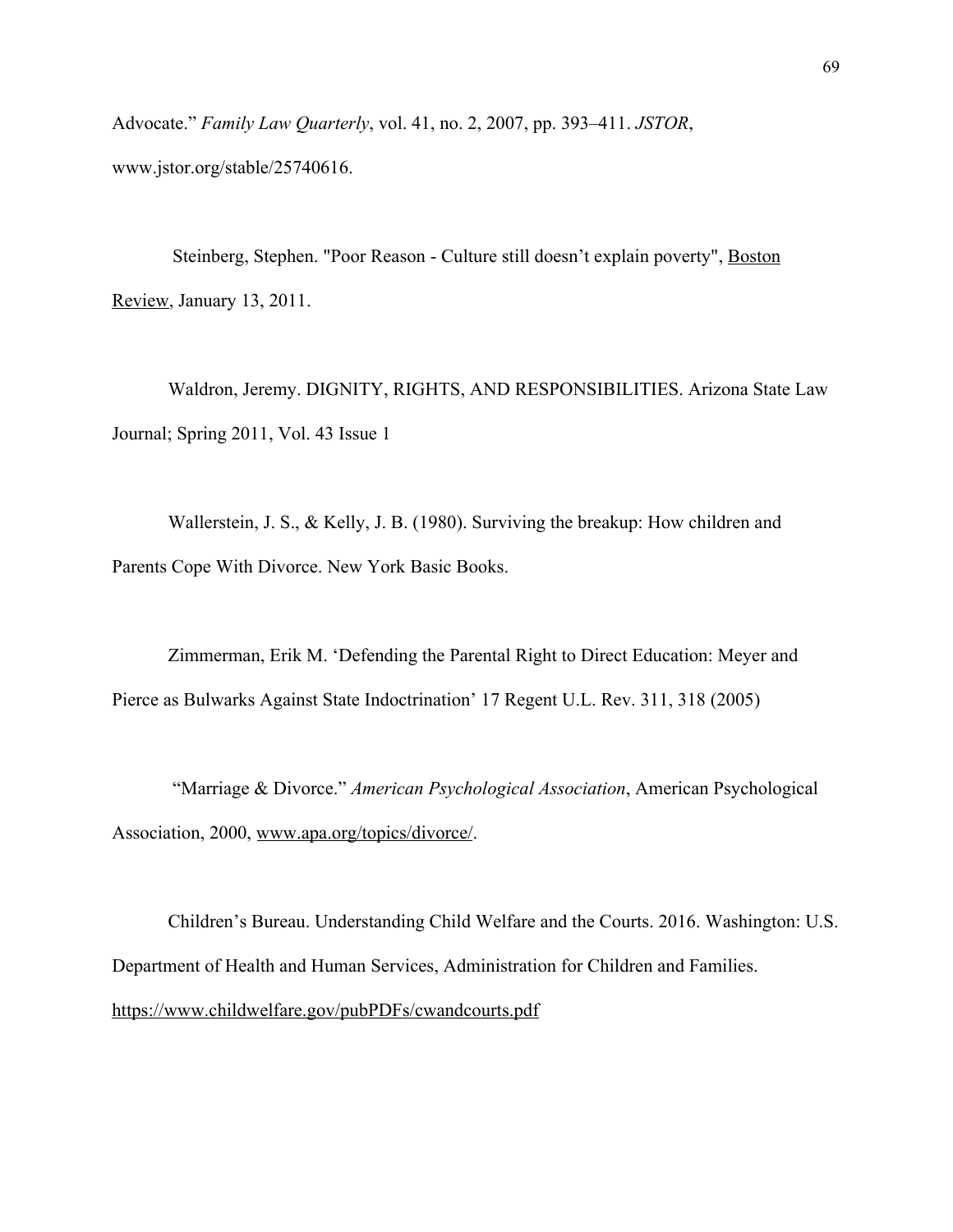Children's Bureau. Child Maltreatment 2017. (Administration on Children, Youth and Families, Administration for Children and Families) of the U.S. Department of Health and Human Services <https://www.acf.hhs.gov/sites/default/files/cb/cm2017.pdf>p. ii

NATIONAL ASSOCIATION OF COUNSEL FOR CHILDREN, Child Maltreatment at http://naccchildlaw.org/childrenlaw/childmaltreatment.html (last visited Feb. 1, 2006).

**Cases**

*Meyer v. Nebraska* 262 US 390 (1923)

*Pierce v. Society of Sisters*, 268 U.S. 510 (1925)

*Griswold v. Connecticut* 381 US 479 (1965)

*In Re Gault*, 387 US 1 (1967)

*Wisconsin v. Yoder* 406 US 205 (1972)

*Eisenstadt* v. *Baird,* 405 U.S. 438 (1972)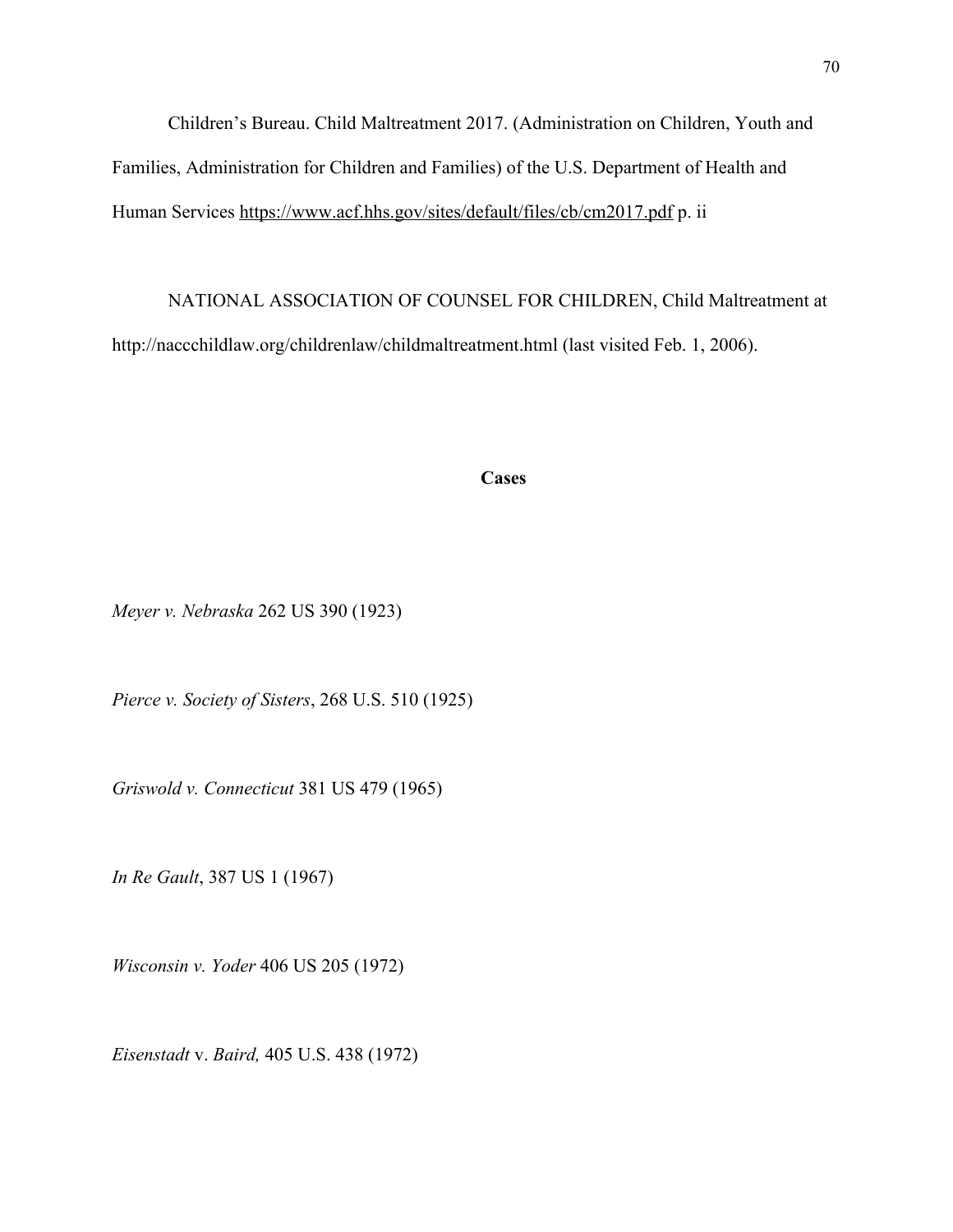*Parham* v. *J. R.,* 442 U.S. 584 (1979)

*Ellerbe v. Hooks* 490 Pa. 363 (1980)

*Troxel v. Granville*, 530 U.S. 57 (2000)

*Lawrence v. Texas* 539 U.S. 558 (2003)

*Nicholson v. Scoppetta*, 820 N.E. 2d. 840, 843 N.Y. (2004)

## **Statutes**

Uniform marriage and divorce act. § 402. National Conference of Commissioners on Uniform State Laws. (1970)

31 Ohio Rev. Code Ann. § 3109.04 Allocating parental rights and responsibilities for care of children - shared parenting.

N.Y. Family Ct. Act §§ 1022, 1024, 1027, N.Y. Family Ct. Act §§ 1028, 1052(b)(i)(A)